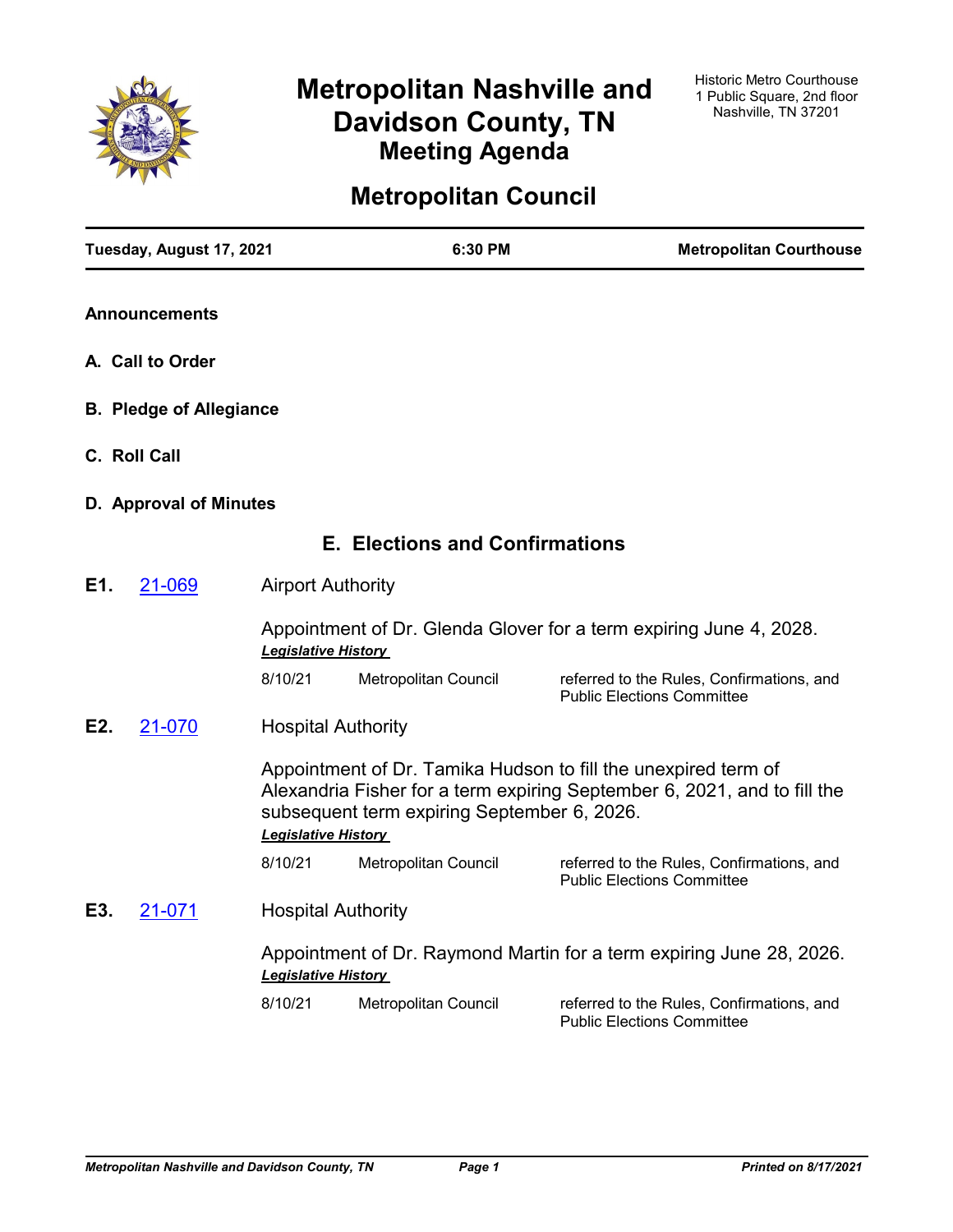#### Industrial Development Board **E4.** [21-073](http://nashville.legistar.com/gateway.aspx?m=l&id=/matter.aspx?key=13440)

Vacancy to fill the unexpired term of Ms. Ginger Hausser for a term expiring September 19, 2023.

## **F. Late Appointments**

Board of Equalization **F1.** [21-074](http://nashville.legistar.com/gateway.aspx?m=l&id=/matter.aspx?key=13475)

Appointment of Ms. Glenda Chambers for a term expiring April 1, 2022.

Board of Equalization **F2.** [21-075](http://nashville.legistar.com/gateway.aspx?m=l&id=/matter.aspx?key=13476)

> Appointment of Ms. Deb Dawson for a term expiring April 1, 2022. Ms. Dawson will fill the unexpired term of Mr. Kamal Saba.

## **G. Proposed Rules Amendments**

*Proposed amendments to Rule Nos. 1, 2, 12, 13, 15, 23, 49, 50, 51, and 53 of the Rules of Procedure of the Metropolitan Council.*

## **H. Public Comment Period**

*This time is dedicated to allow members of the public who have registered in advance to speak upon matters related to the Metropolitan Nashville and Davidson County community.*

## **I. Resolutions on Public Hearing**

1. [RS2021-1085](http://nashville.legistar.com/gateway.aspx?m=l&id=/matter.aspx?key=13441) A resolution exempting The Authentique, located at 925 Gallatin Avenue, Suite 103, from the minimum distance requirements for obtaining a beer permit pursuant to Section 7.08.090.E of the Metropolitan Code.

#### *Sponsors:* Withers

#### *Legislative History*

| 7/23/21 | Metropolitan Council | advertised                                                                       |
|---------|----------------------|----------------------------------------------------------------------------------|
| 8/10/21 | Metropolitan Council | referred to the Public Safety, Beer, and<br><b>Regulated Beverages Committee</b> |
| 8/10/21 | Metropolitan Council | filed                                                                            |

## **J. Consent Resolutions and Resolutions**

**2.** [RS2021-1030](http://nashville.legistar.com/gateway.aspx?m=l&id=/matter.aspx?key=13334) A resolution approving a Solid Waste Regional Plan for Davidson County, Tennessee.

*Sponsors:* Nash and Allen

*Attachments:* [RS2021-1030 Exhibit](http://nashville.legistar.com/gateway.aspx?M=F&ID=a98a84b2-11db-4adc-a865-ae5cdee85a30.PDF)

#### *Legislative History*

6/29/21 Metropolitan Council referred to the Public Works Committee 7/6/21 recommended for deferral to August 17, 2021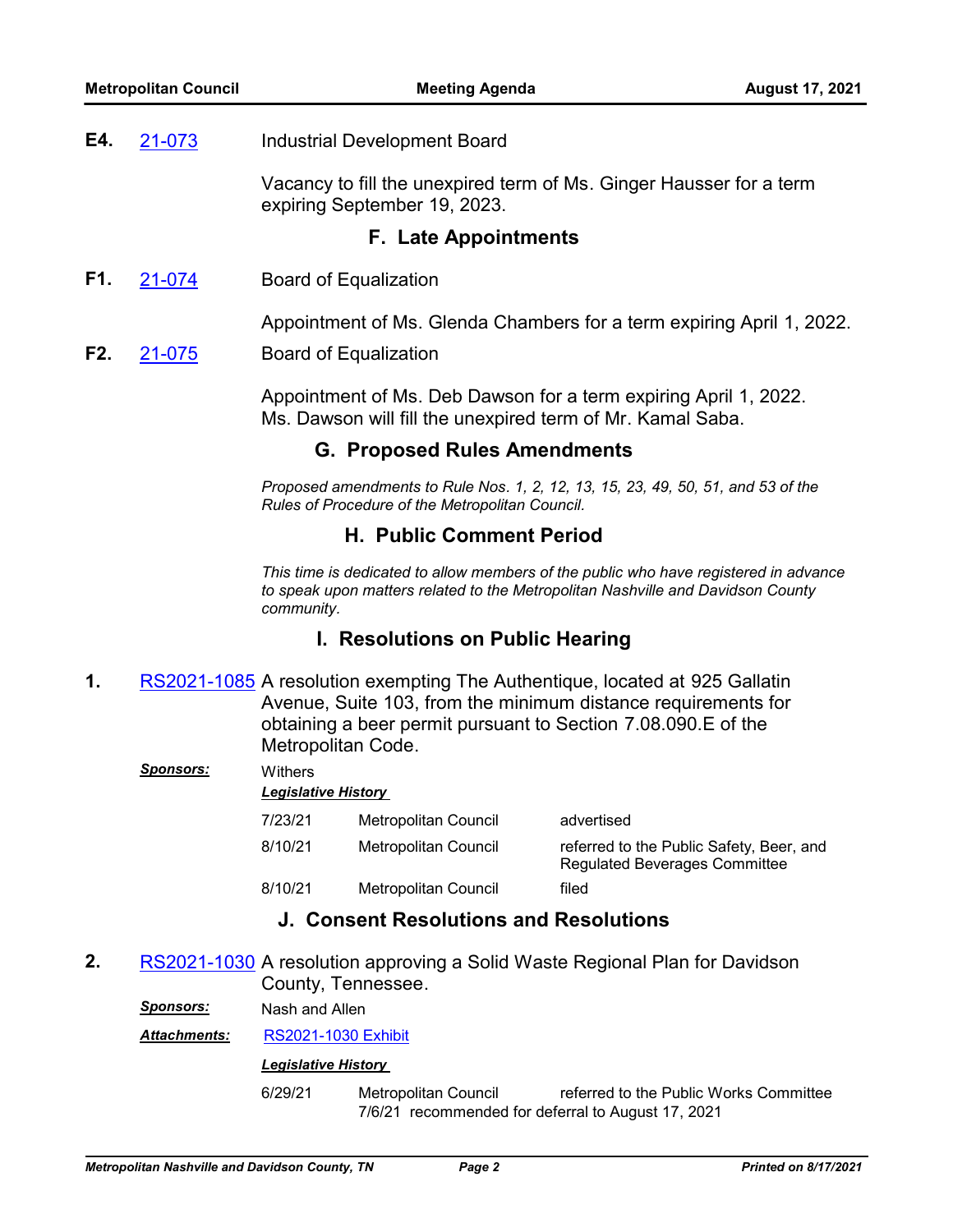|    | <b>Metropolitan Council</b> |                            | <b>Meeting Agenda</b>                                                                                                                                                                                                                                                                                                                                                    |                                                                            | <b>August 17, 2021</b> |
|----|-----------------------------|----------------------------|--------------------------------------------------------------------------------------------------------------------------------------------------------------------------------------------------------------------------------------------------------------------------------------------------------------------------------------------------------------------------|----------------------------------------------------------------------------|------------------------|
|    |                             | 6/29/21                    | Metropolitan Council                                                                                                                                                                                                                                                                                                                                                     | referred to the Budget and Finance<br>Committee                            |                        |
|    |                             |                            | 7/6/21 recommended for deferral to August 17, 2021                                                                                                                                                                                                                                                                                                                       |                                                                            |                        |
|    |                             | 7/6/21                     | Metropolitan Council<br>deferred to 8/17/2021                                                                                                                                                                                                                                                                                                                            | deferred                                                                   |                        |
| 3. |                             |                            | RS2021-1086 A resolution approving a contract for purchase of insurance services<br>with Arthur J. Gallagher Risk Management Services, Inc., Agent for<br>various insurers that will be providing insurance coverage for the<br>Metropolitan Government.                                                                                                                 |                                                                            |                        |
|    | <u>Sponsors:</u>            | Toombs                     |                                                                                                                                                                                                                                                                                                                                                                          |                                                                            |                        |
|    | <b>Attachments:</b>         |                            | RS2021-1086 Purchasing Agreement                                                                                                                                                                                                                                                                                                                                         |                                                                            |                        |
|    |                             | <b>Legislative History</b> |                                                                                                                                                                                                                                                                                                                                                                          |                                                                            |                        |
|    |                             | 8/10/21                    | Metropolitan Council                                                                                                                                                                                                                                                                                                                                                     | referred to the Budget and Finance<br>Committee                            |                        |
| 4. |                             |                            | RS2021-1087 A resolution approving a grant from the U.S. Department of the Treasury<br>to the Metropolitan Government, acting by and through the Metropolitan<br>Action Commission, to be used for emergency rental assistance in<br>accordance with the purposes set forth in Section 3201(a) of the<br>American Rescue Plan Act of 2021.                               |                                                                            |                        |
|    | <u>Sponsors:</u>            |                            | Suara, Toombs, Taylor, Welsch, Allen and Hurt                                                                                                                                                                                                                                                                                                                            |                                                                            |                        |
|    | <u> Attachments:</u>        |                            | RS2021-1087 Grant Agreement                                                                                                                                                                                                                                                                                                                                              |                                                                            |                        |
|    |                             | <b>Legislative History</b> |                                                                                                                                                                                                                                                                                                                                                                          |                                                                            |                        |
|    |                             | 8/10/21                    | Metropolitan Council                                                                                                                                                                                                                                                                                                                                                     | referred to the Affordable Housing<br>Committee                            |                        |
|    |                             | 8/10/21                    | <b>Metropolitan Council</b>                                                                                                                                                                                                                                                                                                                                              | referred to the Budget and Finance<br>Committee                            |                        |
|    |                             | 8/10/21                    | Metropolitan Council                                                                                                                                                                                                                                                                                                                                                     | referred to the Health, Hospitals, and Social<br><b>Services Committee</b> |                        |
| 5. |                             |                            | RS2021-1088 A resolution accepting a Summer Jobs Connect grant from the Cities for<br>Financial Empowerment Fund, Inc. ("CFE Fund") to the Metropolitan<br>Government, acting by and through the Metro Action Commission, to<br>implement a comprehensive financial empowerment program that<br>provides participants with access to safe bank or credit union products. |                                                                            |                        |
|    | <u>Sponsors:</u>            |                            | Toombs, Taylor, Welsch, Allen and Suara                                                                                                                                                                                                                                                                                                                                  |                                                                            |                        |
|    | <u> Attachments:</u>        |                            | RS2021-1088 Grant Agreement                                                                                                                                                                                                                                                                                                                                              |                                                                            |                        |
|    |                             | <b>Legislative History</b> |                                                                                                                                                                                                                                                                                                                                                                          |                                                                            |                        |
|    |                             | 8/10/21                    | Metropolitan Council                                                                                                                                                                                                                                                                                                                                                     | referred to the Budget and Finance<br>Committee                            |                        |
|    |                             | 8/10/21                    | Metropolitan Council                                                                                                                                                                                                                                                                                                                                                     | referred to the Health, Hospitals, and Social<br><b>Services Committee</b> |                        |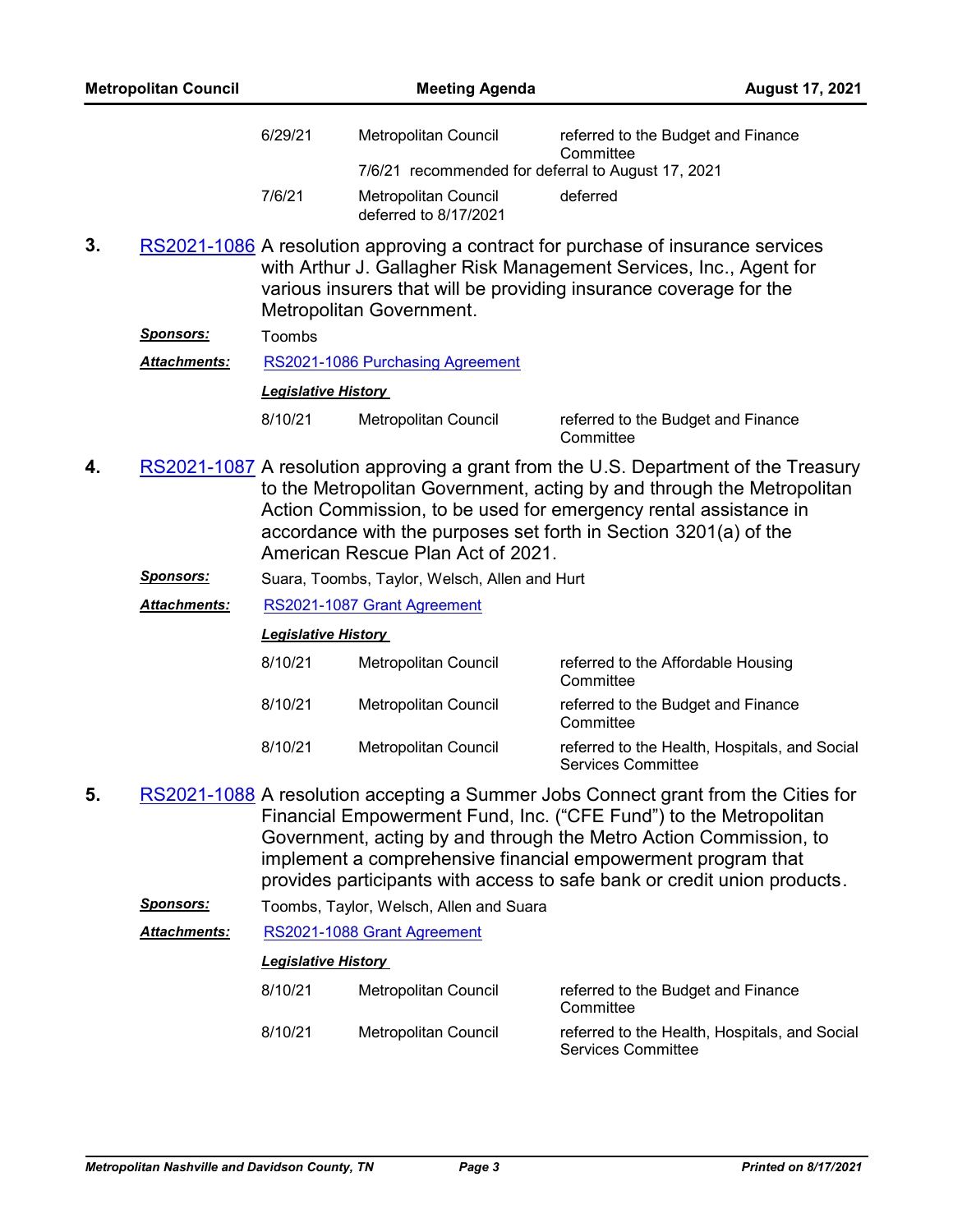- **6.** [RS2021-1089](http://nashville.legistar.com/gateway.aspx?m=l&id=/matter.aspx?key=13460) A resolution accepting a grant from the Metro Historical Commission Foundation to the Metropolitan Government, acting by and through the Metro Historical Commission, to assist with a portion of the costs associated with the site's master plan for Fort Negley Park.
	- *Sponsors:* Sledge, Toombs, Murphy, Hurt, Suara and Bradford

*Attachments:* [RS2021-1089 Grant Agreement](http://nashville.legistar.com/gateway.aspx?M=F&ID=f7f80d54-dff6-4422-9209-f8daf521ca36.pdf)

#### *Legislative History*

| 8/10/21 | Metropolitan Council | referred to the Budget and Finance<br>Committee                      |
|---------|----------------------|----------------------------------------------------------------------|
| 8/10/21 | Metropolitan Council | referred to the Planning, Zoning, and<br><b>Historical Committee</b> |

7. [RS2021-1090](http://nashville.legistar.com/gateway.aspx?m=l&id=/matter.aspx?key=13459) A resolution approving the employment contract for the Chief Medical Director of The Metropolitan Government of Nashville and Davidson County.

| Sponsors: |  | Toombs, Taylor, Rutherford and Welsch |  |  |
|-----------|--|---------------------------------------|--|--|
|-----------|--|---------------------------------------|--|--|

| Attachments: | RS2021-1090 Employment Contract |  |  |
|--------------|---------------------------------|--|--|
|              |                                 |  |  |

#### *Legislative History*

| 8/10/21 | Metropolitan Council | referred to the Budget and Finance<br>Committee                                                     |
|---------|----------------------|-----------------------------------------------------------------------------------------------------|
| 8/10/21 | Metropolitan Council | referred to the Health, Hospitals, and Social<br><b>Services Committee</b>                          |
| 8/10/21 | Metropolitan Council | referred to the Personnel, Public<br>Information, Human Relations, and<br><b>Veterans Committee</b> |

- 8. [RS2021-1091](http://nashville.legistar.com/gateway.aspx?m=l&id=/matter.aspx?key=13462) A resolution accepting a grant from the Friends of Metro Animal Care & Control to the Metropolitan Government, acting by and through the Metropolitan Board of Health, to provide funding for families experiencing difficulty maintaining ownership of their pets, to provide funding for the microchip clinic, and to provide funding for emergency medical care for shelter animals.
	- *Sponsors:* Toombs, Taylor and Bradford

*Attachments:* [RS2021-1091 Grant Exhibit](http://nashville.legistar.com/gateway.aspx?M=F&ID=7248bc6f-207e-439c-8224-6011f9bffada.pdf)

| 8/10/21 | Metropolitan Council | referred to the Budget and Finance<br>Committee                            |
|---------|----------------------|----------------------------------------------------------------------------|
| 8/10/21 | Metropolitan Council | referred to the Health, Hospitals, and Social<br><b>Services Committee</b> |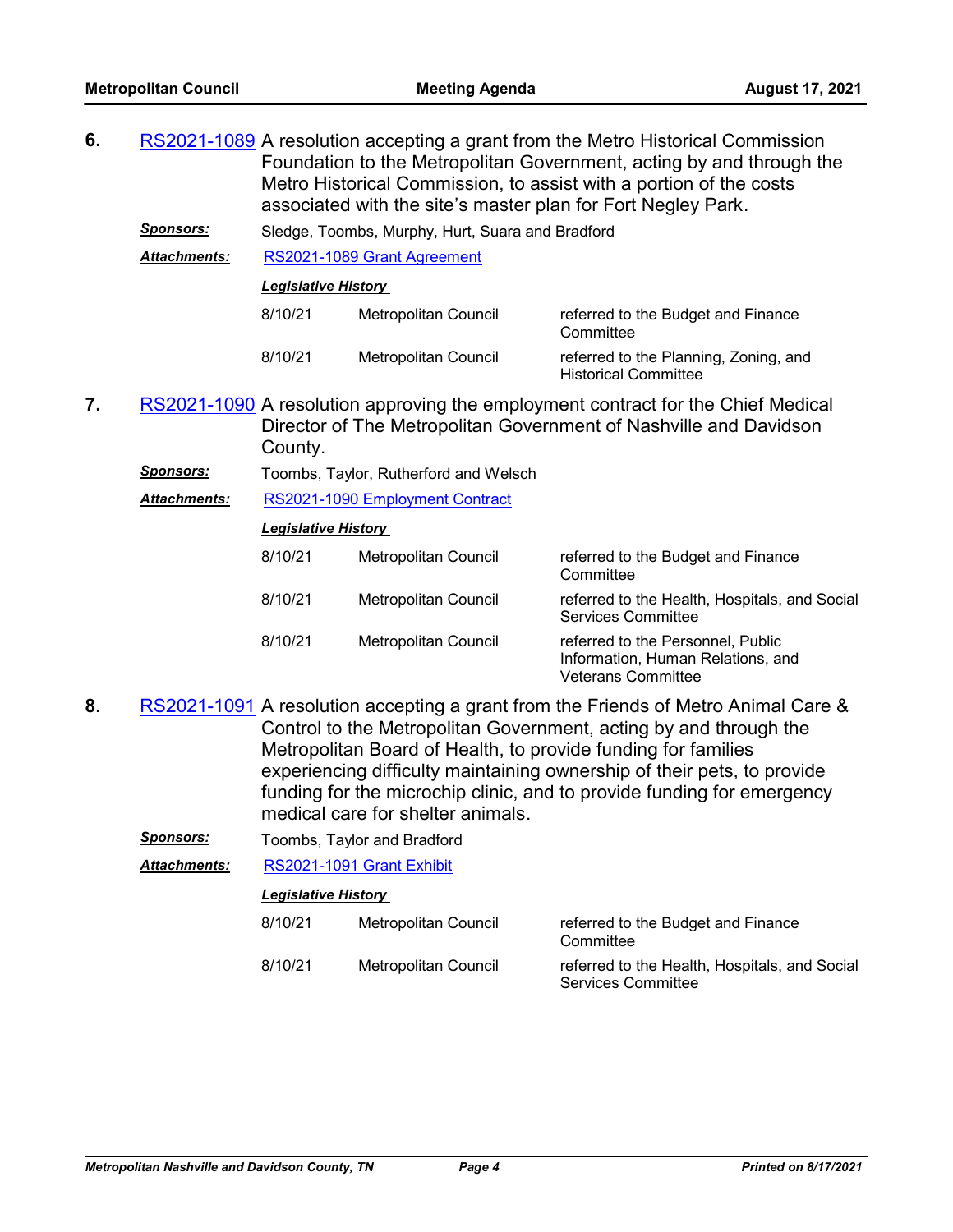**9. A FULL RES**2021-1092 A resolution approving amendment one to a grant from the Tennessee Department of Health, to the Metropolitan Government, acting by and through the Metropolitan Board of Health, to improve the health of the citizens of Davidson County through targeted strategies to prevent and control the use of tobacco.

**Sponsors:** Toombs, Taylor, Welsch and Hurt

*Attachments:* [RS2021-1092 Grant Amendment](http://nashville.legistar.com/gateway.aspx?M=F&ID=94af8087-cf11-46de-a189-e6bf123964fa.pdf)

#### *Legislative History*

| 8/10/21 | Metropolitan Council | referred to the Budget and Finance<br>Committee                            |
|---------|----------------------|----------------------------------------------------------------------------|
| 8/10/21 | Metropolitan Council | referred to the Health, Hospitals, and Social<br><b>Services Committee</b> |

- 10. [RS2021-1093](http://nashville.legistar.com/gateway.aspx?m=l&id=/matter.aspx?key=13452) A resolution approving amendment five to a grant contract from the Tennessee Department of Health to the Metropolitan Government, acting by and through the Metropolitan Board of Health, to improve the health of those residing in or visiting Davidson County through targeted strategies to prevent and control the use of tobacco products.
	- *Sponsors:* Toombs, Taylor, Welsch and Hurt
	- *Attachments:* [RS2021-1093 Grant Amendment Five](http://nashville.legistar.com/gateway.aspx?M=F&ID=80671396-5967-4f28-b183-24928b1e3cb6.pdf)

#### *Legislative History*

| 8/10/21 | Metropolitan Council | referred to the Budget and Finance<br>Committee                     |
|---------|----------------------|---------------------------------------------------------------------|
| 8/10/21 | Metropolitan Council | referred to the Health, Hospitals, and Social<br>Services Committee |

- 11. [RS2021-1094](http://nashville.legistar.com/gateway.aspx?m=l&id=/matter.aspx?key=13461) A resolution accepting a grant from the United Way of Greater Nashville to the Metropolitan Government, acting by and through the Metropolitan Social Services Homeless Impact Division, to provide a framework for secure data sharing to collect client-level data and data on the provision of housing and services to homeless individuals and families and persons at risk of homelessness.
	- *Sponsors:* Toombs, Taylor, Welsch, Bradford, Allen, Hurt and Suara

*Attachments:* [RS2021-1094 Grant Agreement](http://nashville.legistar.com/gateway.aspx?M=F&ID=bc304c37-501c-452c-b999-29757e310b33.pdf)

| 8/10/21 | Metropolitan Council | referred to the Budget and Finance<br>Committee                            |
|---------|----------------------|----------------------------------------------------------------------------|
| 8/10/21 | Metropolitan Council | referred to the Health, Hospitals, and Social<br><b>Services Committee</b> |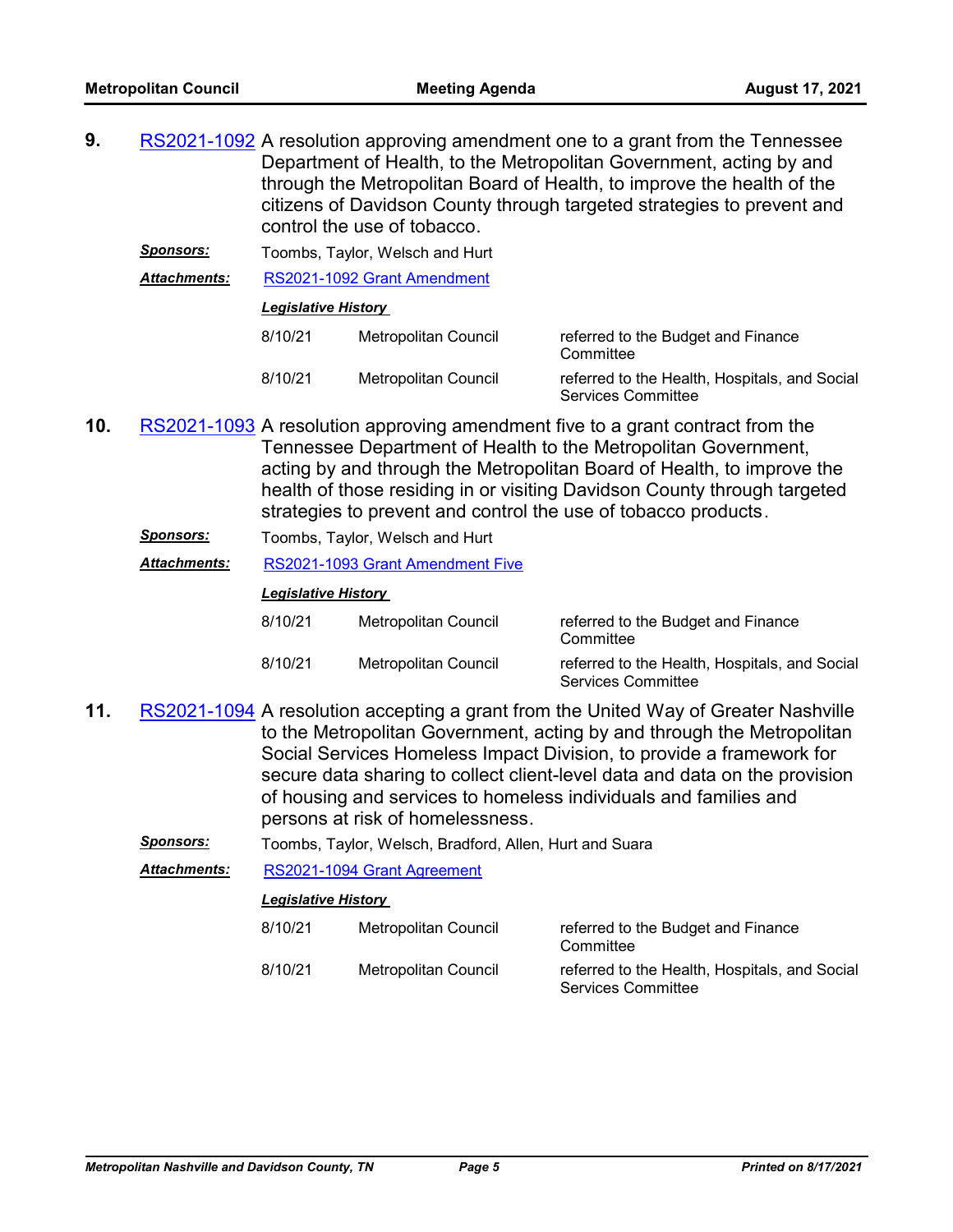12. [RS2021-1095](http://nashville.legistar.com/gateway.aspx?m=l&id=/matter.aspx?key=13450) A resolution authorizing the Metropolitan Department of Law to compromise and settle the personal injury claim of Jennifer Lockhart and David Christian against the Metropolitan Government of Nashville and Davidson County in the amount of \$250,000.00, and that said amount be paid out of the Self-Insured Liability Fund.

*Sponsors:* Toombs

*Attachments:* [RS2021-1095 Letter to Clerk](http://nashville.legistar.com/gateway.aspx?M=F&ID=52ce2a68-75c2-469e-aa1f-33f252cbf575.PDF)

*Legislative History* 

8/10/21 Metropolitan Council referred to the Budget and Finance

**Committee** 

- 13. [RS2021-1096](http://nashville.legistar.com/gateway.aspx?m=l&id=/matter.aspx?key=13463) A resolution accepting a Project Safe Neighborhood (PSN) grant from the Tennessee Department of Finance and Administration to the Metropolitan Government, acting by and through the Metropolitan Nashville Police Department, to reduce gun violence in Nashville.
	- **Sponsors:** Toombs, Gamble and Allen

*Attachments:* [RS2021-1096 Grant Amendment One](http://nashville.legistar.com/gateway.aspx?M=F&ID=7be04e3e-8375-4983-8d27-0e2ad02b5221.pdf)

#### *Legislative History*

| 8/10/21 | Metropolitan Council | referred to the Budget and Finance<br>Committee                                  |
|---------|----------------------|----------------------------------------------------------------------------------|
| 8/10/21 | Metropolitan Council | referred to the Public Safety, Beer, and<br><b>Regulated Beverages Committee</b> |

- 14. [RS2021-1097](http://nashville.legistar.com/gateway.aspx?m=l&id=/matter.aspx?key=13454) A resolution approving amendment one to a Victims of Crime Act (VOCA) grant from the Tennessee Department of Finance and Administration, Office of Criminal Justice Programs, to the Metropolitan Government, acting by and through the Metropolitan Nashville Police Department, to fund the position of a VOCA Law Enforcement Victim Coordinator.
	- **Sponsors:** Toombs, Gamble and Welsch

*Attachments:* [Grant Amendment One Exhibit](http://nashville.legistar.com/gateway.aspx?M=F&ID=4394831f-2432-4f5a-b3cb-66d7832ff374.pdf)

| 8/10/21 | Metropolitan Council | referred to the Budget and Finance<br>Committee                                  |
|---------|----------------------|----------------------------------------------------------------------------------|
| 8/10/21 | Metropolitan Council | referred to the Public Safety, Beer, and<br><b>Regulated Beverages Committee</b> |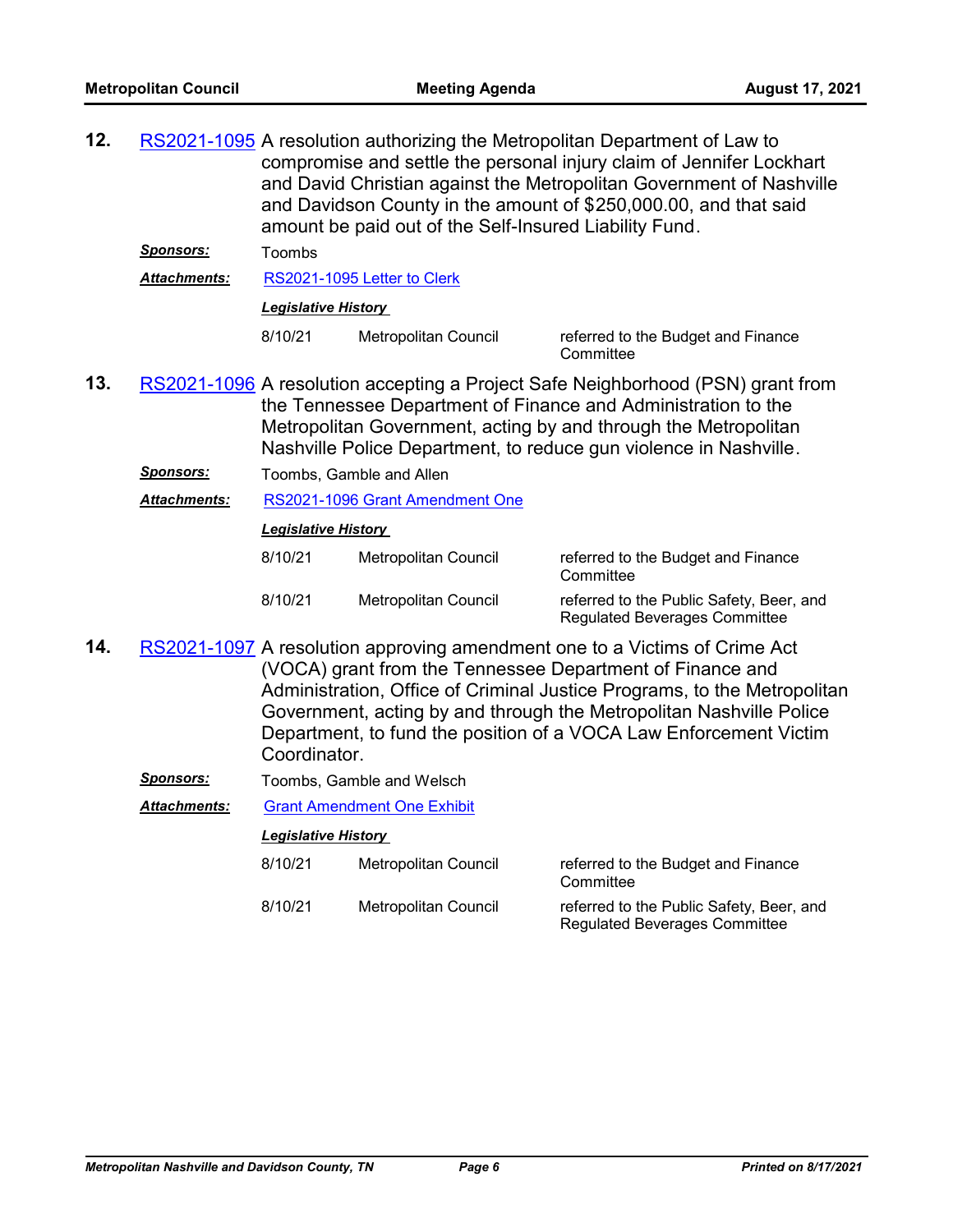| 15. |                  | RS2021-1098 A resolution approving amendment one to a Victims of Crime Act                                                                                   |
|-----|------------------|--------------------------------------------------------------------------------------------------------------------------------------------------------------|
|     |                  | (VOCA) grant from the Tennessee Department of Finance and                                                                                                    |
|     |                  | Administration, Office of Criminal Justice Programs, to the Metropolitan                                                                                     |
|     |                  | Government, acting by and through the Metropolitan Nashville Police                                                                                          |
|     |                  | Department, to fund counselor and victim advocate positions to provide<br>mental health services, support services, and criminal justice system<br>advocacy. |
|     | <b>Sponsors:</b> | Toombs, Gamble and Welsch                                                                                                                                    |

*Attachments:* [RS2021-1098 Grant Amendment One](http://nashville.legistar.com/gateway.aspx?M=F&ID=461aa91a-d7ec-4cbb-8c45-6cf0fc0176ce.pdf)

#### *Legislative History*

| 8/10/21 | Metropolitan Council | referred to the Budget and Finance<br>Committee                                  |
|---------|----------------------|----------------------------------------------------------------------------------|
| 8/10/21 | Metropolitan Council | referred to the Public Safety, Beer, and<br><b>Regulated Beverages Committee</b> |

- 16. [RS2021-1099](http://nashville.legistar.com/gateway.aspx?m=l&id=/matter.aspx?key=13465) A resolution approving the Second Amendment to an agreement between The Metropolitan Government of Nashville and Davidson County and Infor (US), Inc. to provide maintenance and support of workforce time and attendance software for the Metropolitan Nashville Police Department.
	- *Sponsors:* Toombs and Gamble

*Attachments:* [RS2021-1099 Purchasing Agreement Second Amendment](http://nashville.legistar.com/gateway.aspx?M=F&ID=d7450261-6b87-4fb4-8fe1-14ff4ffb7604.pdf)

#### *Legislative History*

| 8/10/21 | Metropolitan Council | referred to the Budget and Finance<br>Committee                                  |
|---------|----------------------|----------------------------------------------------------------------------------|
| 8/10/21 | Metropolitan Council | referred to the Public Safety, Beer, and<br><b>Regulated Beverages Committee</b> |

17. [RS2021-1100](http://nashville.legistar.com/gateway.aspx?m=l&id=/matter.aspx?key=13444) A resolution approving an application for a Coverdell Forensic Science Improvement Grant from U. S. Department of Justice to The Metropolitan Government of Nashville and Davidson County, acting by and through the Metropolitan Nashville Police Department.

*Sponsors:* Toombs and Gamble

*Attachments:* [RS2021-1100 Grant Application](http://nashville.legistar.com/gateway.aspx?M=F&ID=6f0c5395-e2af-48f9-803b-ba767012eb61.pdf)

| 8/10/21 | Metropolitan Council | referred to the Budget and Finance<br>Committee                                  |
|---------|----------------------|----------------------------------------------------------------------------------|
| 8/10/21 | Metropolitan Council | referred to the Public Safety, Beer, and<br><b>Regulated Beverages Committee</b> |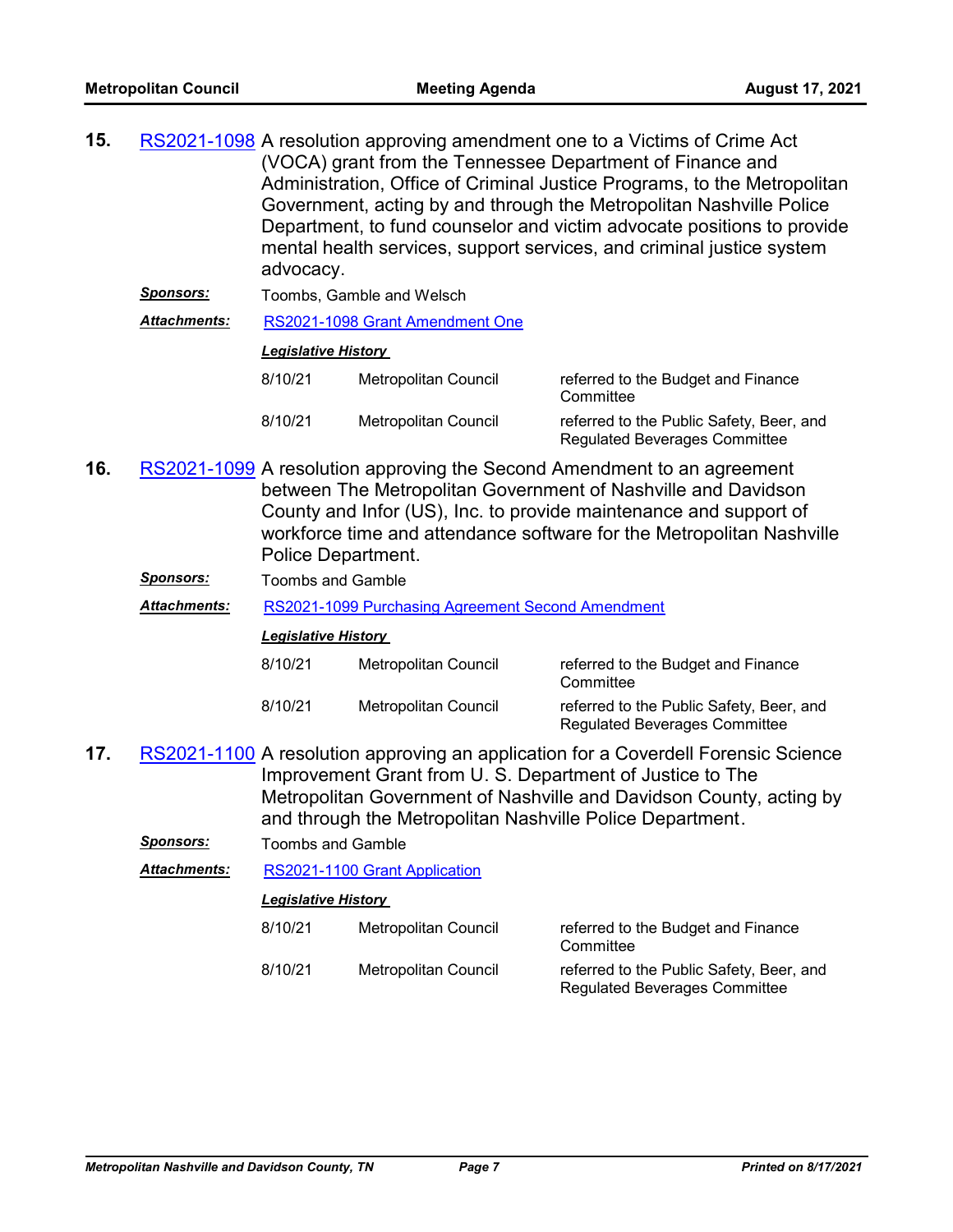| 18.                                                                                                          |                            | RS2021-1101 A resolution accepting a grant from the Tennessee Arts Commission to<br>Creative Parks Nashville in conjunction with the Metropolitan<br>Government, acting by and through the Metropolitan Parks and<br>Recreation Department, to provide Big Band Dances at the Centennial<br>Park Event Shelter. |                      |                                                       |
|--------------------------------------------------------------------------------------------------------------|----------------------------|-----------------------------------------------------------------------------------------------------------------------------------------------------------------------------------------------------------------------------------------------------------------------------------------------------------------|----------------------|-------------------------------------------------------|
| <b>Sponsors:</b><br>Taylor, Toombs, VanReece and Allen<br>RS2021-1101 Grant Agreement<br><b>Attachments:</b> |                            |                                                                                                                                                                                                                                                                                                                 |                      |                                                       |
|                                                                                                              |                            |                                                                                                                                                                                                                                                                                                                 |                      |                                                       |
|                                                                                                              | <b>Legislative History</b> |                                                                                                                                                                                                                                                                                                                 |                      |                                                       |
|                                                                                                              |                            | 8/10/21                                                                                                                                                                                                                                                                                                         | Metropolitan Council | referred to the Budget and Finance<br>Committee       |
|                                                                                                              |                            | 8/10/21                                                                                                                                                                                                                                                                                                         | Metropolitan Council | referred to the Parks, Library, and Arts<br>Committee |

- 19. [RS2021-1102](http://nashville.legistar.com/gateway.aspx?m=l&id=/matter.aspx?key=13470) A resolution calling for the Nashville Department of Transportation and Multimodal Infrastructure, the Greenways and Open Space Commission, and the Metro Legal Department to solicit community input and gather data from other cities regarding the authorization of electric bicycles on Metro greenways and to request a moratorium on any Council legislation related to electric bicycles on greenways until the community input and data can be collected.
	- *Sponsors:* Allen, Mendes, Hagar, Murphy and Benedict
	- *Attachments:* [Proposed Amendment RS2021-1102](http://nashville.legistar.com/gateway.aspx?M=F&ID=14c6e144-d3c4-4a03-a0a3-0fba811260a6.docx)

#### *Legislative History*

| 8/10/21 | Metropolitan Council | referred to the Parks, Library, and Arts<br>Committee |
|---------|----------------------|-------------------------------------------------------|
| 8/10/21 | Metropolitan Council | referred to the Public Works Committee                |
| 8/10/21 | Metropolitan Council | filed                                                 |

- 20. [RS2021-1103](http://nashville.legistar.com/gateway.aspx?m=l&id=/matter.aspx?key=13443) A resolution approving an Intergovernmental Agreement by and between the State of Tennessee, Department of Transportation, and the Metropolitan Government of Nashville and Davidson County, acting by and through the Department of Public Works, for traffic signal communication upgrades along Broadway and West End from 1st Avenue to I-440, State Project No: 19LPLM-F3-183, Federal Project No: CM-NH-1(445), PIN 130753.00. (Proposal No. 2021M-021AG-001BD)
	- *Sponsors:* Cash, OConnell, Taylor, Toombs, Murphy and Nash

#### *Attachments:* [RS2021-1103 Intergovernmental Agreement](http://nashville.legistar.com/gateway.aspx?M=F&ID=615e6977-a6cd-4131-a919-55881c9a336a.pdf)

| 7/13/21 | <b>Planning Commission</b>  | approved                                                             |
|---------|-----------------------------|----------------------------------------------------------------------|
| 8/10/21 | Metropolitan Council        | referred to the Budget and Finance<br>Committee                      |
| 8/10/21 | Metropolitan Council        | referred to the Planning, Zoning, and<br><b>Historical Committee</b> |
| 8/10/21 | <b>Metropolitan Council</b> | referred to the Public Works Committee                               |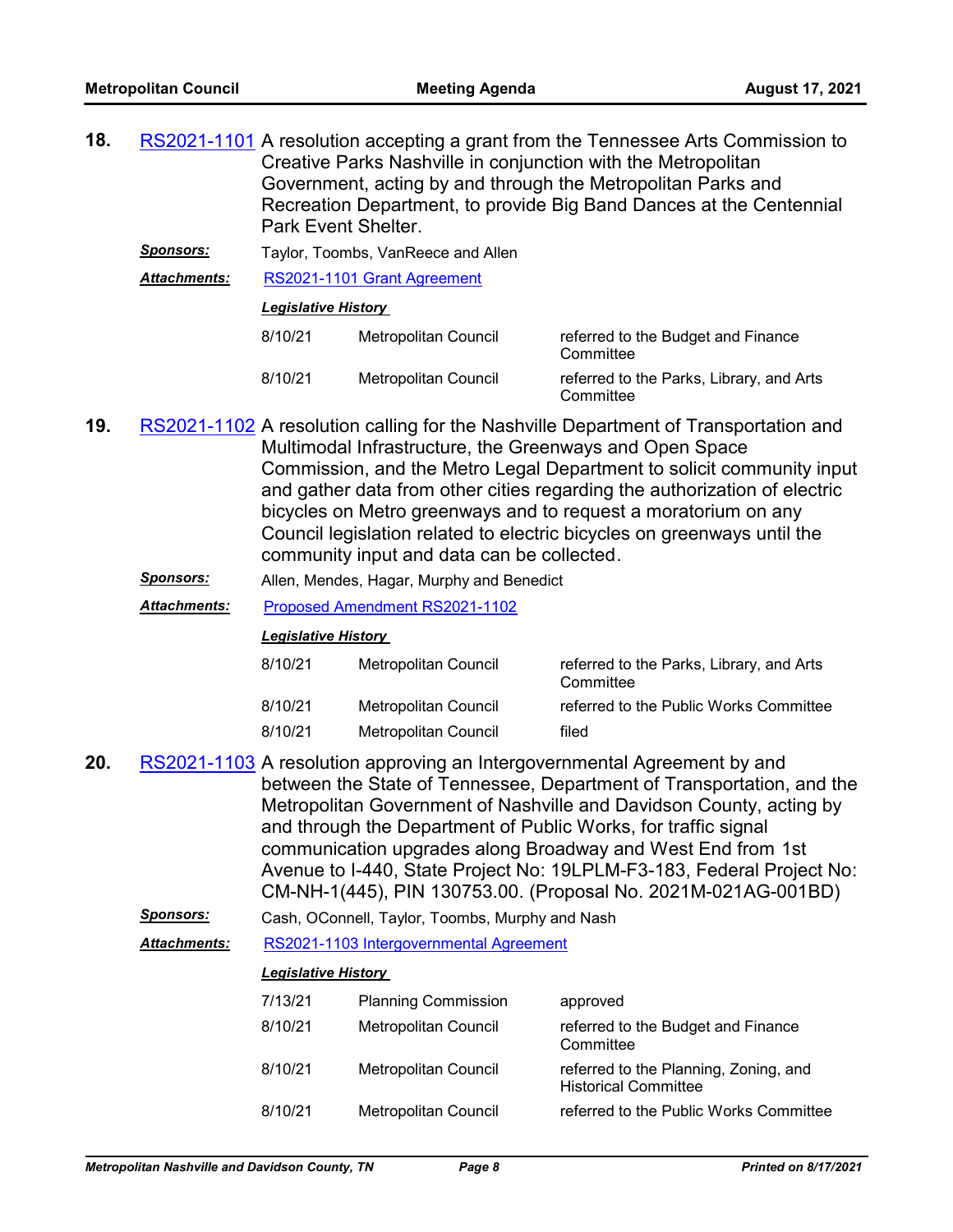| 21. |                 | RS2021-1104 A resolution approving an Intergovernmental Agreement by and                                                               |
|-----|-----------------|----------------------------------------------------------------------------------------------------------------------------------------|
|     |                 | between the State of Tennessee, Department of Transportation, and the                                                                  |
|     |                 | Metropolitan Government of Nashville and Davidson County, acting by                                                                    |
|     |                 | and through the Department of Transportation and Multimodal                                                                            |
|     |                 | Infrastructure, for the Charlotte Avenue/Dr. Martin L King, Jr Blvd Transit                                                            |
|     |                 | Headways and Congestion Management Project, State Project No:                                                                          |
|     |                 | 98304-1640-14, Federal Project No: ATCM-REG3(206), PIN 131476.00.                                                                      |
|     |                 | (Proposal No. 2021M-023AG-001)                                                                                                         |
|     | <b>Concorc'</b> | $\overline{OA}$ . The $\overline{T}$ and $\overline{BA}$ and $\overline{T}$ and $\overline{A}$ and $\overline{AB}$ and $\overline{AB}$ |

- *Sponsors:* OConnell, Taylor, Murphy, Toombs and Nash
- *Attachments:* [RS2021-1104 Intergovernmental Agreement](http://nashville.legistar.com/gateway.aspx?M=F&ID=f90146ee-b907-47f1-99c0-d6afdfd2e6eb.pdf)

#### *Legislative History*

| 8/10/21 | <b>Metropolitan Council</b> | referred to the Budget and Finance<br>Committee                      |
|---------|-----------------------------|----------------------------------------------------------------------|
| 8/10/21 | <b>Metropolitan Council</b> | referred to the Planning, Zoning, and<br><b>Historical Committee</b> |
| 8/10/21 | Metropolitan Council        | referred to the Public Works Committee                               |
| 8/10/21 | <b>Planning Commission</b>  | approved                                                             |

- 22. [RS2021-1105](http://nashville.legistar.com/gateway.aspx?m=l&id=/matter.aspx?key=13446) A resolution authorizing the Metropolitan Department of Law to compromise and settle the personal injury claim of Donna Caruthers against the Metropolitan Government of Nashville and Davidson County in the amount of \$19,000.00, with said amount to be paid out of the Self-Insured Liability Fund.
	- *Sponsors:* Toombs
	- *Attachments:* [RS2021-1105 Letter to Clerk](http://nashville.legistar.com/gateway.aspx?M=F&ID=f4d0760d-6c6c-4daf-8e9b-13b376e6e208.PDF)

#### *Legislative History*

8/10/21 Metropolitan Council referred to the Budget and Finance **Committee** 

**23.** [RS2021-1106](http://nashville.legistar.com/gateway.aspx?m=l&id=/matter.aspx?key=13449) A resolution authorizing the Metropolitan Department of Law to compromise and settle the personal injury claim of LaQondia Newsome against the Metropolitan Government of Nashville and Davidson County in the amount of \$28,500.00, with said amount to be paid out of the Self-Insured Liability Fund.

*Sponsors:* Toombs

*Attachments:* [RS2021-1106 Letter to Clerk](http://nashville.legistar.com/gateway.aspx?M=F&ID=7b8e8c83-acd0-4ea9-8fbd-60d9ff327e78.PDF)

#### *Legislative History*

8/10/21 Metropolitan Council referred to the Budget and Finance

**Committee**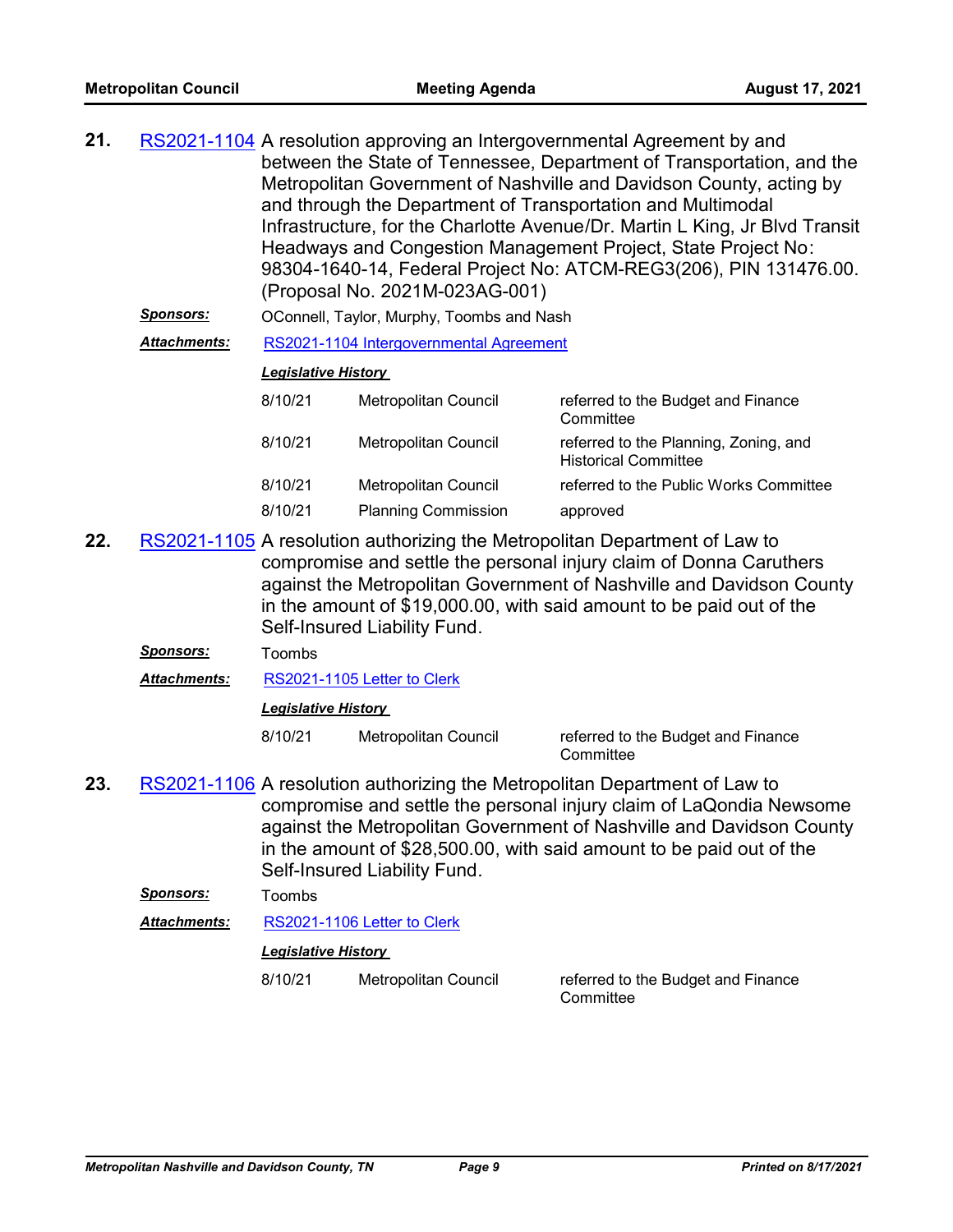| 24. |                     | RS2021-1107 A resolution authorizing the Metropolitan Department of Law to<br>compromise and settle the personal injury claim of Kristen Jenkins<br>against the Metropolitan Government of Nashville and Davidson County<br>in the amount of \$8,037.27, with said amount to be paid out of the<br>Self-Insured Liability Fund. |                                                 |                                                                                                                                                                                                                                    |  |  |
|-----|---------------------|---------------------------------------------------------------------------------------------------------------------------------------------------------------------------------------------------------------------------------------------------------------------------------------------------------------------------------|-------------------------------------------------|------------------------------------------------------------------------------------------------------------------------------------------------------------------------------------------------------------------------------------|--|--|
|     | <u>Sponsors:</u>    | Toombs                                                                                                                                                                                                                                                                                                                          |                                                 |                                                                                                                                                                                                                                    |  |  |
|     | <b>Attachments:</b> |                                                                                                                                                                                                                                                                                                                                 | RS2021-1107 Letter to Clerk                     |                                                                                                                                                                                                                                    |  |  |
|     |                     | <b>Legislative History</b>                                                                                                                                                                                                                                                                                                      |                                                 |                                                                                                                                                                                                                                    |  |  |
|     |                     | 8/10/21                                                                                                                                                                                                                                                                                                                         | Metropolitan Council                            | referred to the Budget and Finance<br>Committee                                                                                                                                                                                    |  |  |
| 25. |                     | RS2021-1108 A resolution authorizing the Metropolitan Department of Law to<br>compromise and settle the property damage claim of Vincent Dixie<br>against the Metropolitan Government of Nashville and Davidson County<br>in the amount of \$15,087.48, with said amount to be paid out of the<br>Self-Insured Liability Fund.  |                                                 |                                                                                                                                                                                                                                    |  |  |
|     | <u>Sponsors:</u>    | Toombs                                                                                                                                                                                                                                                                                                                          |                                                 |                                                                                                                                                                                                                                    |  |  |
|     | <b>Attachments:</b> |                                                                                                                                                                                                                                                                                                                                 | RS2021-1108 Letter to Clerk                     |                                                                                                                                                                                                                                    |  |  |
|     |                     | <b>Legislative History</b>                                                                                                                                                                                                                                                                                                      |                                                 |                                                                                                                                                                                                                                    |  |  |
|     |                     | 8/10/21                                                                                                                                                                                                                                                                                                                         | Metropolitan Council                            | referred to the Budget and Finance<br>Committee                                                                                                                                                                                    |  |  |
| 26. |                     | Alex Walsh.                                                                                                                                                                                                                                                                                                                     |                                                 | RS2021-1109 A resolution recognizing the achievements of Nashvillian and Olympian                                                                                                                                                  |  |  |
|     | Sponsors:           | Henderson, Pulley, Mendes, Allen, Suara and Bradford<br><b>Legislative History</b>                                                                                                                                                                                                                                              |                                                 |                                                                                                                                                                                                                                    |  |  |
|     |                     | 8/10/21                                                                                                                                                                                                                                                                                                                         | Metropolitan Council                            | referred to the Rules, Confirmations, and<br><b>Public Elections Committee</b>                                                                                                                                                     |  |  |
|     |                     | 8/10/21                                                                                                                                                                                                                                                                                                                         | Metropolitan Council                            | filed                                                                                                                                                                                                                              |  |  |
| 27. |                     |                                                                                                                                                                                                                                                                                                                                 |                                                 | RS2021-1110 A resolution supporting the Metropolitan Nashville Board of Education's<br>decision to increase the likelihood of schools remaining open by<br>requiring the wearing of masks in school buildings and on school buses. |  |  |
|     | <u> Sponsors:</u>   | <b>Legislative History</b>                                                                                                                                                                                                                                                                                                      | Rosenberg, Mendes, Suara, Bradford and Benedict |                                                                                                                                                                                                                                    |  |  |
|     |                     | 8/10/21                                                                                                                                                                                                                                                                                                                         | Metropolitan Council                            | referred to the Rules, Confirmations, and<br><b>Public Elections Committee</b>                                                                                                                                                     |  |  |
|     |                     | 8/10/21                                                                                                                                                                                                                                                                                                                         | Metropolitan Council                            | filed                                                                                                                                                                                                                              |  |  |
| 28. |                     |                                                                                                                                                                                                                                                                                                                                 |                                                 | RS2021-1111 A resolution celebrating the 20th anniversary of the Frist Art Museum.                                                                                                                                                 |  |  |
|     | Sponsors:           | <b>Legislative History</b>                                                                                                                                                                                                                                                                                                      | Styles, Suara, Bradford, VanReece and OConnell  |                                                                                                                                                                                                                                    |  |  |
|     |                     | 8/10/21                                                                                                                                                                                                                                                                                                                         | Metropolitan Council                            | referred to the Rules, Confirmations, and<br><b>Public Elections Committee</b>                                                                                                                                                     |  |  |
|     |                     | 8/10/21                                                                                                                                                                                                                                                                                                                         | Metropolitan Council                            | filed                                                                                                                                                                                                                              |  |  |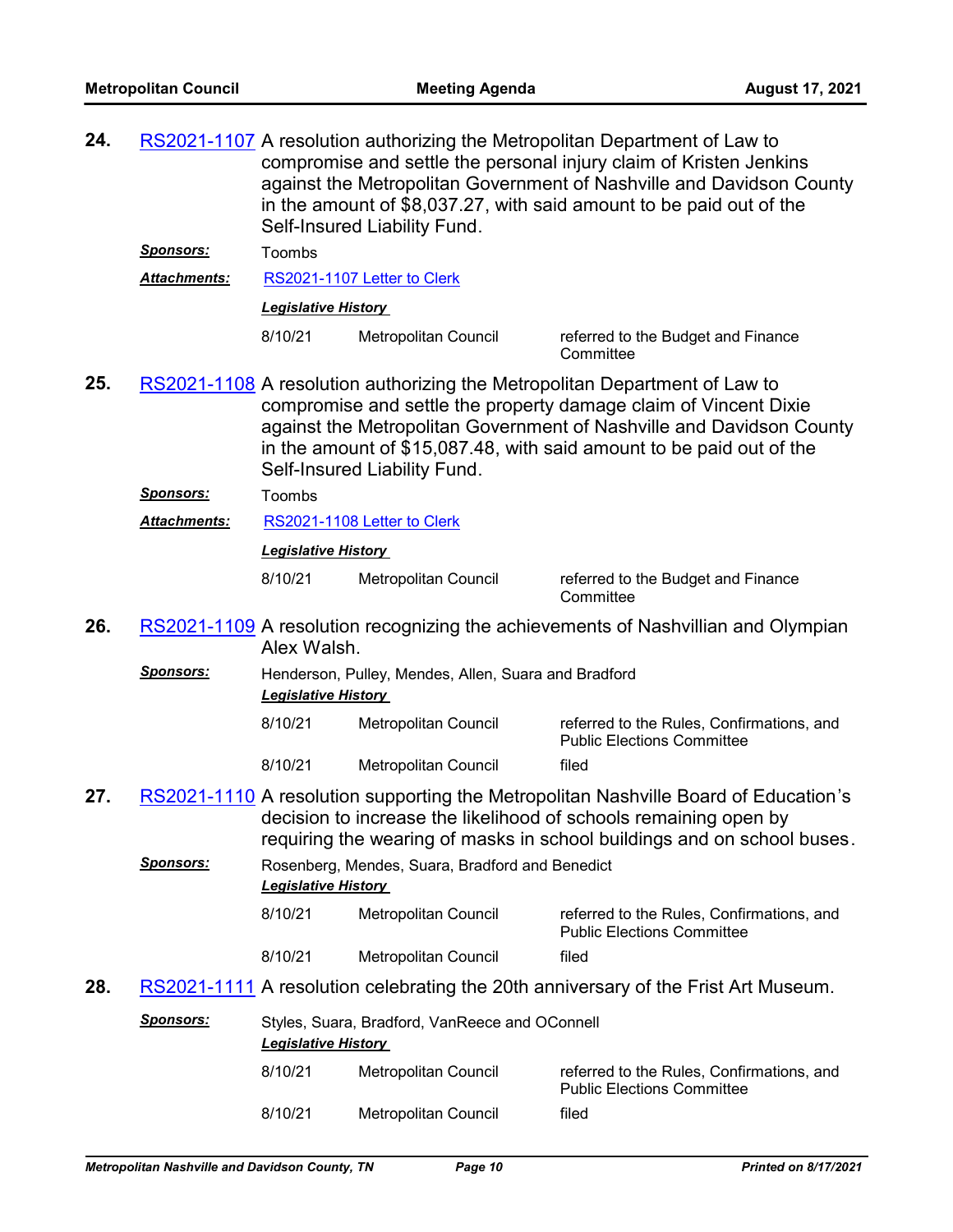## **K. Late Resolutions**

|     | (Toombs)            | RS2021-XXX A resolution accepting a Shuttered Venue Operators grant from the U.S.<br>Small Business Administration to the Metropolitan Government, acting<br>by and through the Municipal Auditorium, for emergency assistance for<br>venues affected by COVID19. |                                            |                                                                                                                                                                                                                                                                                                                                                                                                                   |  |  |
|-----|---------------------|-------------------------------------------------------------------------------------------------------------------------------------------------------------------------------------------------------------------------------------------------------------------|--------------------------------------------|-------------------------------------------------------------------------------------------------------------------------------------------------------------------------------------------------------------------------------------------------------------------------------------------------------------------------------------------------------------------------------------------------------------------|--|--|
|     | <u>Sponsors:</u>    | Toombs                                                                                                                                                                                                                                                            |                                            |                                                                                                                                                                                                                                                                                                                                                                                                                   |  |  |
|     | <b>Attachments:</b> |                                                                                                                                                                                                                                                                   | <b>Grant Exhibit</b>                       |                                                                                                                                                                                                                                                                                                                                                                                                                   |  |  |
|     |                     | <b>Legislative History</b>                                                                                                                                                                                                                                        |                                            |                                                                                                                                                                                                                                                                                                                                                                                                                   |  |  |
|     |                     | 8/12/21                                                                                                                                                                                                                                                           | Metropolitan Council                       | referred to the Budget and Finance<br>Committee                                                                                                                                                                                                                                                                                                                                                                   |  |  |
|     | (Styles)            | <b>RS2021-XXX</b> A resolution urging the Metropolitan Public Health Department Chief<br>Medical Director to require masks be worn by all individuals in public<br>indoor spaces.                                                                                 |                                            |                                                                                                                                                                                                                                                                                                                                                                                                                   |  |  |
|     | Sponsors:           | <b>Styles</b><br><b>Legislative History</b>                                                                                                                                                                                                                       |                                            |                                                                                                                                                                                                                                                                                                                                                                                                                   |  |  |
|     |                     | 8/16/21                                                                                                                                                                                                                                                           | Metropolitan Council                       | referred to the Health, Hospitals, and Social<br><b>Services Committee</b>                                                                                                                                                                                                                                                                                                                                        |  |  |
|     |                     |                                                                                                                                                                                                                                                                   | L. Bills on Introduction and First Reading |                                                                                                                                                                                                                                                                                                                                                                                                                   |  |  |
| 29. | BL2021-864          |                                                                                                                                                                                                                                                                   | Tennessee Code Annotated Section 67-5-218. | An ordinance amending Metropolitan Code Chapters 5.20 regarding the<br>abatement of property taxes for certain improvements or restorations<br>made to historic properties as authorized under the provisions of                                                                                                                                                                                                  |  |  |
|     | <u>Sponsors:</u>    | Syracuse, Mendes and Bradford<br><b>Legislative History</b>                                                                                                                                                                                                       |                                            |                                                                                                                                                                                                                                                                                                                                                                                                                   |  |  |
|     |                     | 8/10/21                                                                                                                                                                                                                                                           | Metropolitan Council                       | filed                                                                                                                                                                                                                                                                                                                                                                                                             |  |  |
| 30. | BL2021-865          |                                                                                                                                                                                                                                                                   | Proposal No. 2021M-058ES-001).             | An ordinance authorizing The Metropolitan Government of Nashville and<br>Davidson County to abandon an existing public water main and<br>easements, and to accept new water and sanitary sewer mains, fire<br>hydrant assemblies, sanitary sewer manholes and easements, for<br>property located at 3517 Brick Church Pike, also known as Mulberry<br>Downs Phase 2 (MWS Project No. 21-WL-108 and 21-SL-214; and |  |  |
|     | Sponsors:           |                                                                                                                                                                                                                                                                   | Gamble, Murphy and Nash                    |                                                                                                                                                                                                                                                                                                                                                                                                                   |  |  |
|     | <b>Attachments:</b> | BL2021-865 Attachments                                                                                                                                                                                                                                            |                                            |                                                                                                                                                                                                                                                                                                                                                                                                                   |  |  |
|     |                     | <b>Legislative History</b>                                                                                                                                                                                                                                        |                                            |                                                                                                                                                                                                                                                                                                                                                                                                                   |  |  |
|     |                     | 7/13/21                                                                                                                                                                                                                                                           | <b>Planning Commission</b>                 | approved                                                                                                                                                                                                                                                                                                                                                                                                          |  |  |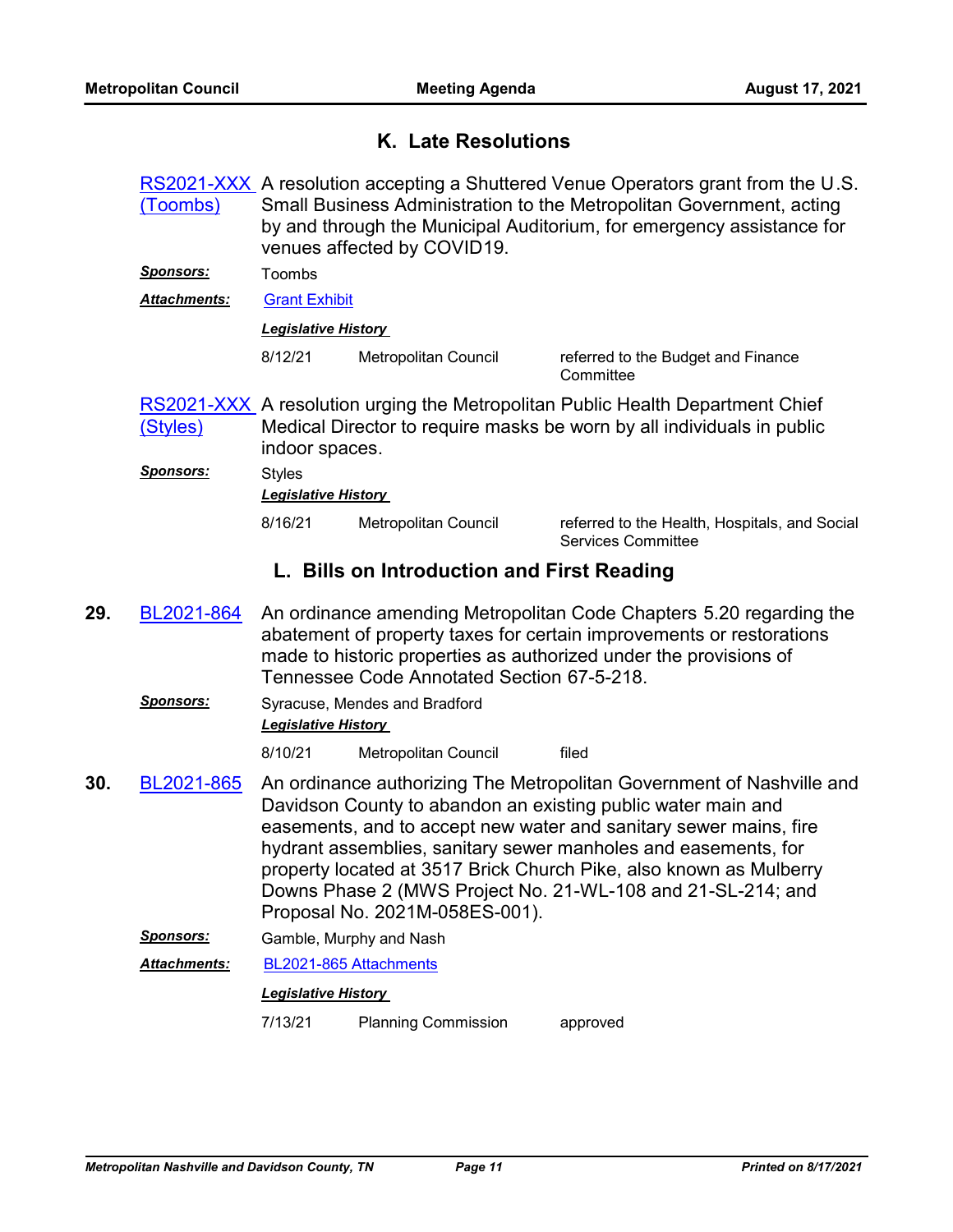## **M. Late Bills**

|     | (Styles)<br><u>Sponsors:</u> | <b>BL2021-XXX</b> An ordinance to require masks be worn by all individuals in public<br>spaces, as further described herein.<br><b>Styles</b>                                  |                                                                                                                                                                                                             |                                                                                                                                                                                                                                                                                                                                                                |  |
|-----|------------------------------|--------------------------------------------------------------------------------------------------------------------------------------------------------------------------------|-------------------------------------------------------------------------------------------------------------------------------------------------------------------------------------------------------------|----------------------------------------------------------------------------------------------------------------------------------------------------------------------------------------------------------------------------------------------------------------------------------------------------------------------------------------------------------------|--|
|     |                              |                                                                                                                                                                                | N. Bills on Second Reading                                                                                                                                                                                  |                                                                                                                                                                                                                                                                                                                                                                |  |
| 31. | BL2020-582                   | An ordinance amending Section 13.08.080 of the Metropolitan Code of<br>Laws to pertaining to the use of License Plate Scanner (LPR)<br>Technology in the public rights-of-way. |                                                                                                                                                                                                             |                                                                                                                                                                                                                                                                                                                                                                |  |
|     | <u>Sponsors:</u>             |                                                                                                                                                                                | Hancock, Druffel, Hall, Withers, Hausser and Cash                                                                                                                                                           | Johnston, Pulley, Nash, Rutherford, Murphy, Styles, Toombs, Gamble, Young,                                                                                                                                                                                                                                                                                     |  |
|     | Attachments:                 | <b>Amendment 1</b>                                                                                                                                                             |                                                                                                                                                                                                             |                                                                                                                                                                                                                                                                                                                                                                |  |
|     |                              | <b>Amendment 2</b>                                                                                                                                                             |                                                                                                                                                                                                             |                                                                                                                                                                                                                                                                                                                                                                |  |
|     |                              | <b>Legislative History</b>                                                                                                                                                     |                                                                                                                                                                                                             |                                                                                                                                                                                                                                                                                                                                                                |  |
|     |                              | 12/8/20                                                                                                                                                                        | Metropolitan Council                                                                                                                                                                                        | filed                                                                                                                                                                                                                                                                                                                                                          |  |
|     |                              | 12/15/20                                                                                                                                                                       | <b>Metropolitan Council</b>                                                                                                                                                                                 | passed on first reading                                                                                                                                                                                                                                                                                                                                        |  |
|     |                              | 1/5/21                                                                                                                                                                         | <b>Metropolitan Council</b><br>Deferred to February 2, 2021                                                                                                                                                 | deferred                                                                                                                                                                                                                                                                                                                                                       |  |
|     |                              | 2/2/21                                                                                                                                                                         | Metropolitan Council<br>Deferred to April 20, 2021                                                                                                                                                          | deferred                                                                                                                                                                                                                                                                                                                                                       |  |
|     |                              | 4/20/21                                                                                                                                                                        | Public Safety, Beer, and<br>approved with amendments<br><b>Regulated Beverages</b><br>Committee<br>1/5/21 recommended for deferral to February 2, 2021<br>2/2/21 recommended for deferral to April 20, 2021 |                                                                                                                                                                                                                                                                                                                                                                |  |
|     |                              | 4/20/21                                                                                                                                                                        | <b>Public Works Committee</b><br>approved with amendments<br>1/5/21 recommended for deferral to February 2, 2021<br>2/2/21 recommended for deferral to April 20, 2021                                       |                                                                                                                                                                                                                                                                                                                                                                |  |
|     |                              | 4/20/21                                                                                                                                                                        | Metropolitan Council                                                                                                                                                                                        | amended                                                                                                                                                                                                                                                                                                                                                        |  |
|     |                              | 4/20/21                                                                                                                                                                        | Metropolitan Council                                                                                                                                                                                        | deferred indefinitely                                                                                                                                                                                                                                                                                                                                          |  |
|     |                              | 8/3/21                                                                                                                                                                         | <b>Metropolitan Council</b><br>calendared for August 17, 2021 agenda<br>re-referred to committees                                                                                                           | reinstated                                                                                                                                                                                                                                                                                                                                                     |  |
| 32. | BL2021-654                   |                                                                                                                                                                                |                                                                                                                                                                                                             | An ordinance to amend Title 17 of the Metropolitan Code of Laws, the<br>Zoning Ordinance of The Metropolitan Government of Nashville and<br>Davidson County, by changing from RM2 to RS40 property located at<br>6000 Rivervalley Drive, at the southeast corner of Rivervalley Drive and<br>Newsom Station Road and located within a Planned Unit Development |  |

2021Z-026PR-001). *Sponsors:* Rosenberg

*Attachments:* [BL2021-654 Sketch](http://nashville.legistar.com/gateway.aspx?M=F&ID=aa454243-fb84-4881-9b94-d0e120d6b2b0.docx)

*Legislative History* 

Overlay (58.48 acres), all of which is described herein (Proposal No.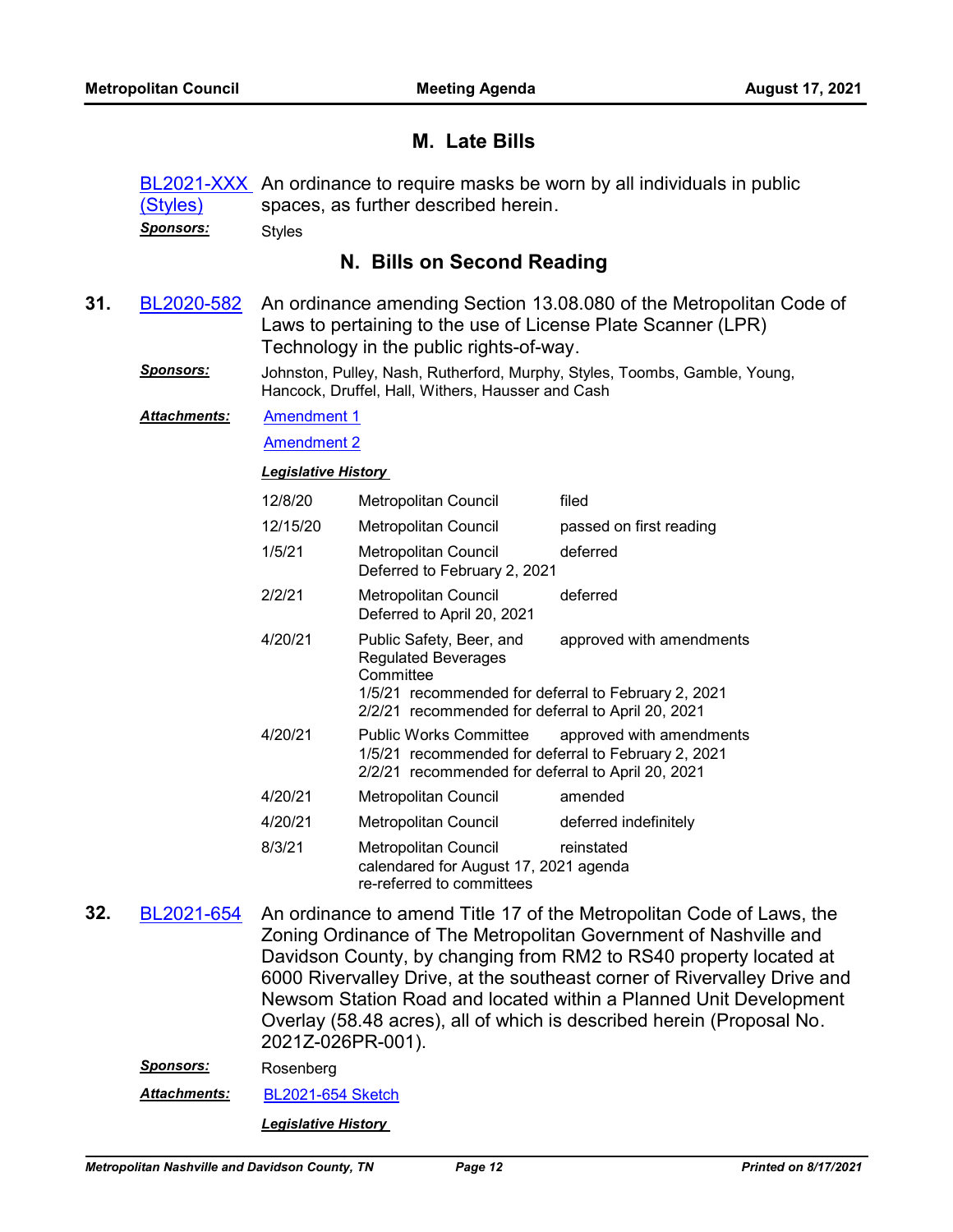| <b>Metropolitan Council</b> |         | <b>Meeting Agenda</b><br><b>August 17, 2021</b>                                                                                                                                                                                                          |                                                                       |
|-----------------------------|---------|----------------------------------------------------------------------------------------------------------------------------------------------------------------------------------------------------------------------------------------------------------|-----------------------------------------------------------------------|
|                             | 2/9/21  | Metropolitan Council                                                                                                                                                                                                                                     | filed                                                                 |
|                             | 2/16/21 | Metropolitan Council                                                                                                                                                                                                                                     | passed on first reading                                               |
|                             | 3/5/21  | Metropolitan Council                                                                                                                                                                                                                                     | advertised                                                            |
|                             | 3/25/21 | <b>Planning Commission</b><br>$(6-1)$                                                                                                                                                                                                                    | disapproved                                                           |
|                             | 4/6/21  | Metropolitan Council                                                                                                                                                                                                                                     | public hearing<br>4/6/21 public hearing held; second reading deferred |
|                             | 4/6/21  | Metropolitan Council<br>Second reading deferred to April 20, 2021                                                                                                                                                                                        | deferred                                                              |
|                             | 4/13/21 | <b>Metropolitan Council</b>                                                                                                                                                                                                                              | referred to the Planning, Zoning, and<br><b>Historical Committee</b>  |
|                             |         | 4/19/21 recommended for deferral<br>5/3/21<br>recommended for deferral<br>6/1/21<br>recommended for deferral<br>6/14/21 recommended for deferral<br>7/6/21<br>recommended for deferral<br>7/19/21 deferred by rule<br>8/2/21<br>recommended for deferral | 5/17/21 recommended for deferral at request of sponsor                |
|                             | 4/20/21 | Metropolitan Council                                                                                                                                                                                                                                     | deferred                                                              |
|                             | 5/4/21  | Metropolitan Council                                                                                                                                                                                                                                     | deferred                                                              |
|                             | 5/18/21 | Metropolitan Council                                                                                                                                                                                                                                     | deferred                                                              |
|                             | 6/1/21  | Metropolitan Council                                                                                                                                                                                                                                     | deferred                                                              |
|                             | 6/15/21 | Metropolitan Council                                                                                                                                                                                                                                     | deferred                                                              |
|                             | 7/6/21  | Metropolitan Council                                                                                                                                                                                                                                     | deferred                                                              |
|                             | 7/20/21 | Metropolitan Council                                                                                                                                                                                                                                     | deferred                                                              |
|                             | 8/3/21  | Metropolitan Council                                                                                                                                                                                                                                     | deferred                                                              |
| 33.<br>BL2021-655           |         |                                                                                                                                                                                                                                                          | An ordinance to amend Title 17 of the Metropolitan Code of Laws, the  |

- Zoning Ordinance of The Metropolitan Government of Nashville and Davidson County, by canceling a portion of the Riverwalk Planned Unit Development district located at 6000 Rivervalley Drive, at the southeast corner of Rivervalley Drive and Newsom Station Road, (58.48 acres), approved for 61 multi-family dwelling units, all of which is described herein (Proposal No. 2000P-003-003).
	- *Sponsors:* Rosenberg

*Attachments:* [BL2021-655 Sketch](http://nashville.legistar.com/gateway.aspx?M=F&ID=77b43b1c-3244-418d-a9af-745be0148128.docx)

| 2/9/21  | Metropolitan Council                                                        | filed                   |
|---------|-----------------------------------------------------------------------------|-------------------------|
| 2/16/21 | Metropolitan Council                                                        | passed on first reading |
| 3/5/21  | <b>Metropolitan Council</b>                                                 | advertised              |
| 3/25/21 | <b>Planning Commission</b><br>$(6-1)$                                       | disapproved             |
| 4/6/21  | Metropolitan Council<br>4/6/21 public hearing held; second reading deferred | public hearing          |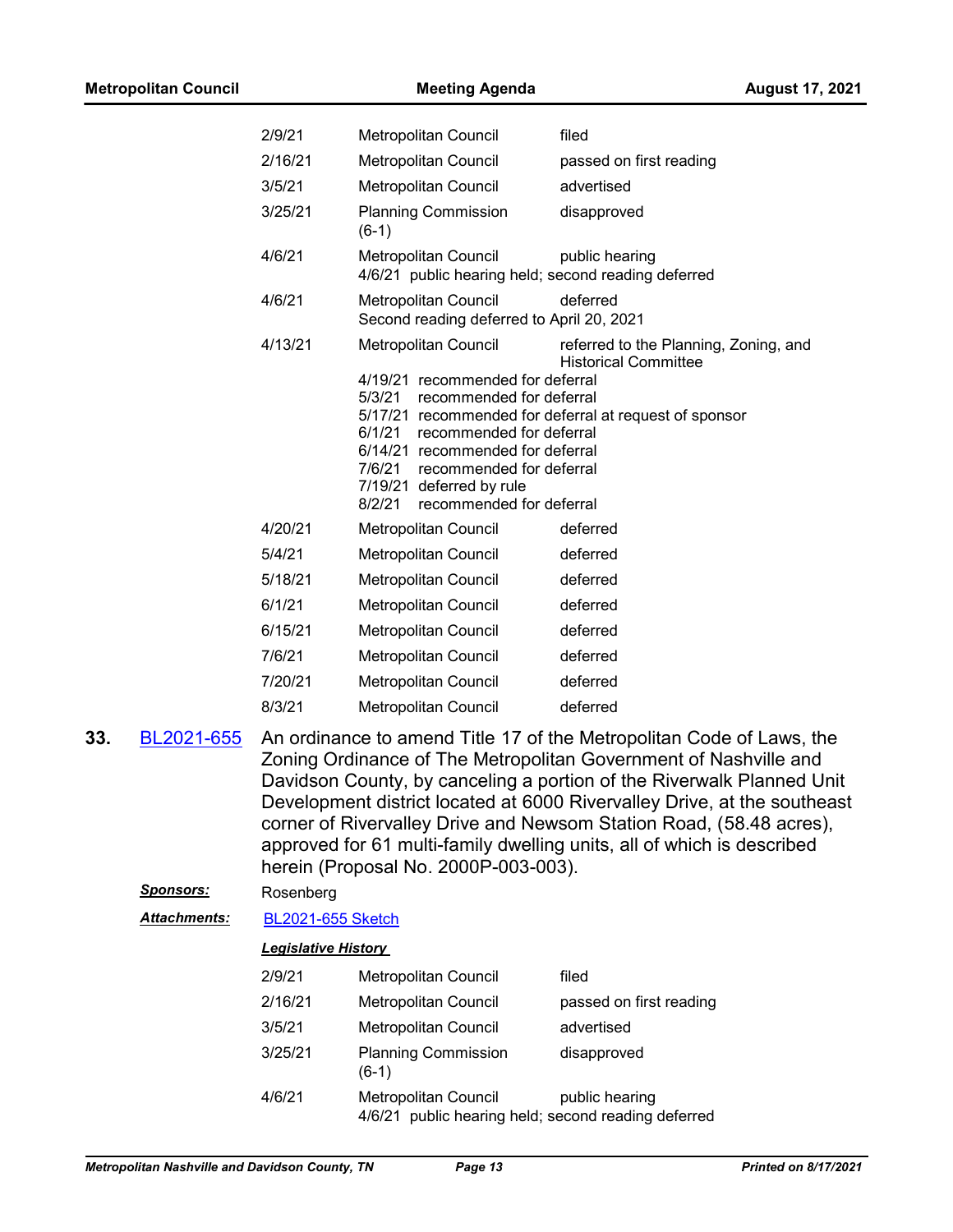|     |                                | 4/6/21                     | Metropolitan Council<br>Second reading deferred to April 20, 2021                                                                                                                                                                                     | deferred                                                                                                                                    |
|-----|--------------------------------|----------------------------|-------------------------------------------------------------------------------------------------------------------------------------------------------------------------------------------------------------------------------------------------------|---------------------------------------------------------------------------------------------------------------------------------------------|
|     |                                | 4/13/21                    | Metropolitan Council                                                                                                                                                                                                                                  | referred to the Planning, Zoning, and                                                                                                       |
|     |                                |                            | 4/19/21 recommended for deferral<br>5/3/21<br>recommended for deferral<br>recommended for deferral<br>6/1/21<br>6/14/21 recommended for deferral<br>7/6/21<br>recommended for deferral<br>7/19/21 deferred by rule<br>8/2/21 recommended for deferral | <b>Historical Committee</b><br>5/17/21 recommended for deferral at request of sponsor                                                       |
|     |                                | 4/20/21                    | Metropolitan Council                                                                                                                                                                                                                                  | deferred                                                                                                                                    |
|     |                                | 5/4/21                     | Metropolitan Council                                                                                                                                                                                                                                  | deferred                                                                                                                                    |
|     |                                | 5/18/21                    | Metropolitan Council                                                                                                                                                                                                                                  | deferred                                                                                                                                    |
|     |                                | 6/1/21                     | Metropolitan Council                                                                                                                                                                                                                                  | deferred                                                                                                                                    |
|     |                                | 6/15/21                    | Metropolitan Council                                                                                                                                                                                                                                  | deferred                                                                                                                                    |
|     |                                | 7/6/21                     | Metropolitan Council                                                                                                                                                                                                                                  | deferred                                                                                                                                    |
|     |                                | 7/20/21                    | Metropolitan Council                                                                                                                                                                                                                                  | deferred                                                                                                                                    |
|     |                                | 8/3/21                     | Metropolitan Council                                                                                                                                                                                                                                  | deferred                                                                                                                                    |
| 34. | BL2021-793<br><u>Sponsors:</u> | Withers                    | with certain public right of way encroachments.                                                                                                                                                                                                       | An ordinance amending Section 13.08.030 of the Metropolitan Code<br>with respect to liability insurance coverage requirements in connection |
|     | <u> Attachments:</u>           | BL2021-793                 |                                                                                                                                                                                                                                                       |                                                                                                                                             |
|     |                                | <b>Legislative History</b> |                                                                                                                                                                                                                                                       |                                                                                                                                             |
|     |                                | 6/29/21                    | Metropolitan Council                                                                                                                                                                                                                                  | filed                                                                                                                                       |
|     |                                | 7/6/21                     | Metropolitan Council                                                                                                                                                                                                                                  | passed on first reading                                                                                                                     |
|     |                                | 7/19/21                    | <b>Budget and Finance</b><br>Committee                                                                                                                                                                                                                | approved                                                                                                                                    |
|     |                                | 7/20/21                    | <b>Public Works Committee</b>                                                                                                                                                                                                                         | approved                                                                                                                                    |
|     |                                | 7/20/21                    | Metropolitan Council<br>deferred to August 17, 2021                                                                                                                                                                                                   | deferred                                                                                                                                    |
| 35. | BL2021-795                     |                            | pertaining to intermodal containers on residential property.                                                                                                                                                                                          | An ordinance to amend Section 16.24.330 of the Metropolitan Code                                                                            |
|     | <b>Sponsors:</b>               | Porterfield                |                                                                                                                                                                                                                                                       |                                                                                                                                             |
|     | Attachments:                   | BL2021-795                 |                                                                                                                                                                                                                                                       |                                                                                                                                             |
|     |                                | <b>Legislative History</b> |                                                                                                                                                                                                                                                       |                                                                                                                                             |
|     |                                | 6/29/21                    | Metropolitan Council                                                                                                                                                                                                                                  | filed                                                                                                                                       |
|     |                                | 7/6/21                     | Metropolitan Council                                                                                                                                                                                                                                  | referred to the Codes, Fair, and Farmers<br><b>Market Committee</b>                                                                         |
|     |                                |                            | 7/20/21 deferred by rule                                                                                                                                                                                                                              |                                                                                                                                             |

8/3/21 recommended for deferral

7/6/21 Metropolitan Council passed on first reading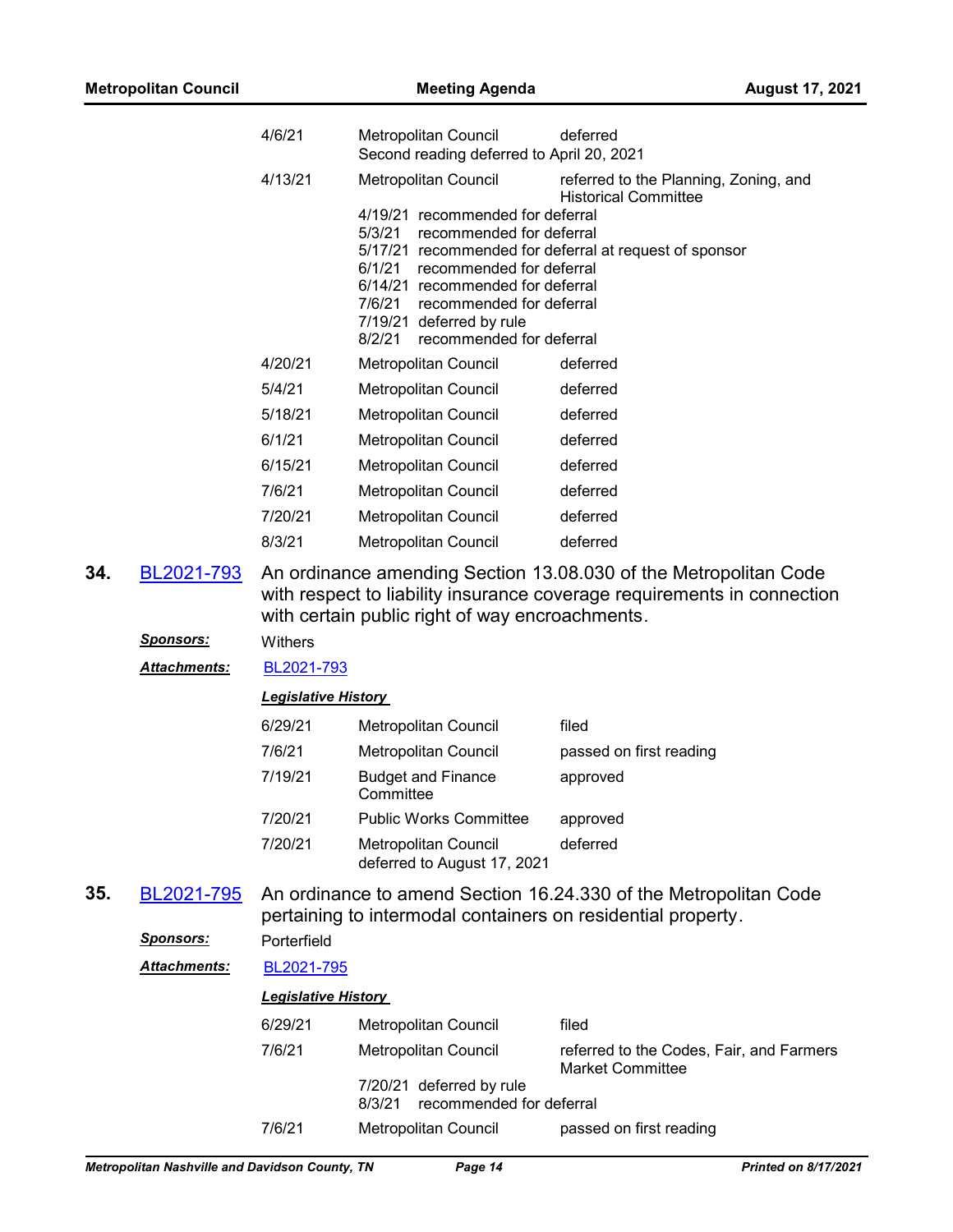|     | <b>Metropolitan Council</b> |                                               | <b>Meeting Agenda</b>                                   |                                                                                                                                                                                                               | <b>August 17, 2021</b> |
|-----|-----------------------------|-----------------------------------------------|---------------------------------------------------------|---------------------------------------------------------------------------------------------------------------------------------------------------------------------------------------------------------------|------------------------|
|     |                             | 7/20/21<br>8/3/21                             | Metropolitan Council<br><b>Metropolitan Council</b>     | deferred<br>deferred                                                                                                                                                                                          |                        |
| 36. | BL2021-835                  | July 1, 2023.                                 |                                                         | An ordinance requiring the Metropolitan Department of Water and<br>Sewerage Services to study sewer infrastructure in Nashville and<br>Davidson County and to provide a report to the Metropolitan Council by |                        |
|     | <u>Sponsors:</u>            | <b>Bradford</b><br><b>Legislative History</b> |                                                         | Hall, Evans, Hagar, Hausser, Swope, Toombs, Hurt, Taylor, Suara, Porterfield and                                                                                                                              |                        |
|     |                             | 7/13/21                                       | Metropolitan Council                                    | filed                                                                                                                                                                                                         |                        |
|     |                             | 7/20/21                                       | Metropolitan Council<br>8/3/21 recommended for deferral | referred to the Public Works Committee                                                                                                                                                                        |                        |
|     |                             | 7/20/21                                       | Metropolitan Council                                    | passed on first reading                                                                                                                                                                                       |                        |
|     |                             | 8/3/21                                        | Metropolitan Council                                    | deferred                                                                                                                                                                                                      |                        |
| 37. | BL2021-841                  |                                               | Technology in the public rights-of-way.                 | An ordinance amending Section 13.08.080 of the Metropolitan Code of<br>Laws to pertaining to the use of License Plate Scanner (LPR)                                                                           |                        |
|     | <u>Sponsors:</u>            | and Porterfield                               |                                                         | Rosenberg, Mendes, Suara, Sepulveda, OConnell, Benedict, Welsch, Parker, Roberts                                                                                                                              |                        |
|     | Attachments:                | BL2021-841                                    |                                                         |                                                                                                                                                                                                               |                        |
|     |                             |                                               | Proposed Amendment BL2021-841                           |                                                                                                                                                                                                               |                        |
|     |                             | <b>Legislative History</b>                    |                                                         |                                                                                                                                                                                                               |                        |
|     |                             | 7/27/21                                       | Metropolitan Council                                    | filed                                                                                                                                                                                                         |                        |
|     |                             | 8/3/21                                        | Metropolitan Council                                    | referred to the Public Safety, Beer, and<br><b>Regulated Beverages Committee</b>                                                                                                                              |                        |
|     |                             | 8/3/21                                        | Metropolitan Council                                    | referred to the Public Works Committee                                                                                                                                                                        |                        |
|     |                             | 8/3/21                                        | <b>Metropolitan Council</b>                             | passed on first reading                                                                                                                                                                                       |                        |
| 38. | BL2021-845                  |                                               | County and HDR Engineering, Inc.                        | An ordinance approving the Third Amendment to an agreement<br>between The Metropolitan Government of Nashville and Davidson                                                                                   |                        |
|     | <b>Sponsors:</b>            |                                               | Syracuse, Toombs and Nash                               |                                                                                                                                                                                                               |                        |
|     | <u> Attachments:</u>        | <b>BL2021-845 Exhibit</b>                     |                                                         |                                                                                                                                                                                                               |                        |
|     |                             | <b>Legislative History</b>                    |                                                         |                                                                                                                                                                                                               |                        |
|     |                             | 8/3/21                                        | Metropolitan Council                                    | referred to the Public Works Committee                                                                                                                                                                        |                        |
|     |                             | 8/3/21                                        | Metropolitan Council                                    | referred to the Budget and Finance<br>Committee                                                                                                                                                               |                        |
|     |                             | 8/3/21                                        | Metropolitan Council                                    | passed on first reading                                                                                                                                                                                       |                        |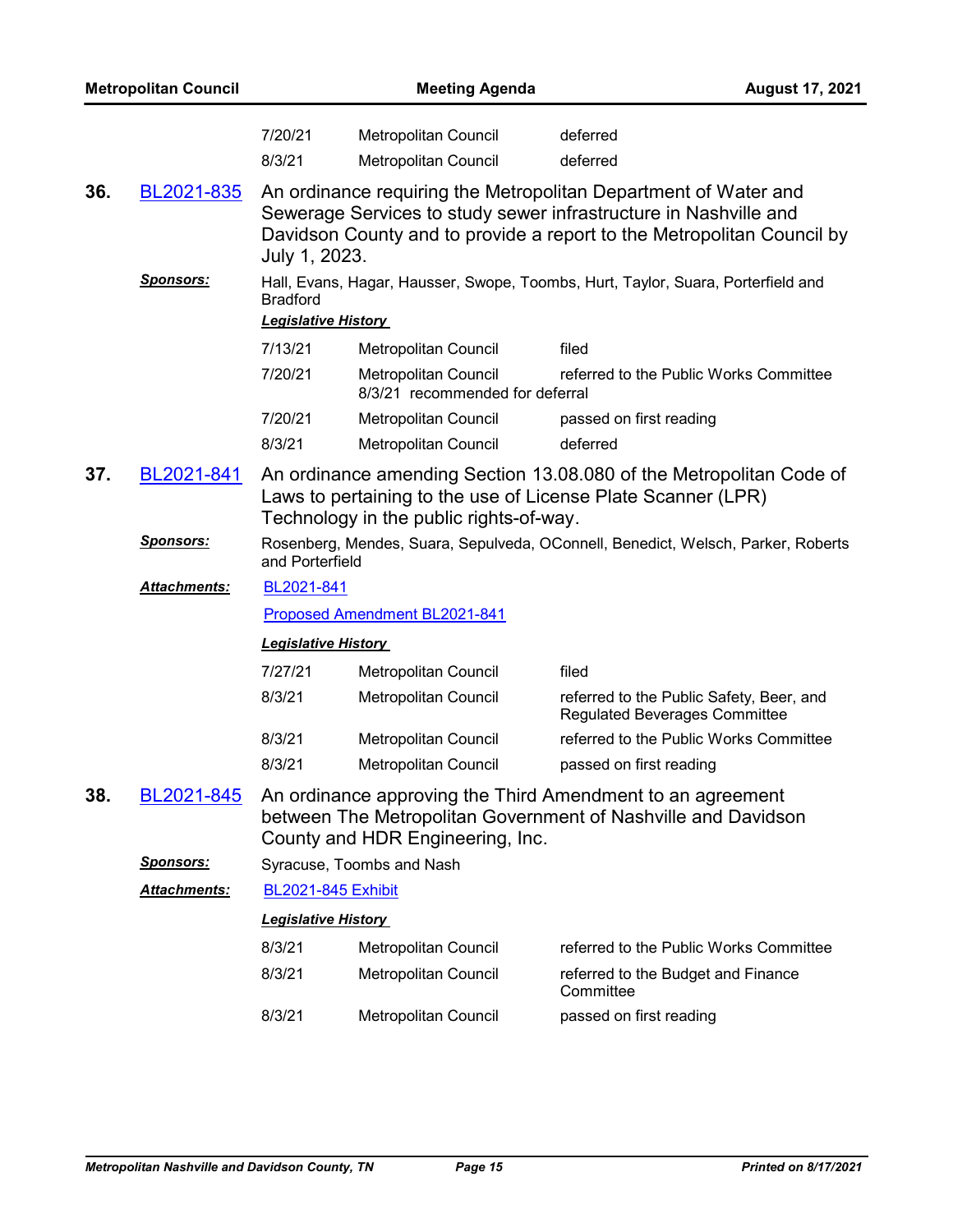| 39. | BL2021-846                     | An ordinance to amend the Geographic Information Systems Street and<br>Alley Centerline Layer for the Metropolitan Government of Nashville and<br>Davidson County by abandoning a portion of Booker Street right-of-way<br>and easement along the south property line of 745 23rd North Court.<br>(Proposal Number 2021M-008AB-001). |                                          |                                                                                                                                                                                                                                                                                                                                                    |  |  |
|-----|--------------------------------|--------------------------------------------------------------------------------------------------------------------------------------------------------------------------------------------------------------------------------------------------------------------------------------------------------------------------------------|------------------------------------------|----------------------------------------------------------------------------------------------------------------------------------------------------------------------------------------------------------------------------------------------------------------------------------------------------------------------------------------------------|--|--|
|     | <u>Sponsors:</u>               |                                                                                                                                                                                                                                                                                                                                      | Taylor, Murphy, Nash and OConnell        |                                                                                                                                                                                                                                                                                                                                                    |  |  |
|     | <b>Attachments:</b>            | <b>BL2021-846 Exhibit</b>                                                                                                                                                                                                                                                                                                            |                                          |                                                                                                                                                                                                                                                                                                                                                    |  |  |
|     |                                | <b>Legislative History</b>                                                                                                                                                                                                                                                                                                           |                                          |                                                                                                                                                                                                                                                                                                                                                    |  |  |
|     |                                | 6/8/21                                                                                                                                                                                                                                                                                                                               | <b>Planning Commission</b>               | approved                                                                                                                                                                                                                                                                                                                                           |  |  |
|     |                                | 7/12/21                                                                                                                                                                                                                                                                                                                              | <b>Traffic and Parking</b><br>Commission | approved                                                                                                                                                                                                                                                                                                                                           |  |  |
|     |                                | 8/3/21                                                                                                                                                                                                                                                                                                                               | Metropolitan Council                     | referred to the Planning, Zoning, and<br><b>Historical Committee</b>                                                                                                                                                                                                                                                                               |  |  |
|     |                                | 8/3/21                                                                                                                                                                                                                                                                                                                               | Metropolitan Council                     | referred to the Public Works Committee                                                                                                                                                                                                                                                                                                             |  |  |
|     |                                | 8/3/21                                                                                                                                                                                                                                                                                                                               | Metropolitan Council                     | referred to the Traffic, Parking, and<br><b>Transportation Committee</b>                                                                                                                                                                                                                                                                           |  |  |
|     |                                | 8/3/21                                                                                                                                                                                                                                                                                                                               | Metropolitan Council                     | passed on first reading                                                                                                                                                                                                                                                                                                                            |  |  |
| 40. | BL2021-847<br><b>Sponsors:</b> | An ordinance to amend the Geographic Information Systems Street and<br>Alley Centerline Layer for the Metropolitan Government of Nashville and<br>Davidson County by abandoning Baxter Street right-of-way between<br>Hart Lane and Home Road. (Proposal Number 2021M-009AB-001).<br>VanReece, Murphy, Nash and OConnell             |                                          |                                                                                                                                                                                                                                                                                                                                                    |  |  |
|     | <b>Attachments:</b>            | <b>BL2021-847 Exhibit</b>                                                                                                                                                                                                                                                                                                            |                                          |                                                                                                                                                                                                                                                                                                                                                    |  |  |
|     |                                |                                                                                                                                                                                                                                                                                                                                      | <b>Legislative History</b>               |                                                                                                                                                                                                                                                                                                                                                    |  |  |
|     |                                | 7/12/21                                                                                                                                                                                                                                                                                                                              | <b>Traffic and Parking</b><br>Commission | approved                                                                                                                                                                                                                                                                                                                                           |  |  |
|     |                                | 7/15/21                                                                                                                                                                                                                                                                                                                              | <b>Planning Commission</b>               | approved                                                                                                                                                                                                                                                                                                                                           |  |  |
|     |                                | 8/3/21                                                                                                                                                                                                                                                                                                                               | Metropolitan Council                     | referred to the Planning, Zoning, and<br><b>Historical Committee</b>                                                                                                                                                                                                                                                                               |  |  |
|     |                                | 8/3/21                                                                                                                                                                                                                                                                                                                               | Metropolitan Council                     | referred to the Public Works Committee                                                                                                                                                                                                                                                                                                             |  |  |
|     |                                | 8/3/21                                                                                                                                                                                                                                                                                                                               | Metropolitan Council                     | referred to the Traffic, Parking, and<br><b>Transportation Committee</b>                                                                                                                                                                                                                                                                           |  |  |
|     |                                | 8/3/21                                                                                                                                                                                                                                                                                                                               | Metropolitan Council                     | passed on first reading                                                                                                                                                                                                                                                                                                                            |  |  |
| 41. | BL2021-848                     |                                                                                                                                                                                                                                                                                                                                      |                                          | An ordinance to amend the Geographic Information Systems Street and<br>Alley Centerline Layer for the Metropolitan Government of Nashville and<br>Davidson County by abandoning a portion of 14th Avenue South and<br>Alley Number 393 right-of-way and easement between Wedgewood<br>Avenue and Acklen Avenue. (Proposal Number 2021M-010AB-001). |  |  |

*Sponsors:* Cash, Murphy, Nash and OConnell

*Attachments:* [BL2021-848 Exhibit](http://nashville.legistar.com/gateway.aspx?M=F&ID=cd004186-3070-4629-9a3a-1bef34664417.pdf)

| 7/12/21 | <b>Traffic and Parking</b> | approved |
|---------|----------------------------|----------|
|         | Commission                 |          |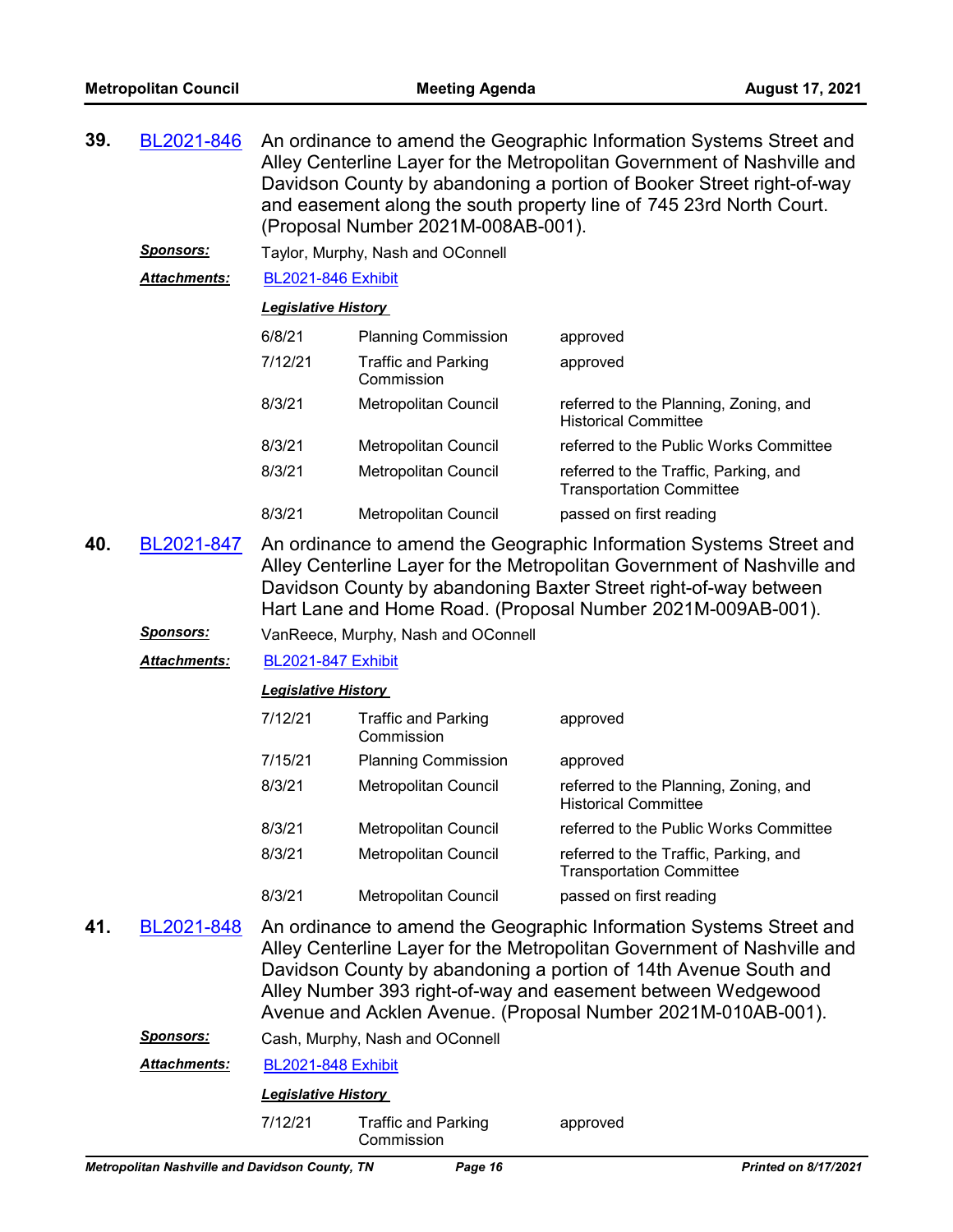|     | <b>Metropolitan Council</b> |                            | <b>Meeting Agenda</b>             | <b>August 17, 2021</b>                                                                                                                                                                                                                                                                                                                         |
|-----|-----------------------------|----------------------------|-----------------------------------|------------------------------------------------------------------------------------------------------------------------------------------------------------------------------------------------------------------------------------------------------------------------------------------------------------------------------------------------|
|     |                             | 7/15/21                    | <b>Planning Commission</b>        | approved with conditions                                                                                                                                                                                                                                                                                                                       |
|     |                             | 8/3/21                     | Metropolitan Council              | referred to the Planning, Zoning, and<br><b>Historical Committee</b>                                                                                                                                                                                                                                                                           |
|     |                             | 8/3/21                     | Metropolitan Council              | referred to the Public Works Committee                                                                                                                                                                                                                                                                                                         |
|     |                             | 8/3/21                     | Metropolitan Council              | referred to the Traffic, Parking, and<br><b>Transportation Committee</b>                                                                                                                                                                                                                                                                       |
|     |                             | 8/3/21                     | <b>Metropolitan Council</b>       | passed on first reading                                                                                                                                                                                                                                                                                                                        |
| 42. | BL2021-849                  |                            | Number 2021M-011AB-001).          | An ordinance to amend the Geographic Information Systems Street and<br>Alley Centerline Layer for the Metropolitan Government of Nashville and<br>Davidson County by abandoning a portion of Alley Number 403<br>right-of-way from 8th Avenue South to Alley Number 404. (Proposal                                                             |
|     | <u>Sponsors:</u>            |                            | Sledge, Murphy, Nash and OConnell |                                                                                                                                                                                                                                                                                                                                                |
|     | Attachments:                | <b>BL2021-849 Exhibit</b>  |                                   |                                                                                                                                                                                                                                                                                                                                                |
|     |                             | <b>Legislative History</b> |                                   |                                                                                                                                                                                                                                                                                                                                                |
|     |                             | 7/15/21                    | <b>Planning Commission</b>        | approved                                                                                                                                                                                                                                                                                                                                       |
|     |                             | 7/27/21                    | Metropolitan Council              | referred to the Traffic and Parking<br>Commission                                                                                                                                                                                                                                                                                              |
|     |                             | 8/3/21                     | Metropolitan Council              | referred to the Planning, Zoning, and<br><b>Historical Committee</b>                                                                                                                                                                                                                                                                           |
|     |                             | 8/3/21                     | Metropolitan Council              | referred to the Public Works Committee                                                                                                                                                                                                                                                                                                         |
|     |                             | 8/3/21                     | Metropolitan Council              | passed on first reading                                                                                                                                                                                                                                                                                                                        |
|     |                             | 8/10/21                    | Metropolitan Council              | referred to the Traffic, Parking, and<br><b>Transportation Committee</b>                                                                                                                                                                                                                                                                       |
| 43. | BL2021-850                  | 2021M-056ES-001).          |                                   | An ordinance authorizing The Metropolitan Government of Nashville and<br>Davidson County to accept new sanitary sewer mains, sanitary sewer<br>manholes and easements, for three properties located at 7150 and<br>7154 Nolensville Road and Nolensville Road (unnumbered) in<br>Williamson County (MWS Project No. 21-SL-134 and Proposal No. |
|     | <u>Sponsors:</u>            | Murphy and Nash            |                                   |                                                                                                                                                                                                                                                                                                                                                |
|     | Attachments:                | BL2021-850                 |                                   |                                                                                                                                                                                                                                                                                                                                                |
|     |                             | <b>Legislative History</b> |                                   |                                                                                                                                                                                                                                                                                                                                                |
|     |                             | 6/28/21                    | <b>Planning Commission</b>        | approved                                                                                                                                                                                                                                                                                                                                       |
|     |                             | 8/3/21                     | Metropolitan Council              | referred to the Planning, Zoning, and<br><b>Historical Committee</b>                                                                                                                                                                                                                                                                           |
|     |                             | 8/3/21                     | Metropolitan Council              | referred to the Public Works Committee                                                                                                                                                                                                                                                                                                         |
|     |                             | 8/3/21                     | Metropolitan Council              | passed on first reading                                                                                                                                                                                                                                                                                                                        |
|     |                             |                            |                                   |                                                                                                                                                                                                                                                                                                                                                |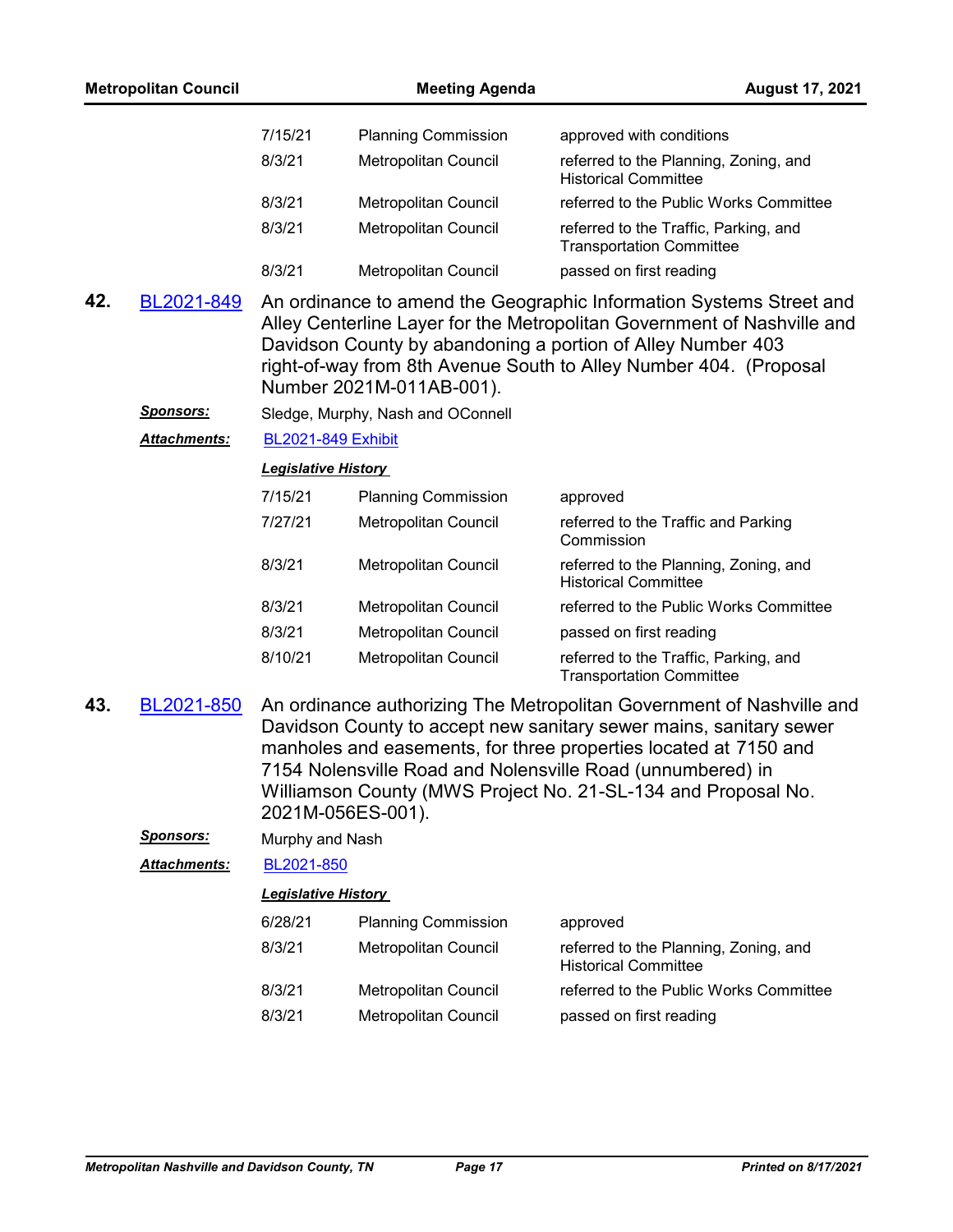An ordinance authorizing The Metropolitan Government of Nashville and Davidson County to accept new public water and sanitary sewer mains, fire hydrant assemblies, sanitary sewer manholes and easements, for property located at Hobson Pike (unnumbered), also known as Hobson Pike Townhomes Phase 1, (MWS Project Nos. 21-WL-18 and 21-SL-27 and Proposal No. 2021M-059ES-001). **44.** [BL2021-851](http://nashville.legistar.com/gateway.aspx?m=l&id=/matter.aspx?key=13405)

*Sponsors:* Styles, Murphy and Nash

*Attachments:* [BL2021-851 Exhibit](http://nashville.legistar.com/gateway.aspx?M=F&ID=faecd203-49fe-4168-be99-43565cd2cda9.pdf)

### *Legislative History*

| 7/13/21 | <b>Planning Commission</b>  | approved                                                             |
|---------|-----------------------------|----------------------------------------------------------------------|
| 8/3/21  | Metropolitan Council        | referred to the Planning, Zoning, and<br><b>Historical Committee</b> |
| 8/3/21  | <b>Metropolitan Council</b> | referred to the Public Works Committee                               |
| 8/3/21  | <b>Metropolitan Council</b> | passed on first reading                                              |

- An ordinance authorizing The Metropolitan Government of Nashville and Davidson County to accept new sanitary sewer and water mains, sanitary sewer manholes, fire hydrant assemblies and easements, for property located at Hobson Pike (unnumbered), also known as Hobson Pike Townhomes Phase 2 (MWS Project Nos. 21-SL-28 and 21-WL-19 and Proposal No. 2021M-060ES-001). **45.** [BL2021-852](http://nashville.legistar.com/gateway.aspx?m=l&id=/matter.aspx?key=13402)
	- *Sponsors:* Styles, Murphy and Nash

*Attachments:* [BL2021-852 Exhibit](http://nashville.legistar.com/gateway.aspx?M=F&ID=78bceab3-4ef6-443f-8728-0dd0c8196c01.pdf)

#### *Legislative History*

| 7/13/21 | <b>Planning Commission</b>  | approved                                                             |
|---------|-----------------------------|----------------------------------------------------------------------|
| 8/3/21  | Metropolitan Council        | referred to the Planning, Zoning, and<br><b>Historical Committee</b> |
| 8/3/21  | <b>Metropolitan Council</b> | referred to the Public Works Committee                               |
| 8/3/21  | Metropolitan Council        | passed on first reading                                              |
|         |                             |                                                                      |

## **O. Bills on Third Reading**

An ordinance amending Section 17.40.060 of Title 17 of the Metropolitan Code, Zoning Regulations, to allow district members of the Metropolitan Council to initiate applications to amend the official zoning map of property owned by the Metropolitan Government, and amending Section 2.24.190 of the Metropolitan Code to require the Director of Public Property Administration to provide an annual property inventory report to the Metropolitan Council (Proposal No. 2021Z-005TX-001). **46.** [BL2021-722](http://nashville.legistar.com/gateway.aspx?m=l&id=/matter.aspx?key=2163)

**Sponsors:** Hall, Murphy and Bradford

[BL2021-722](http://nashville.legistar.com/gateway.aspx?M=F&ID=7df8891c-e165-48ab-97d4-a0a3395f2934.pdf) *Attachments:*

[Substitute BL2021-722](http://nashville.legistar.com/gateway.aspx?M=F&ID=d4094962-32ca-4ac7-be99-5c90442c1b35.docx)

*Legislative History* 

4/13/21 Metropolitan Council filed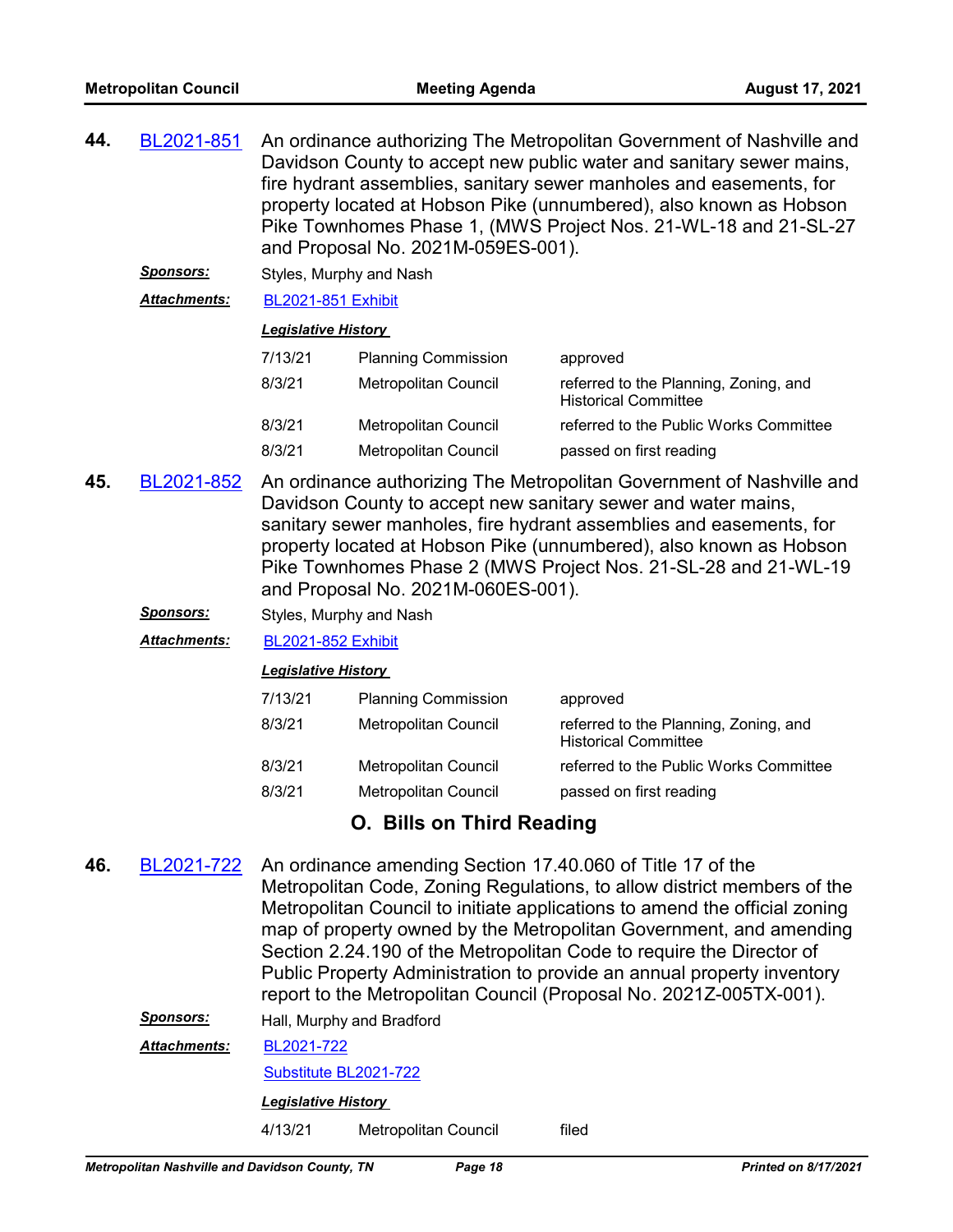| <b>Metropolitan Council</b> |                  | <b>Meeting Agenda</b>      |                                                                          | <b>August 17, 2021</b>                                                                                                                                                                                                                                                                                                                                                                                                          |
|-----------------------------|------------------|----------------------------|--------------------------------------------------------------------------|---------------------------------------------------------------------------------------------------------------------------------------------------------------------------------------------------------------------------------------------------------------------------------------------------------------------------------------------------------------------------------------------------------------------------------|
|                             |                  | 4/20/21                    | Metropolitan Council                                                     | passed on first reading                                                                                                                                                                                                                                                                                                                                                                                                         |
|                             |                  | 6/4/21                     | Metropolitan Council<br>7/9/2021 advertised                              | advertised                                                                                                                                                                                                                                                                                                                                                                                                                      |
|                             |                  | 7/6/21                     | Metropolitan Council<br>7/6/21 public hearing deferred to August 3, 2021 | public hearing                                                                                                                                                                                                                                                                                                                                                                                                                  |
|                             |                  | 7/6/21                     | Metropolitan Council                                                     | deferred                                                                                                                                                                                                                                                                                                                                                                                                                        |
|                             |                  | 7/22/21                    | <b>Planning Commission</b>                                               | given no recommendation<br>disapproved as submitted; no recommendation with an amendment (8-0)                                                                                                                                                                                                                                                                                                                                  |
|                             |                  | 8/3/21                     | Metropolitan Council                                                     | referred to the Planning, Zoning, and<br><b>Historical Committee</b>                                                                                                                                                                                                                                                                                                                                                            |
|                             |                  | 8/3/21                     | Metropolitan Council                                                     | substituted                                                                                                                                                                                                                                                                                                                                                                                                                     |
|                             |                  | 8/3/21                     | Metropolitan Council                                                     | passed on second reading                                                                                                                                                                                                                                                                                                                                                                                                        |
| 47.                         | BL2021-751       |                            |                                                                          | An ordinance to amend Title 17 of the Metropolitan Code of Laws, the<br>Zoning Ordinance of The Metropolitan Government of Nashville and<br>Davidson County, by changing from RS10 and R10 to SP zoning for<br>properties located at Peeples Court (unnumbered) and Liberty Lane<br>(unnumbered), at the southern terminus of Heathcote Court (55.28<br>acres), all of which is described herein (Proposal No. 2021SP-054-001). |
|                             | <u>Sponsors:</u> | Young and Murphy           |                                                                          |                                                                                                                                                                                                                                                                                                                                                                                                                                 |
|                             | Attachments:     | <b>BL2021-751 Sketch</b>   |                                                                          |                                                                                                                                                                                                                                                                                                                                                                                                                                 |
|                             |                  | Substitute BL2021-751      |                                                                          |                                                                                                                                                                                                                                                                                                                                                                                                                                 |
|                             |                  |                            | Substitute BL2021-751 Plan                                               |                                                                                                                                                                                                                                                                                                                                                                                                                                 |
|                             |                  |                            | Proposed Amendment BL2021-751                                            |                                                                                                                                                                                                                                                                                                                                                                                                                                 |
|                             |                  |                            | Proposed Amendment BL2021-751 Plan                                       |                                                                                                                                                                                                                                                                                                                                                                                                                                 |
|                             |                  | <b>Legislative History</b> |                                                                          |                                                                                                                                                                                                                                                                                                                                                                                                                                 |
|                             |                  | 5/11/21                    | Metropolitan Council                                                     | filed                                                                                                                                                                                                                                                                                                                                                                                                                           |
|                             |                  | 5/18/21                    | Metropolitan Council                                                     | passed on first reading                                                                                                                                                                                                                                                                                                                                                                                                         |
|                             |                  | 6/4/21                     | Metropolitan Council<br>7/9/2021 advertised                              | advertised                                                                                                                                                                                                                                                                                                                                                                                                                      |
|                             |                  | 7/6/21                     | Metropolitan Council<br>7/6/21 public hearing deferred to August 3, 2021 | public hearing                                                                                                                                                                                                                                                                                                                                                                                                                  |
|                             |                  | 7/6/21                     | Metropolitan Council                                                     | deferred                                                                                                                                                                                                                                                                                                                                                                                                                        |
|                             |                  | 7/22/21                    | <b>Planning Commission</b>                                               | approved with conditions, disapproved<br>without                                                                                                                                                                                                                                                                                                                                                                                |
|                             |                  |                            | $(6-0-1)$                                                                |                                                                                                                                                                                                                                                                                                                                                                                                                                 |
|                             |                  | 8/3/21                     | Metropolitan Council                                                     | referred to the Planning, Zoning, and<br><b>Historical Committee</b>                                                                                                                                                                                                                                                                                                                                                            |
|                             |                  | 8/3/21                     | Metropolitan Council                                                     | substituted                                                                                                                                                                                                                                                                                                                                                                                                                     |
|                             |                  | 8/3/21                     | Metropolitan Council                                                     | passed on second reading                                                                                                                                                                                                                                                                                                                                                                                                        |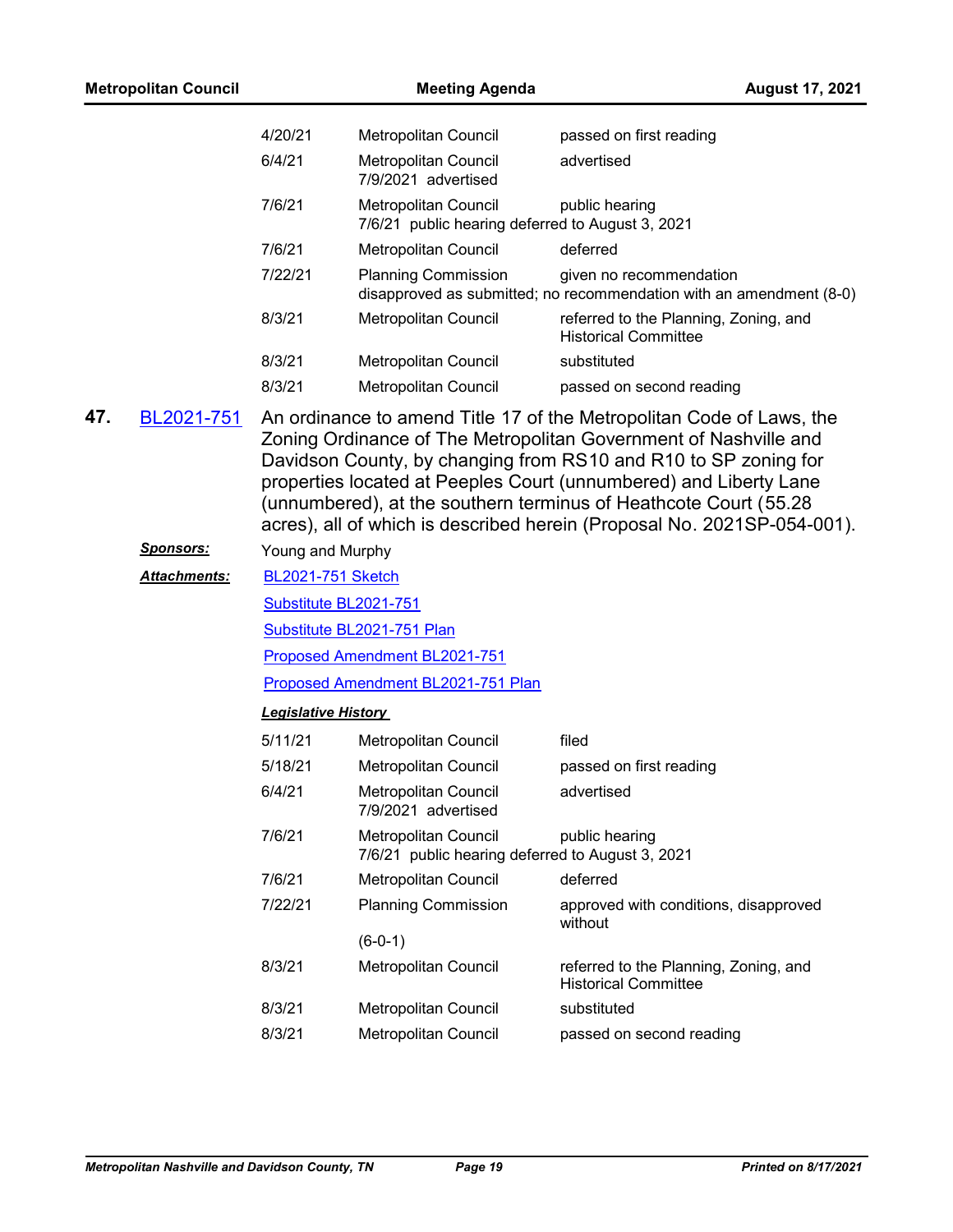| 48.                        | BL2021-776          | An ordinance to amend Title 17 of the Metropolitan Code of Laws, the<br>Zoning Ordinance of The Metropolitan Government of Nashville and<br>Davidson County, by changing from RS20 to R20 zoning for property<br>located at 1111 Westchester Drive, all of which is described herein<br>(Proposal No. 2021Z-025PR-001). |                                                                                                                                                                                                                                                                                                                                                                                                                                                       |                                                                      |  |
|----------------------------|---------------------|-------------------------------------------------------------------------------------------------------------------------------------------------------------------------------------------------------------------------------------------------------------------------------------------------------------------------|-------------------------------------------------------------------------------------------------------------------------------------------------------------------------------------------------------------------------------------------------------------------------------------------------------------------------------------------------------------------------------------------------------------------------------------------------------|----------------------------------------------------------------------|--|
|                            | <u>Sponsors:</u>    | Gamble                                                                                                                                                                                                                                                                                                                  |                                                                                                                                                                                                                                                                                                                                                                                                                                                       |                                                                      |  |
|                            | Attachments:        | <b>BL2021-776 Sketch</b>                                                                                                                                                                                                                                                                                                |                                                                                                                                                                                                                                                                                                                                                                                                                                                       |                                                                      |  |
| <b>Legislative History</b> |                     |                                                                                                                                                                                                                                                                                                                         |                                                                                                                                                                                                                                                                                                                                                                                                                                                       |                                                                      |  |
|                            |                     | 3/25/21                                                                                                                                                                                                                                                                                                                 | <b>Planning Commission</b><br>$(9-0)$                                                                                                                                                                                                                                                                                                                                                                                                                 | approved                                                             |  |
|                            |                     | 5/25/21                                                                                                                                                                                                                                                                                                                 | Metropolitan Council                                                                                                                                                                                                                                                                                                                                                                                                                                  | filed                                                                |  |
|                            |                     | 6/1/21                                                                                                                                                                                                                                                                                                                  | Metropolitan Council                                                                                                                                                                                                                                                                                                                                                                                                                                  | passed on first reading                                              |  |
|                            |                     | 6/4/21                                                                                                                                                                                                                                                                                                                  | Metropolitan Council<br>7/9/2021 advertised                                                                                                                                                                                                                                                                                                                                                                                                           | advertised                                                           |  |
|                            |                     | 7/6/21                                                                                                                                                                                                                                                                                                                  | Metropolitan Council<br>7/6/21 public hearing deferred to August 3, 2021                                                                                                                                                                                                                                                                                                                                                                              | public hearing                                                       |  |
|                            |                     | 7/6/21                                                                                                                                                                                                                                                                                                                  | Metropolitan Council                                                                                                                                                                                                                                                                                                                                                                                                                                  | deferred                                                             |  |
|                            |                     | 8/3/21                                                                                                                                                                                                                                                                                                                  | Metropolitan Council                                                                                                                                                                                                                                                                                                                                                                                                                                  | referred to the Planning, Zoning, and<br><b>Historical Committee</b> |  |
|                            |                     | 8/3/21                                                                                                                                                                                                                                                                                                                  | Metropolitan Council                                                                                                                                                                                                                                                                                                                                                                                                                                  | passed on second reading                                             |  |
| 49.                        | BL2021-779          |                                                                                                                                                                                                                                                                                                                         | An ordinance to amend Title 17 of the Metropolitan Code of Laws, the<br>Zoning Ordinance of The Metropolitan Government of Nashville and<br>Davidson County, by changing from RS5 to R6-A zoning on properties<br>located at 2700, 2703A, 2705A, 2704, 2706, 2707, 2709, 2711, and<br>2713 Fannie Williams Street, approximately 400 feet south of Whitsett<br>Road (1.51 acres), all of which is described herein (Proposal No.<br>2021Z-038PR-001). |                                                                      |  |
|                            | <b>Sponsors:</b>    | Welsch                                                                                                                                                                                                                                                                                                                  |                                                                                                                                                                                                                                                                                                                                                                                                                                                       |                                                                      |  |
|                            | <b>Attachments:</b> | <b>BL2021-779 Sketch</b>                                                                                                                                                                                                                                                                                                |                                                                                                                                                                                                                                                                                                                                                                                                                                                       |                                                                      |  |
|                            |                     | <b>Legislative History</b>                                                                                                                                                                                                                                                                                              |                                                                                                                                                                                                                                                                                                                                                                                                                                                       |                                                                      |  |
|                            |                     | 5/13/21                                                                                                                                                                                                                                                                                                                 | <b>Planning Commission</b><br>$(9-0)$                                                                                                                                                                                                                                                                                                                                                                                                                 | approved                                                             |  |
|                            |                     | 5/25/21                                                                                                                                                                                                                                                                                                                 | Metropolitan Council                                                                                                                                                                                                                                                                                                                                                                                                                                  | filed                                                                |  |
|                            |                     | 6/1/21                                                                                                                                                                                                                                                                                                                  | Metropolitan Council                                                                                                                                                                                                                                                                                                                                                                                                                                  | passed on first reading                                              |  |
|                            |                     | 6/4/21                                                                                                                                                                                                                                                                                                                  | <b>Metropolitan Council</b><br>7/9/2021 advertised                                                                                                                                                                                                                                                                                                                                                                                                    | advertised                                                           |  |
|                            |                     | 7/6/21                                                                                                                                                                                                                                                                                                                  | Metropolitan Council<br>7/6/21 public hearing deferred to August 3, 2021                                                                                                                                                                                                                                                                                                                                                                              | public hearing                                                       |  |
|                            |                     | 7/6/21                                                                                                                                                                                                                                                                                                                  | Metropolitan Council                                                                                                                                                                                                                                                                                                                                                                                                                                  | deferred                                                             |  |
|                            |                     | 8/3/21                                                                                                                                                                                                                                                                                                                  | Metropolitan Council                                                                                                                                                                                                                                                                                                                                                                                                                                  | referred to the Planning, Zoning, and<br><b>Historical Committee</b> |  |
|                            |                     | 8/3/21                                                                                                                                                                                                                                                                                                                  | Metropolitan Council                                                                                                                                                                                                                                                                                                                                                                                                                                  | passed on second reading                                             |  |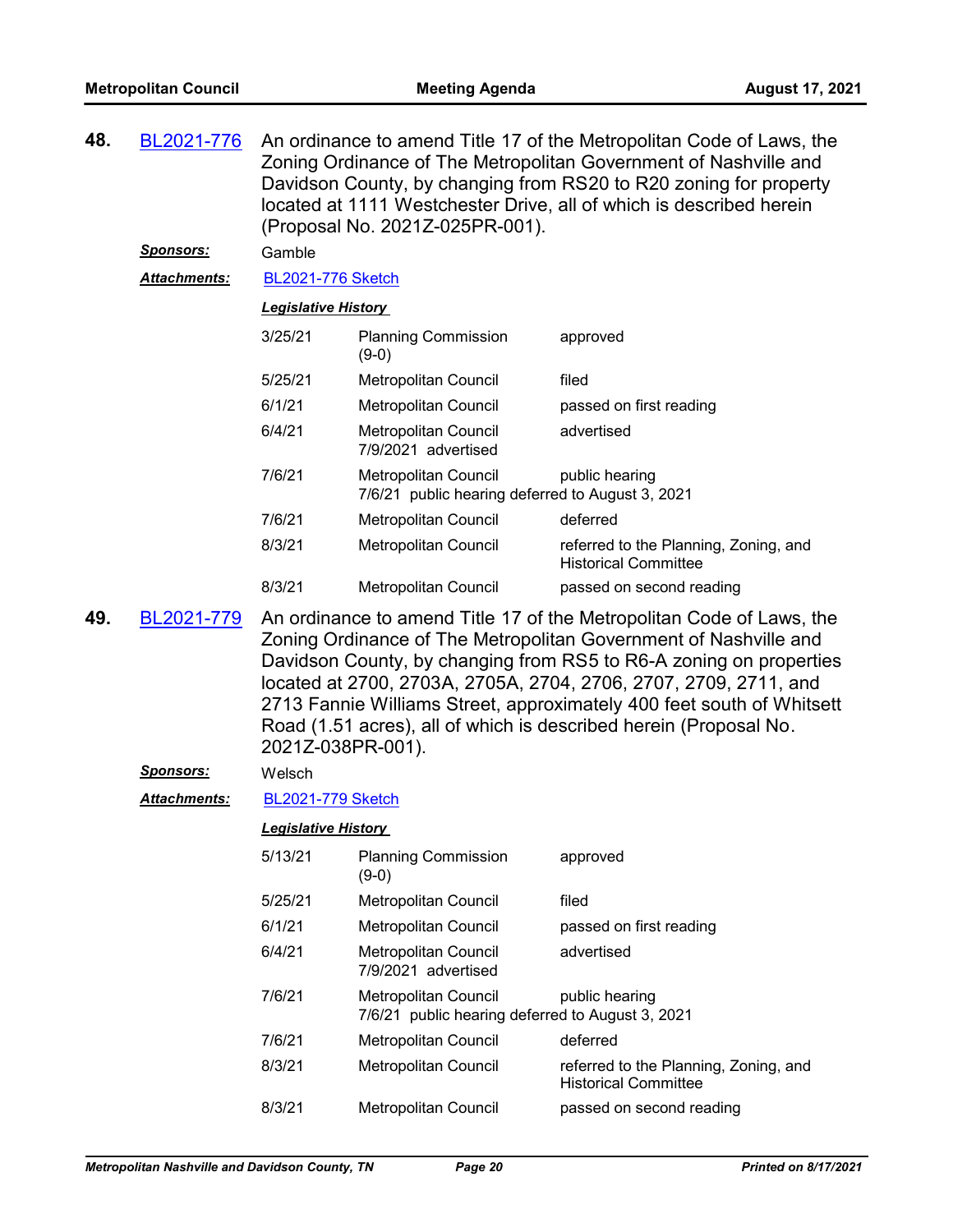| 50. | BL2021-788          | An ordinance to amend Title 17 of the Metropolitan Code of Laws, the<br>Zoning Ordinance of The Metropolitan Government of Nashville and<br>Davidson County, by changing from RS20 to SP zoning for property<br>located at 4020 Estes Rd, approximately 430 feet north of Hobbs Road<br>(1.03 acres), all of which is described herein (Proposal No.<br>2021SP-033-001). |                                        |                                                                      |  |
|-----|---------------------|--------------------------------------------------------------------------------------------------------------------------------------------------------------------------------------------------------------------------------------------------------------------------------------------------------------------------------------------------------------------------|----------------------------------------|----------------------------------------------------------------------|--|
|     | <u>Sponsors:</u>    | Henderson                                                                                                                                                                                                                                                                                                                                                                |                                        |                                                                      |  |
|     | <b>Attachments:</b> | <b>BL2021-788 Plan</b>                                                                                                                                                                                                                                                                                                                                                   |                                        |                                                                      |  |
|     |                     | <b>BL2021-788 Sketch</b>                                                                                                                                                                                                                                                                                                                                                 |                                        |                                                                      |  |
|     |                     | <b>Legislative History</b>                                                                                                                                                                                                                                                                                                                                               |                                        |                                                                      |  |
|     |                     | 5/27/21                                                                                                                                                                                                                                                                                                                                                                  | <b>Planning Commission</b><br>$(5-1)$  | disapproved                                                          |  |
|     |                     | 6/8/21                                                                                                                                                                                                                                                                                                                                                                   | Metropolitan Council                   | filed                                                                |  |
|     |                     | 6/15/21                                                                                                                                                                                                                                                                                                                                                                  | Metropolitan Council                   | passed on first reading                                              |  |
|     |                     | 7/9/21                                                                                                                                                                                                                                                                                                                                                                   | Metropolitan Council                   | advertised                                                           |  |
|     |                     | 8/3/21                                                                                                                                                                                                                                                                                                                                                                   | Metropolitan Council                   | referred to the Planning, Zoning, and<br><b>Historical Committee</b> |  |
|     |                     | 8/3/21                                                                                                                                                                                                                                                                                                                                                                   | Metropolitan Council                   | public hearing                                                       |  |
|     |                     | 8/3/21                                                                                                                                                                                                                                                                                                                                                                   | Metropolitan Council                   | passed on second reading                                             |  |
| 51. | BL2021-789          | An ordinance to amend Title 17 of the Metropolitan Code of Laws, the<br>Zoning Ordinance of The Metropolitan Government of Nashville and<br>Davidson County, by changing from SP to SP zoning for property<br>located at 217 Cleveland Street, to permit all uses allowed under<br>RM15-A-NS zoning, all of which is described herein (Proposal No.<br>2021SP-019-001).  |                                        |                                                                      |  |
|     |                     |                                                                                                                                                                                                                                                                                                                                                                          |                                        |                                                                      |  |
|     | <b>Sponsors:</b>    | Parker                                                                                                                                                                                                                                                                                                                                                                   |                                        |                                                                      |  |
|     | Attachments:        | <b>BL2021-789 Plan</b>                                                                                                                                                                                                                                                                                                                                                   |                                        |                                                                      |  |
|     |                     | <b>BL2021-789 Sketch</b>                                                                                                                                                                                                                                                                                                                                                 |                                        |                                                                      |  |
|     |                     | <b>Legislative History</b>                                                                                                                                                                                                                                                                                                                                               |                                        |                                                                      |  |
|     |                     | 4/8/21                                                                                                                                                                                                                                                                                                                                                                   | <b>Planning Commission</b>             | approved with conditions, disapproved                                |  |
|     |                     |                                                                                                                                                                                                                                                                                                                                                                          |                                        | without                                                              |  |
|     |                     | 6/8/21                                                                                                                                                                                                                                                                                                                                                                   | $(8-0)$<br><b>Metropolitan Council</b> | filed                                                                |  |
|     |                     | 6/15/21                                                                                                                                                                                                                                                                                                                                                                  | <b>Metropolitan Council</b>            | passed on first reading                                              |  |
|     |                     | 7/9/21                                                                                                                                                                                                                                                                                                                                                                   | <b>Metropolitan Council</b>            | advertised                                                           |  |
|     |                     | 8/3/21                                                                                                                                                                                                                                                                                                                                                                   | Metropolitan Council                   | public hearing                                                       |  |
|     |                     | 8/3/21                                                                                                                                                                                                                                                                                                                                                                   | Metropolitan Council                   | referred to the Planning, Zoning, and<br><b>Historical Committee</b> |  |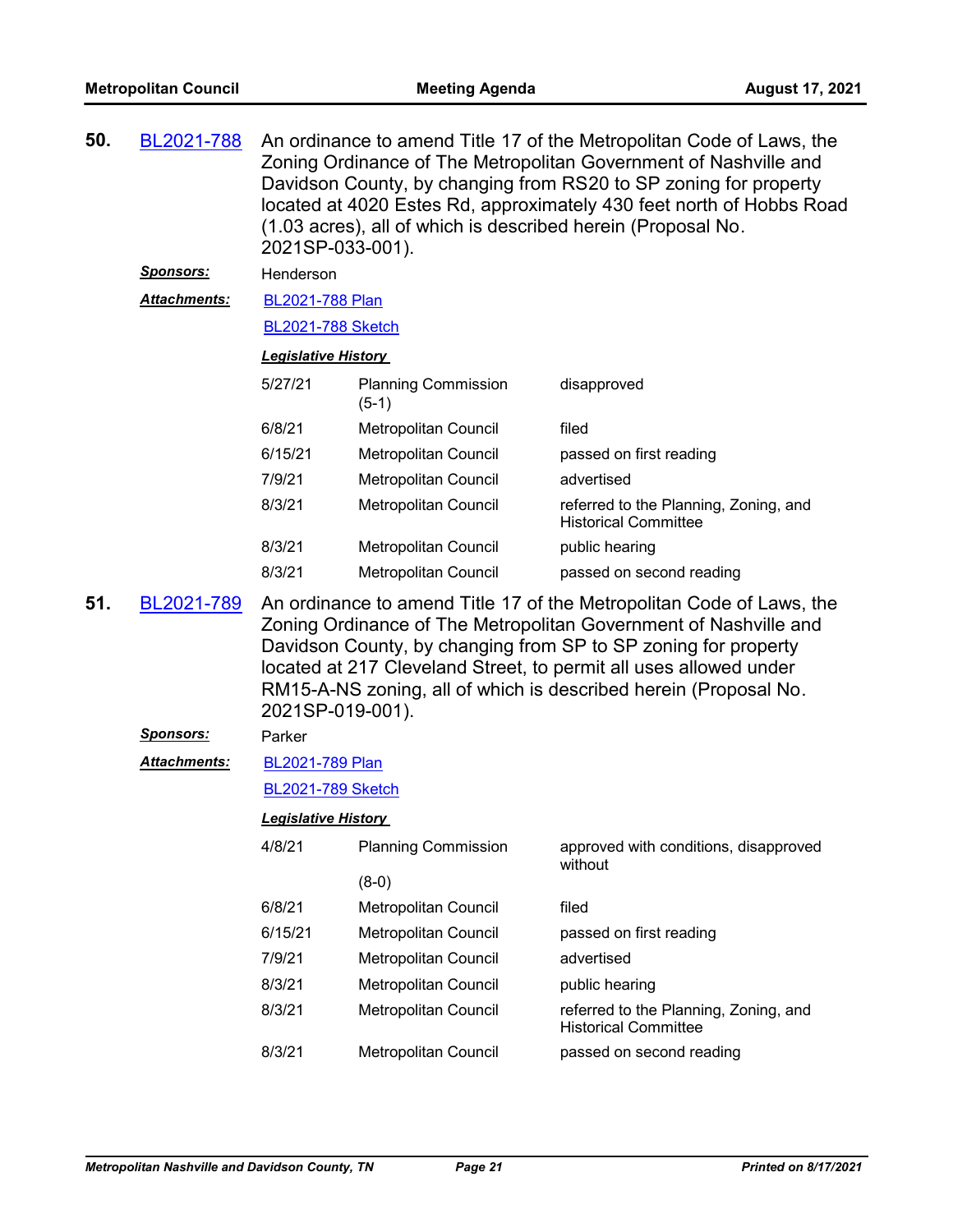| 52. | BL2021-790                     | An ordinance to amend Title 17 of the Metropolitan Code of Laws, the<br>Zoning Ordinance of The Metropolitan Government of Nashville and<br>Davidson County, by changing from RS5 to RM20-A-NS zoning for<br>property located at 141 Elmhurst Avenue, approximately 280 feet south<br>of Fern Avenue (0.18 acres), all of which is described herein (Proposal<br>No. 2021Z-027PR-001). |                                            |                                                                                                                                                                                                                                                                              |  |  |
|-----|--------------------------------|----------------------------------------------------------------------------------------------------------------------------------------------------------------------------------------------------------------------------------------------------------------------------------------------------------------------------------------------------------------------------------------|--------------------------------------------|------------------------------------------------------------------------------------------------------------------------------------------------------------------------------------------------------------------------------------------------------------------------------|--|--|
|     | <u>Sponsors:</u>               | Parker                                                                                                                                                                                                                                                                                                                                                                                 |                                            |                                                                                                                                                                                                                                                                              |  |  |
|     | <u> Attachments:</u>           | <b>BL2021-790 Sketch</b>                                                                                                                                                                                                                                                                                                                                                               |                                            |                                                                                                                                                                                                                                                                              |  |  |
|     |                                | <b>Legislative History</b>                                                                                                                                                                                                                                                                                                                                                             |                                            |                                                                                                                                                                                                                                                                              |  |  |
|     |                                | 3/25/21                                                                                                                                                                                                                                                                                                                                                                                | <b>Planning Commission</b><br>$(9-0)$      | approved                                                                                                                                                                                                                                                                     |  |  |
|     |                                | 6/8/21                                                                                                                                                                                                                                                                                                                                                                                 | Metropolitan Council                       | filed                                                                                                                                                                                                                                                                        |  |  |
|     |                                | 6/15/21                                                                                                                                                                                                                                                                                                                                                                                | Metropolitan Council                       | passed on first reading                                                                                                                                                                                                                                                      |  |  |
|     |                                | 7/9/21                                                                                                                                                                                                                                                                                                                                                                                 | Metropolitan Council                       | advertised                                                                                                                                                                                                                                                                   |  |  |
|     |                                | 8/3/21                                                                                                                                                                                                                                                                                                                                                                                 | Metropolitan Council                       | public hearing                                                                                                                                                                                                                                                               |  |  |
|     |                                | 8/3/21                                                                                                                                                                                                                                                                                                                                                                                 | Metropolitan Council                       | referred to the Planning, Zoning, and<br><b>Historical Committee</b>                                                                                                                                                                                                         |  |  |
|     |                                | 8/3/21                                                                                                                                                                                                                                                                                                                                                                                 | Metropolitan Council                       | passed on second reading                                                                                                                                                                                                                                                     |  |  |
| 53. | BL2021-794<br><u>Sponsors:</u> | An ordinance amending Metropolitan Code of Laws Section 15.44.050,<br>Waters Diverted from Public Sewerage, by deleting subsection E. Green<br>Roofs.<br>Nash                                                                                                                                                                                                                          |                                            |                                                                                                                                                                                                                                                                              |  |  |
|     |                                | <b>Legislative History</b>                                                                                                                                                                                                                                                                                                                                                             |                                            |                                                                                                                                                                                                                                                                              |  |  |
|     |                                | 7/6/21                                                                                                                                                                                                                                                                                                                                                                                 | <b>Metropolitan Council</b>                | passed on first reading                                                                                                                                                                                                                                                      |  |  |
|     |                                | 7/20/21                                                                                                                                                                                                                                                                                                                                                                                | <b>Public Works Committee</b>              | approved                                                                                                                                                                                                                                                                     |  |  |
|     |                                | 7/20/21                                                                                                                                                                                                                                                                                                                                                                                | Metropolitan Council                       | passed on second reading                                                                                                                                                                                                                                                     |  |  |
|     |                                | 8/3/21                                                                                                                                                                                                                                                                                                                                                                                 | <b>Metropolitan Council</b>                | deferred                                                                                                                                                                                                                                                                     |  |  |
| 54. | BL2021-796                     |                                                                                                                                                                                                                                                                                                                                                                                        | 17.12.020D (Proposal No. 2021Z-009TX-001). | An ordinance amending Sections 17.12.020 and 17.40.340 of the<br>Metropolitan Code to modify the maximum height permitted in the<br>RM9-A and RM15-A zoning districts, to amend the standards that may<br>be varied, and to make housekeeping amendments pertaining to Table |  |  |
|     | <u>Sponsors:</u>               | Murphy                                                                                                                                                                                                                                                                                                                                                                                 |                                            |                                                                                                                                                                                                                                                                              |  |  |
|     | <b>Attachments:</b>            | BL2021-796                                                                                                                                                                                                                                                                                                                                                                             |                                            |                                                                                                                                                                                                                                                                              |  |  |
|     |                                | BL2021-796 Amendment                                                                                                                                                                                                                                                                                                                                                                   |                                            |                                                                                                                                                                                                                                                                              |  |  |
|     |                                | <b>Legislative History</b>                                                                                                                                                                                                                                                                                                                                                             |                                            |                                                                                                                                                                                                                                                                              |  |  |
|     |                                | 6/29/21                                                                                                                                                                                                                                                                                                                                                                                | Metropolitan Council                       | filed                                                                                                                                                                                                                                                                        |  |  |
|     |                                | 7/6/21                                                                                                                                                                                                                                                                                                                                                                                 | Metropolitan Council                       | passed on first reading                                                                                                                                                                                                                                                      |  |  |
|     |                                | 7/9/21                                                                                                                                                                                                                                                                                                                                                                                 | Metropolitan Council                       | advertised                                                                                                                                                                                                                                                                   |  |  |
|     |                                | 7/22/21                                                                                                                                                                                                                                                                                                                                                                                | <b>Planning Commission</b><br>$(7-0)$      | approved with an amendment                                                                                                                                                                                                                                                   |  |  |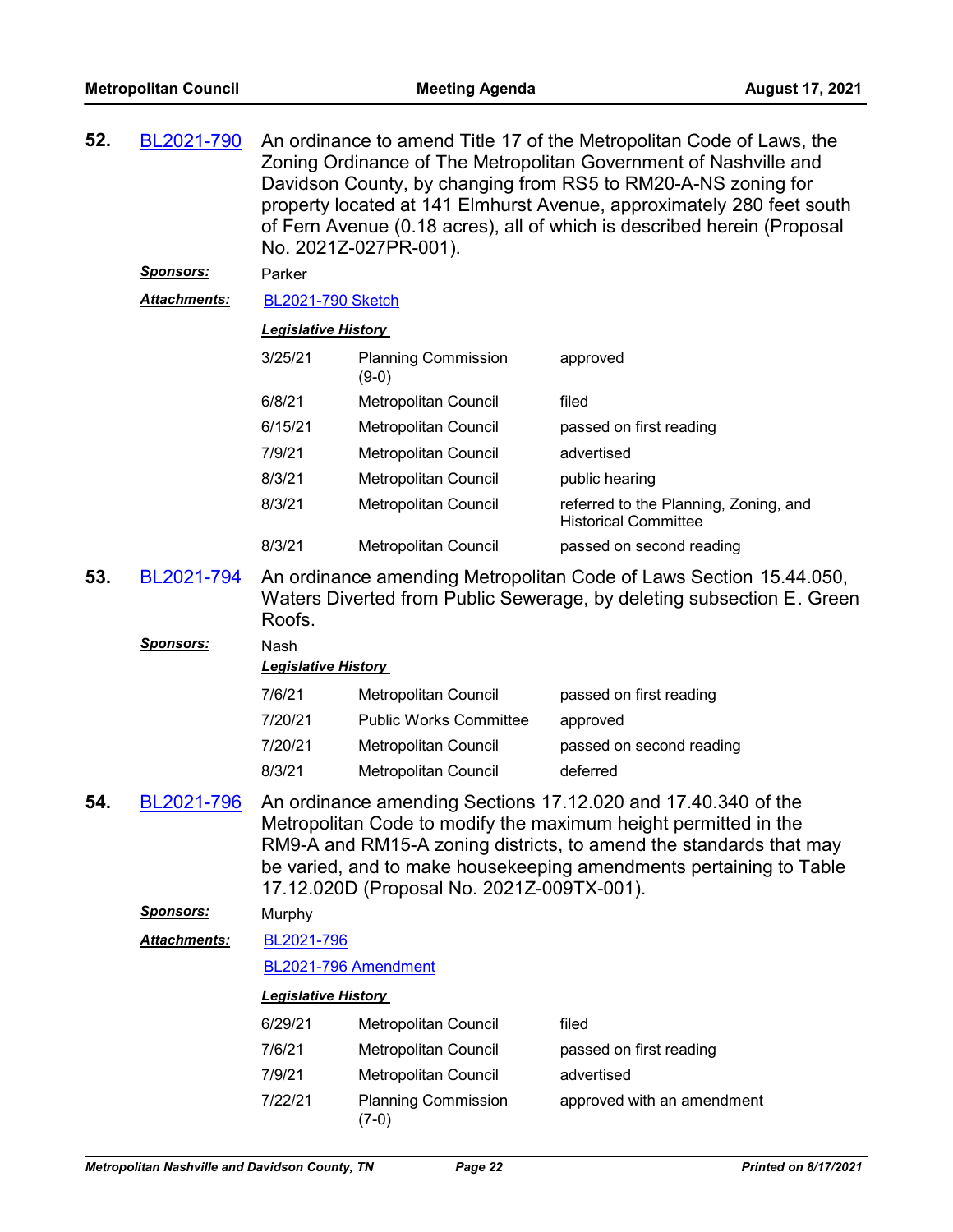| <b>Metropolitan Council</b> |                      |                            | <b>Meeting Agenda</b><br><b>August 17, 2021</b>     |                                                                                                                                                                                                                                                                                                                                                          |
|-----------------------------|----------------------|----------------------------|-----------------------------------------------------|----------------------------------------------------------------------------------------------------------------------------------------------------------------------------------------------------------------------------------------------------------------------------------------------------------------------------------------------------------|
|                             |                      | 8/3/21                     | Metropolitan Council                                | referred to the Planning, Zoning, and<br><b>Historical Committee</b>                                                                                                                                                                                                                                                                                     |
|                             |                      | 8/3/21                     | Metropolitan Council                                | public hearing                                                                                                                                                                                                                                                                                                                                           |
|                             |                      | 8/3/21                     | Metropolitan Council                                | amended                                                                                                                                                                                                                                                                                                                                                  |
|                             |                      | 8/3/21                     | Metropolitan Council                                | passed on second reading as amended                                                                                                                                                                                                                                                                                                                      |
| 55.                         | BL2021-798           |                            | home occupations (Proposal No. 2021Z-010TX-001).    | An ordinance to amend Section 17.16.250 of the Metropolitan Code,<br>Zoning Regulations, to limit animal services as activities permitted as                                                                                                                                                                                                             |
|                             | <u>Sponsors:</u>     |                            | Rosenberg and Benedict                              |                                                                                                                                                                                                                                                                                                                                                          |
|                             | Attachments:         | BL2021-798                 |                                                     |                                                                                                                                                                                                                                                                                                                                                          |
|                             |                      | <b>Legislative History</b> |                                                     |                                                                                                                                                                                                                                                                                                                                                          |
|                             |                      | 6/29/21                    | Metropolitan Council                                | filed                                                                                                                                                                                                                                                                                                                                                    |
|                             |                      | 7/6/21                     | <b>Metropolitan Council</b>                         | passed on first reading                                                                                                                                                                                                                                                                                                                                  |
|                             |                      | 7/9/21                     | Metropolitan Council                                | advertised                                                                                                                                                                                                                                                                                                                                               |
|                             |                      | 7/22/21                    | <b>Planning Commission</b><br>$(7-0)$               | approved                                                                                                                                                                                                                                                                                                                                                 |
|                             |                      | 8/3/21                     | Metropolitan Council                                | referred to the Planning, Zoning, and<br><b>Historical Committee</b>                                                                                                                                                                                                                                                                                     |
|                             |                      | 8/3/21                     | Metropolitan Council                                | referred to the Codes, Fair, and Farmers<br><b>Market Committee</b>                                                                                                                                                                                                                                                                                      |
|                             |                      | 8/3/21                     | Metropolitan Council                                | public hearing                                                                                                                                                                                                                                                                                                                                           |
|                             |                      | 8/3/21                     | Metropolitan Council                                | passed on second reading                                                                                                                                                                                                                                                                                                                                 |
| 56.                         | BL2021-808           |                            | is described herein (Proposal No. 2021Z-046PR-001). | An ordinance to amend Title 17 of the Metropolitan Code of Laws, the<br>Zoning Ordinance of The Metropolitan Government of Nashville and<br>Davidson County by changing from RS7.5 to RM20-A-NS zoning for<br>properties located at 473 and 475 Timmons Street, at the southeast<br>corner of Timmons Street and Meade Avenue (0.48 acres), all of which |
|                             | <b>Sponsors:</b>     | Welsch                     |                                                     |                                                                                                                                                                                                                                                                                                                                                          |
|                             | <u> Attachments:</u> | <b>BL2021-808 Sketch</b>   |                                                     |                                                                                                                                                                                                                                                                                                                                                          |
|                             |                      | <b>Legislative History</b> |                                                     |                                                                                                                                                                                                                                                                                                                                                          |
|                             |                      | 6/10/21                    | <b>Planning Commission</b><br>$(6-0)$               | approved                                                                                                                                                                                                                                                                                                                                                 |
|                             |                      | 6/29/21                    | Metropolitan Council                                | filed                                                                                                                                                                                                                                                                                                                                                    |
|                             |                      | 7/6/21                     | Metropolitan Council                                | passed on first reading                                                                                                                                                                                                                                                                                                                                  |
|                             |                      | 7/9/21                     | Metropolitan Council                                | advertised                                                                                                                                                                                                                                                                                                                                               |
|                             |                      | 8/3/21                     | Metropolitan Council                                | public hearing                                                                                                                                                                                                                                                                                                                                           |

8/3/21 Metropolitan Council referred to the Planning, Zoning, and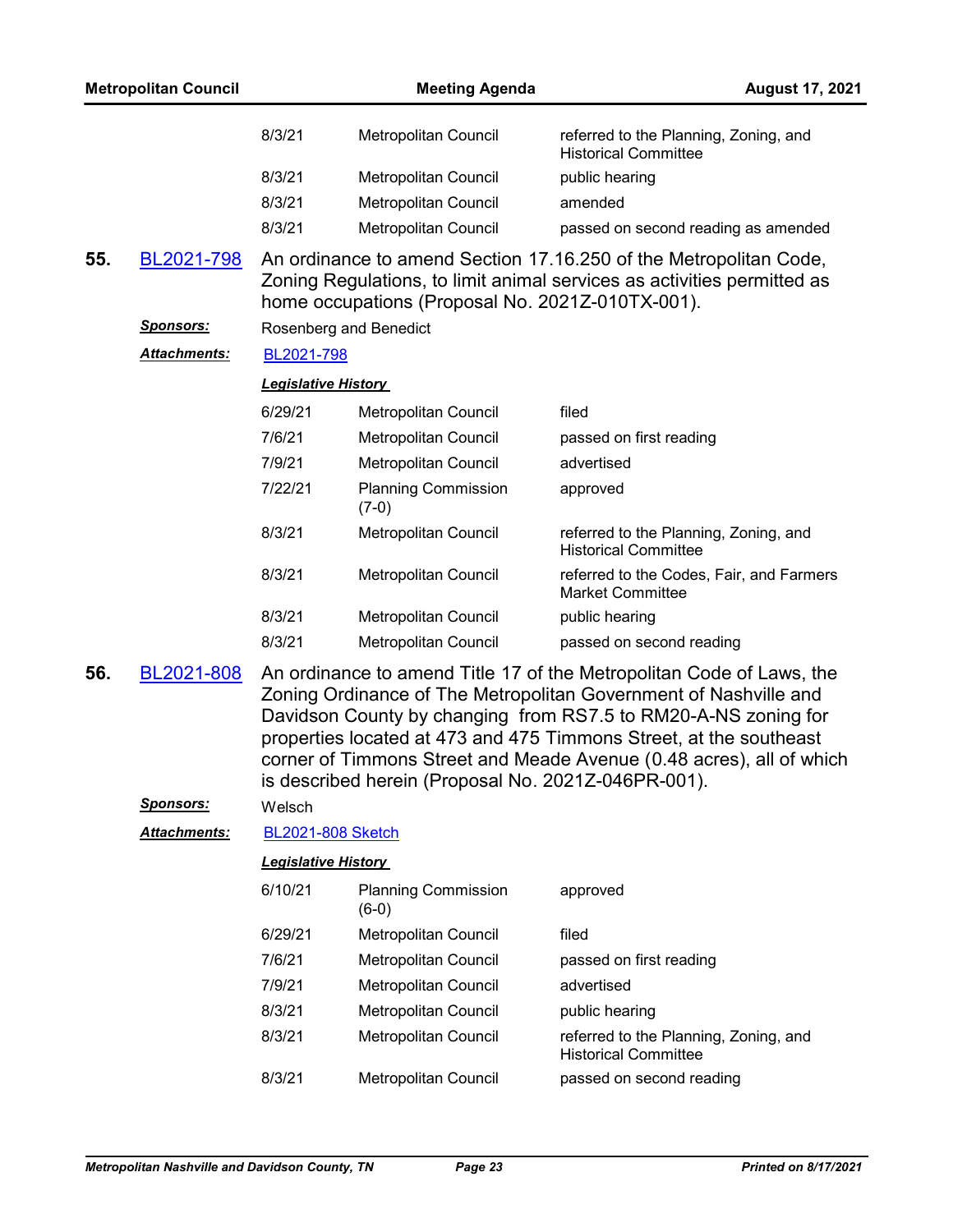| 57.                                                                                                                                                                                                                                                                                                                                                                                                                          | BL2021-809          | An ordinance to amend Title 17 of the Metropolitan Code of Laws, the<br>Zoning Ordinance of The Metropolitan Government of Nashville and<br>Davidson County, by amending Ordinance No. BL2006-1303, as<br>amended, by amending the SP zoning for various properties located<br>north of Maxwell Road, (52.94 acres), approximately 430 feet east of<br>Flagstone Drive, to delete a condition in the SP pertaining to the<br>construction of turn lanes at the intersection of Maxwell Road and<br>LaVergne/Couchville Pike, and to accept a financial contribution in lieu<br>of construction from the developer of the Davenport Downs SP, all of<br>which is described herein (Proposal No. 2006SP-081-008). |                                       |                                                                      |  |  |
|------------------------------------------------------------------------------------------------------------------------------------------------------------------------------------------------------------------------------------------------------------------------------------------------------------------------------------------------------------------------------------------------------------------------------|---------------------|-----------------------------------------------------------------------------------------------------------------------------------------------------------------------------------------------------------------------------------------------------------------------------------------------------------------------------------------------------------------------------------------------------------------------------------------------------------------------------------------------------------------------------------------------------------------------------------------------------------------------------------------------------------------------------------------------------------------|---------------------------------------|----------------------------------------------------------------------|--|--|
|                                                                                                                                                                                                                                                                                                                                                                                                                              | Sponsors:           | Lee                                                                                                                                                                                                                                                                                                                                                                                                                                                                                                                                                                                                                                                                                                             |                                       |                                                                      |  |  |
|                                                                                                                                                                                                                                                                                                                                                                                                                              | <b>Attachments:</b> | BL2021-809 Owner List                                                                                                                                                                                                                                                                                                                                                                                                                                                                                                                                                                                                                                                                                           |                                       |                                                                      |  |  |
|                                                                                                                                                                                                                                                                                                                                                                                                                              |                     |                                                                                                                                                                                                                                                                                                                                                                                                                                                                                                                                                                                                                                                                                                                 | Proposed Amendment BL2021-809         |                                                                      |  |  |
|                                                                                                                                                                                                                                                                                                                                                                                                                              |                     |                                                                                                                                                                                                                                                                                                                                                                                                                                                                                                                                                                                                                                                                                                                 | Proposed Amendment BL2021-809 Exhibit |                                                                      |  |  |
|                                                                                                                                                                                                                                                                                                                                                                                                                              |                     |                                                                                                                                                                                                                                                                                                                                                                                                                                                                                                                                                                                                                                                                                                                 | Proposed Amendment BL2021-809 Sketch  |                                                                      |  |  |
|                                                                                                                                                                                                                                                                                                                                                                                                                              |                     | <b>Legislative History</b>                                                                                                                                                                                                                                                                                                                                                                                                                                                                                                                                                                                                                                                                                      |                                       |                                                                      |  |  |
|                                                                                                                                                                                                                                                                                                                                                                                                                              |                     | 6/29/21                                                                                                                                                                                                                                                                                                                                                                                                                                                                                                                                                                                                                                                                                                         | Metropolitan Council                  | filed                                                                |  |  |
|                                                                                                                                                                                                                                                                                                                                                                                                                              |                     | 7/6/21                                                                                                                                                                                                                                                                                                                                                                                                                                                                                                                                                                                                                                                                                                          | <b>Metropolitan Council</b>           | passed on first reading                                              |  |  |
|                                                                                                                                                                                                                                                                                                                                                                                                                              |                     | 7/9/21                                                                                                                                                                                                                                                                                                                                                                                                                                                                                                                                                                                                                                                                                                          | Metropolitan Council                  | advertised                                                           |  |  |
|                                                                                                                                                                                                                                                                                                                                                                                                                              |                     | 7/22/21                                                                                                                                                                                                                                                                                                                                                                                                                                                                                                                                                                                                                                                                                                         | <b>Planning Commission</b>            | approved with conditions, disapproved<br>without                     |  |  |
|                                                                                                                                                                                                                                                                                                                                                                                                                              |                     |                                                                                                                                                                                                                                                                                                                                                                                                                                                                                                                                                                                                                                                                                                                 | $(7-0)$                               |                                                                      |  |  |
|                                                                                                                                                                                                                                                                                                                                                                                                                              |                     | 8/3/21                                                                                                                                                                                                                                                                                                                                                                                                                                                                                                                                                                                                                                                                                                          | Metropolitan Council                  | referred to the Planning, Zoning, and<br><b>Historical Committee</b> |  |  |
|                                                                                                                                                                                                                                                                                                                                                                                                                              |                     | 8/3/21                                                                                                                                                                                                                                                                                                                                                                                                                                                                                                                                                                                                                                                                                                          | Metropolitan Council                  | public hearing                                                       |  |  |
|                                                                                                                                                                                                                                                                                                                                                                                                                              |                     | 8/3/21                                                                                                                                                                                                                                                                                                                                                                                                                                                                                                                                                                                                                                                                                                          | Metropolitan Council                  | passed on second reading                                             |  |  |
| 58.<br>An ordinance to amend Title 17 of the Metropolitan Code of Laws, the<br>BL2021-811<br>Zoning Ordinance of The Metropolitan Government of Nashville and<br>Davidson County, by changing from R6 to RM9 for properties located at<br>5607, 5607 B, 5609 and 5611 Morrow Road, approximately 60 feet<br>southeast of 57th Avenue North (2.46 acres), all of which is described<br>herein (Proposal No. 2021Z-035PR-001). |                     |                                                                                                                                                                                                                                                                                                                                                                                                                                                                                                                                                                                                                                                                                                                 |                                       |                                                                      |  |  |
|                                                                                                                                                                                                                                                                                                                                                                                                                              | Sponsors:           | Roberts                                                                                                                                                                                                                                                                                                                                                                                                                                                                                                                                                                                                                                                                                                         |                                       |                                                                      |  |  |
|                                                                                                                                                                                                                                                                                                                                                                                                                              | <b>Attachments:</b> | <b>BL2021-811 Sketch</b>                                                                                                                                                                                                                                                                                                                                                                                                                                                                                                                                                                                                                                                                                        |                                       |                                                                      |  |  |
|                                                                                                                                                                                                                                                                                                                                                                                                                              |                     | <b>Legislative History</b>                                                                                                                                                                                                                                                                                                                                                                                                                                                                                                                                                                                                                                                                                      |                                       |                                                                      |  |  |
|                                                                                                                                                                                                                                                                                                                                                                                                                              |                     | 5/27/21                                                                                                                                                                                                                                                                                                                                                                                                                                                                                                                                                                                                                                                                                                         | <b>Planning Commission</b><br>$(6-0)$ | disapproved                                                          |  |  |
|                                                                                                                                                                                                                                                                                                                                                                                                                              |                     | 6/29/21                                                                                                                                                                                                                                                                                                                                                                                                                                                                                                                                                                                                                                                                                                         | Metropolitan Council                  | filed                                                                |  |  |
|                                                                                                                                                                                                                                                                                                                                                                                                                              |                     | 7/6/21                                                                                                                                                                                                                                                                                                                                                                                                                                                                                                                                                                                                                                                                                                          | Metropolitan Council                  | passed on first reading                                              |  |  |
|                                                                                                                                                                                                                                                                                                                                                                                                                              |                     | 7/9/21                                                                                                                                                                                                                                                                                                                                                                                                                                                                                                                                                                                                                                                                                                          | Metropolitan Council                  | advertised                                                           |  |  |
|                                                                                                                                                                                                                                                                                                                                                                                                                              |                     | 8/3/21                                                                                                                                                                                                                                                                                                                                                                                                                                                                                                                                                                                                                                                                                                          | Metropolitan Council                  | referred to the Planning, Zoning, and<br><b>Historical Committee</b> |  |  |
|                                                                                                                                                                                                                                                                                                                                                                                                                              |                     | 8/3/21                                                                                                                                                                                                                                                                                                                                                                                                                                                                                                                                                                                                                                                                                                          | Metropolitan Council                  | public hearing                                                       |  |  |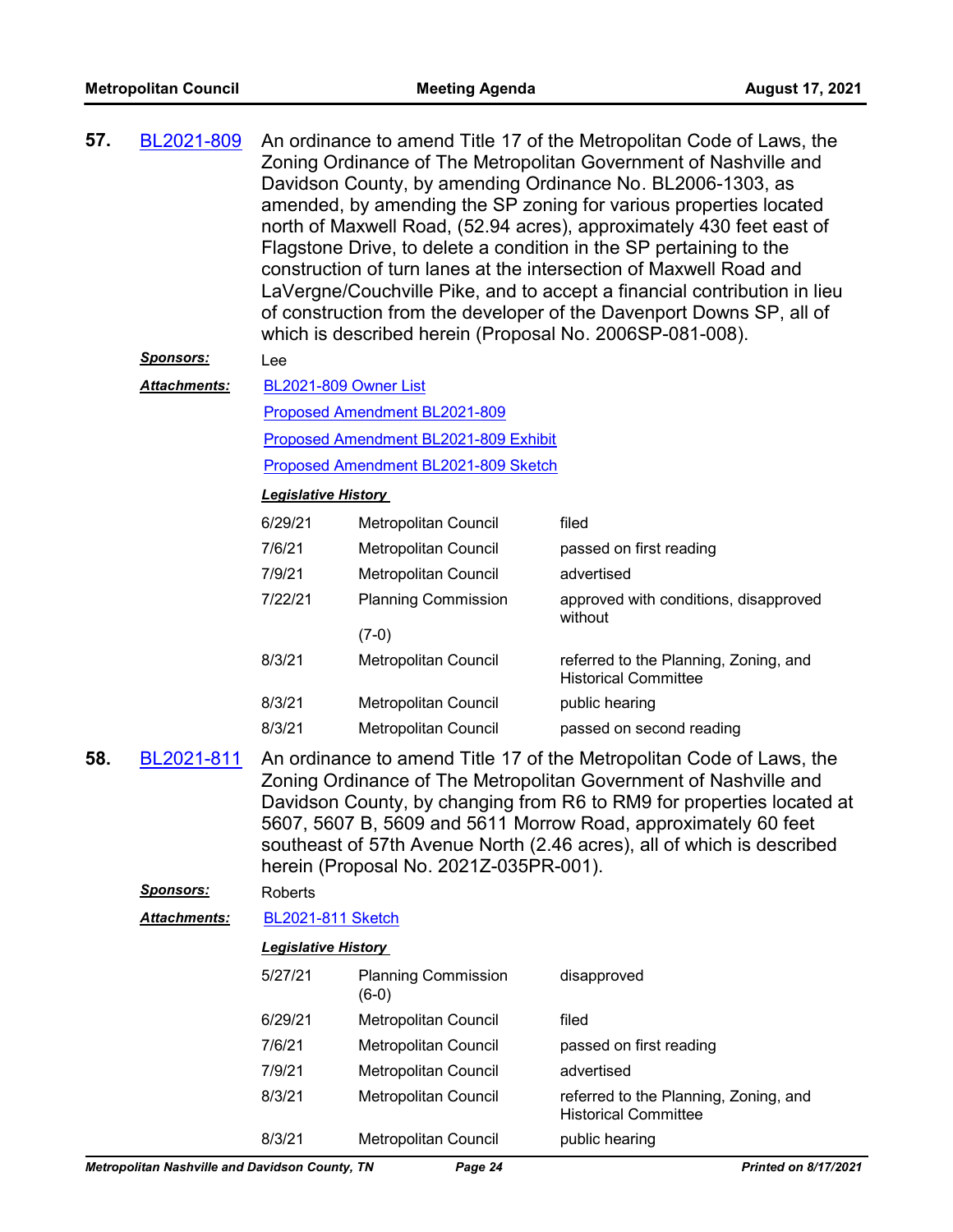| <b>Metropolitan Council</b> |                     |                                                                                                                                                                                                                                                                                                                                                                                                                                                                    | <b>Meeting Agenda</b><br><b>August 17, 2021</b> |                                                                      |  |  |  |
|-----------------------------|---------------------|--------------------------------------------------------------------------------------------------------------------------------------------------------------------------------------------------------------------------------------------------------------------------------------------------------------------------------------------------------------------------------------------------------------------------------------------------------------------|-------------------------------------------------|----------------------------------------------------------------------|--|--|--|
|                             |                     | 8/3/21                                                                                                                                                                                                                                                                                                                                                                                                                                                             | Metropolitan Council                            | passed on second reading                                             |  |  |  |
| 59.                         | BL2021-812          | An ordinance to amend Title 17 of the Metropolitan Code of Laws, the<br>Zoning Ordinance of The Metropolitan Government of Nashville and<br>Davidson County, by changing from IWD to MUG-A zoning for<br>properties located at 504, 508, 510, 512, 514, 518 and 520 Thompson<br>Lane and 2807 Grandview Avenue, at the northwest corner of<br>Grandview Avenue and Thompson Lane (4.51 acres), all of which is<br>described herein (Proposal No. 2021Z-048PR-001). |                                                 |                                                                      |  |  |  |
|                             | <b>Sponsors:</b>    | Welsch                                                                                                                                                                                                                                                                                                                                                                                                                                                             |                                                 |                                                                      |  |  |  |
|                             | Attachments:        | <b>BL2021-812 Sketch</b>                                                                                                                                                                                                                                                                                                                                                                                                                                           |                                                 |                                                                      |  |  |  |
|                             |                     | <b>Legislative History</b>                                                                                                                                                                                                                                                                                                                                                                                                                                         |                                                 |                                                                      |  |  |  |
|                             |                     | 5/27/21                                                                                                                                                                                                                                                                                                                                                                                                                                                            | <b>Planning Commission</b><br>$(6-0)$           | approved                                                             |  |  |  |
|                             |                     | 6/29/21                                                                                                                                                                                                                                                                                                                                                                                                                                                            | Metropolitan Council                            | filed                                                                |  |  |  |
|                             |                     | 7/6/21                                                                                                                                                                                                                                                                                                                                                                                                                                                             | Metropolitan Council                            | passed on first reading                                              |  |  |  |
|                             |                     | 7/9/21                                                                                                                                                                                                                                                                                                                                                                                                                                                             | Metropolitan Council                            | advertised                                                           |  |  |  |
|                             |                     | 8/3/21                                                                                                                                                                                                                                                                                                                                                                                                                                                             | <b>Metropolitan Council</b>                     | public hearing                                                       |  |  |  |
|                             |                     | 8/3/21                                                                                                                                                                                                                                                                                                                                                                                                                                                             | Metropolitan Council                            | referred to the Planning, Zoning, and<br><b>Historical Committee</b> |  |  |  |
|                             |                     | 8/3/21                                                                                                                                                                                                                                                                                                                                                                                                                                                             | Metropolitan Council                            | passed on second reading                                             |  |  |  |
| 60.                         | BL2021-813          | An ordinance to amend Title 17 of the Metropolitan Code of Laws, the<br>Zoning Ordinance of The Metropolitan Government of Nashville and<br>Davidson County, by changing from RS10 and R8 to SP zoning for<br>properties located at 1105 and 1107 W Trinity Lane, W Trinity Lane<br>(unnumbered), and Old Buena Vista Road (unnumbered), to permit 193<br>multi-family residential units, all of which is described herein (Proposal<br>No. 2021SP-029-001).       |                                                 |                                                                      |  |  |  |
|                             | <u>Sponsors:</u>    | Toombs                                                                                                                                                                                                                                                                                                                                                                                                                                                             |                                                 |                                                                      |  |  |  |
|                             | <b>Attachments:</b> |                                                                                                                                                                                                                                                                                                                                                                                                                                                                    | <b>BL2021-813 Plans</b>                         |                                                                      |  |  |  |
|                             |                     |                                                                                                                                                                                                                                                                                                                                                                                                                                                                    | <b>BL2021-813 Sketch</b>                        |                                                                      |  |  |  |
|                             |                     | Proposed Amendment BL2021-813                                                                                                                                                                                                                                                                                                                                                                                                                                      |                                                 |                                                                      |  |  |  |
|                             |                     | <b>Legislative History</b>                                                                                                                                                                                                                                                                                                                                                                                                                                         |                                                 |                                                                      |  |  |  |
|                             |                     | 6/24/21                                                                                                                                                                                                                                                                                                                                                                                                                                                            | <b>Planning Commission</b>                      | approved with conditions, disapproved<br>without                     |  |  |  |
|                             |                     |                                                                                                                                                                                                                                                                                                                                                                                                                                                                    | $(7-0)$                                         |                                                                      |  |  |  |
|                             |                     | 6/29/21                                                                                                                                                                                                                                                                                                                                                                                                                                                            | Metropolitan Council                            | filed                                                                |  |  |  |
|                             |                     | 7/6/21                                                                                                                                                                                                                                                                                                                                                                                                                                                             | Metropolitan Council                            | passed on first reading                                              |  |  |  |
|                             |                     | 7/9/21                                                                                                                                                                                                                                                                                                                                                                                                                                                             | Metropolitan Council                            | advertised                                                           |  |  |  |
|                             |                     | 8/3/21                                                                                                                                                                                                                                                                                                                                                                                                                                                             | Metropolitan Council                            | public hearing                                                       |  |  |  |
|                             |                     | 8/3/21                                                                                                                                                                                                                                                                                                                                                                                                                                                             | Metropolitan Council                            | referred to the Planning, Zoning, and<br><b>Historical Committee</b> |  |  |  |
|                             |                     | 8/3/21                                                                                                                                                                                                                                                                                                                                                                                                                                                             | Metropolitan Council                            | passed on second reading                                             |  |  |  |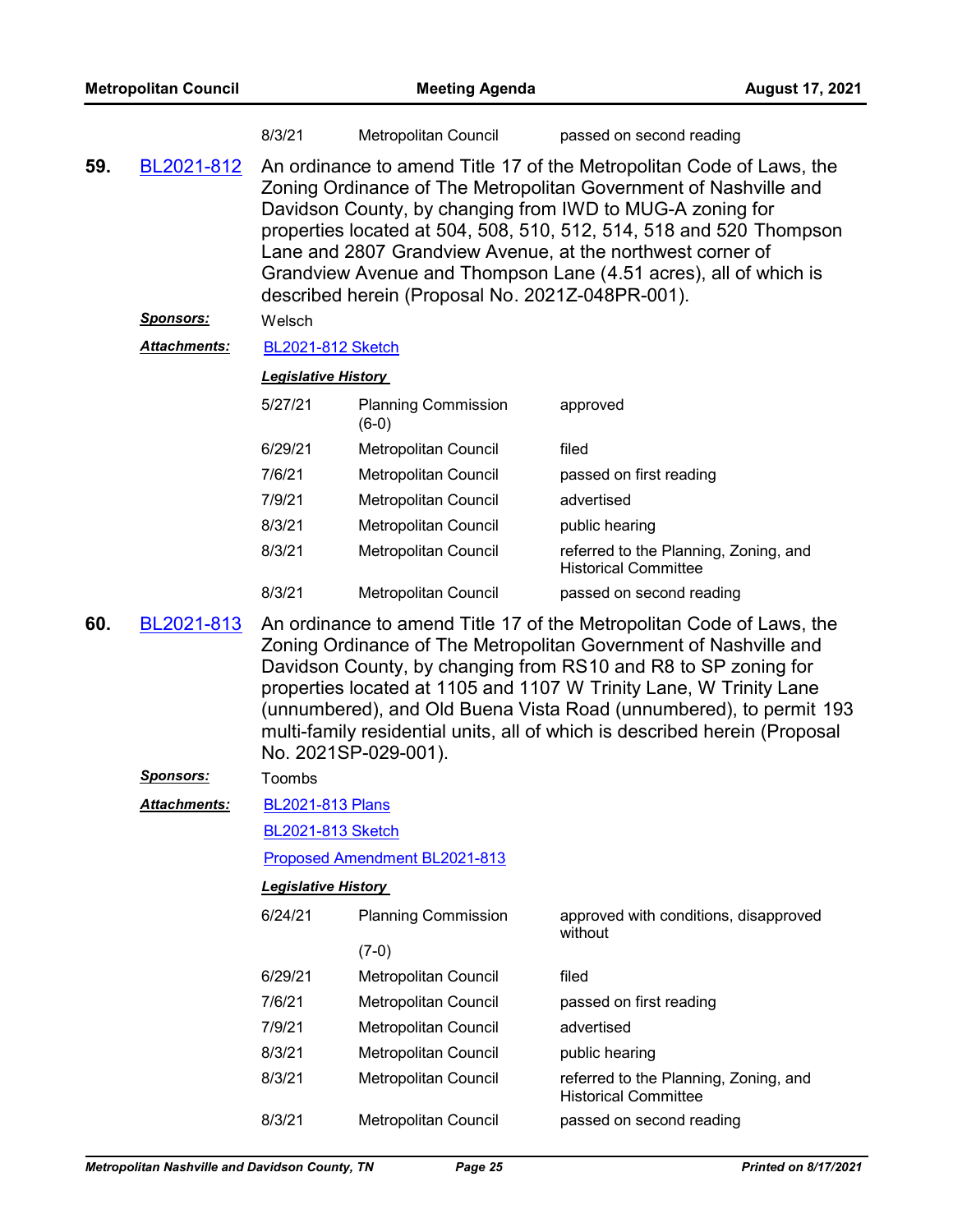| 61. | BL2021-814<br>Sponsors: | An ordinance to amend Title 17 of the Metropolitan Code of Laws, the<br>Zoning Ordinance of The Metropolitan Government of Nashville and<br>Davidson County, by changing from R10 to RM15-A-NS zoning for<br>properties located at 404 Old Hickory Boulevard and Old Hickory<br>Boulevard (unnumbered), at the northeast corner of Walker Street and<br>Old Hickory Boulevard (0.70 acres, all of which is described herein<br>(Proposal No. 2021Z-039PR-001).<br>VanReece                                                                                                                                                 |                                       |                                                                      |  |  |  |
|-----|-------------------------|----------------------------------------------------------------------------------------------------------------------------------------------------------------------------------------------------------------------------------------------------------------------------------------------------------------------------------------------------------------------------------------------------------------------------------------------------------------------------------------------------------------------------------------------------------------------------------------------------------------------------|---------------------------------------|----------------------------------------------------------------------|--|--|--|
|     | <b>Attachments:</b>     | <b>BL2021-814 Sketch</b>                                                                                                                                                                                                                                                                                                                                                                                                                                                                                                                                                                                                   |                                       |                                                                      |  |  |  |
|     |                         |                                                                                                                                                                                                                                                                                                                                                                                                                                                                                                                                                                                                                            | <b>Legislative History</b>            |                                                                      |  |  |  |
|     |                         | 5/27/21                                                                                                                                                                                                                                                                                                                                                                                                                                                                                                                                                                                                                    | <b>Planning Commission</b><br>$(6-0)$ | approved with conditions                                             |  |  |  |
|     |                         | 6/29/21                                                                                                                                                                                                                                                                                                                                                                                                                                                                                                                                                                                                                    | Metropolitan Council                  | filed                                                                |  |  |  |
|     |                         | 7/6/21                                                                                                                                                                                                                                                                                                                                                                                                                                                                                                                                                                                                                     | Metropolitan Council                  | passed on first reading                                              |  |  |  |
|     |                         | 7/9/21                                                                                                                                                                                                                                                                                                                                                                                                                                                                                                                                                                                                                     | Metropolitan Council                  | advertised                                                           |  |  |  |
|     |                         | 8/3/21                                                                                                                                                                                                                                                                                                                                                                                                                                                                                                                                                                                                                     | <b>Metropolitan Council</b>           | public hearing                                                       |  |  |  |
|     |                         | 8/3/21                                                                                                                                                                                                                                                                                                                                                                                                                                                                                                                                                                                                                     | Metropolitan Council                  | referred to the Planning, Zoning, and<br><b>Historical Committee</b> |  |  |  |
|     |                         | 8/3/21                                                                                                                                                                                                                                                                                                                                                                                                                                                                                                                                                                                                                     | <b>Metropolitan Council</b>           | passed on second reading                                             |  |  |  |
| 62. | BL2021-815              | An ordinance to amend Title 17 of the Metropolitan Code of Laws, the<br>Zoning Ordinance of The Metropolitan Government of Nashville and<br>Davidson County, by changing from CS, IWD, MUL, and MUL-A to SP<br>zoning for properties located at 1214, 1216, 1218, 1220, 1230, and<br>1232 Martin Street, 1309 Brown Street, 441, 447, 448, 449, and 451<br>Humphreys Street and Humphreys Street (unnumbered), along Houston<br>Street, down Brown Street and along either side of Humphreys Street<br>(6.12 acres), to permit a mixed use development, all of which is<br>described herein (Proposal No. 2021SP-010-001). |                                       |                                                                      |  |  |  |
|     | <u>Sponsors:</u>        | Sledge                                                                                                                                                                                                                                                                                                                                                                                                                                                                                                                                                                                                                     |                                       |                                                                      |  |  |  |
|     | <u> Attachments:</u>    | BL2021-815 Owner List                                                                                                                                                                                                                                                                                                                                                                                                                                                                                                                                                                                                      |                                       |                                                                      |  |  |  |
|     |                         | <b>BL2021-815 Plans</b>                                                                                                                                                                                                                                                                                                                                                                                                                                                                                                                                                                                                    |                                       |                                                                      |  |  |  |
|     |                         | <b>BL2021-815 Sketch</b>                                                                                                                                                                                                                                                                                                                                                                                                                                                                                                                                                                                                   |                                       |                                                                      |  |  |  |
|     |                         | BL2021-815 Amendment                                                                                                                                                                                                                                                                                                                                                                                                                                                                                                                                                                                                       |                                       |                                                                      |  |  |  |
|     |                         |                                                                                                                                                                                                                                                                                                                                                                                                                                                                                                                                                                                                                            | Proposed Amendment BL2021-815         |                                                                      |  |  |  |
|     |                         | <b>Legislative History</b>                                                                                                                                                                                                                                                                                                                                                                                                                                                                                                                                                                                                 |                                       |                                                                      |  |  |  |
|     |                         | 3/25/21                                                                                                                                                                                                                                                                                                                                                                                                                                                                                                                                                                                                                    | <b>Planning Commission</b>            | approved with conditions, disapproved<br>without                     |  |  |  |
|     |                         |                                                                                                                                                                                                                                                                                                                                                                                                                                                                                                                                                                                                                            | $(6-0-1)$                             |                                                                      |  |  |  |
|     |                         | 6/29/21                                                                                                                                                                                                                                                                                                                                                                                                                                                                                                                                                                                                                    | Metropolitan Council                  | filed                                                                |  |  |  |
|     |                         | 7/6/21                                                                                                                                                                                                                                                                                                                                                                                                                                                                                                                                                                                                                     | Metropolitan Council                  | passed on first reading                                              |  |  |  |
|     |                         | 7/9/21                                                                                                                                                                                                                                                                                                                                                                                                                                                                                                                                                                                                                     | Metropolitan Council<br>advertised    |                                                                      |  |  |  |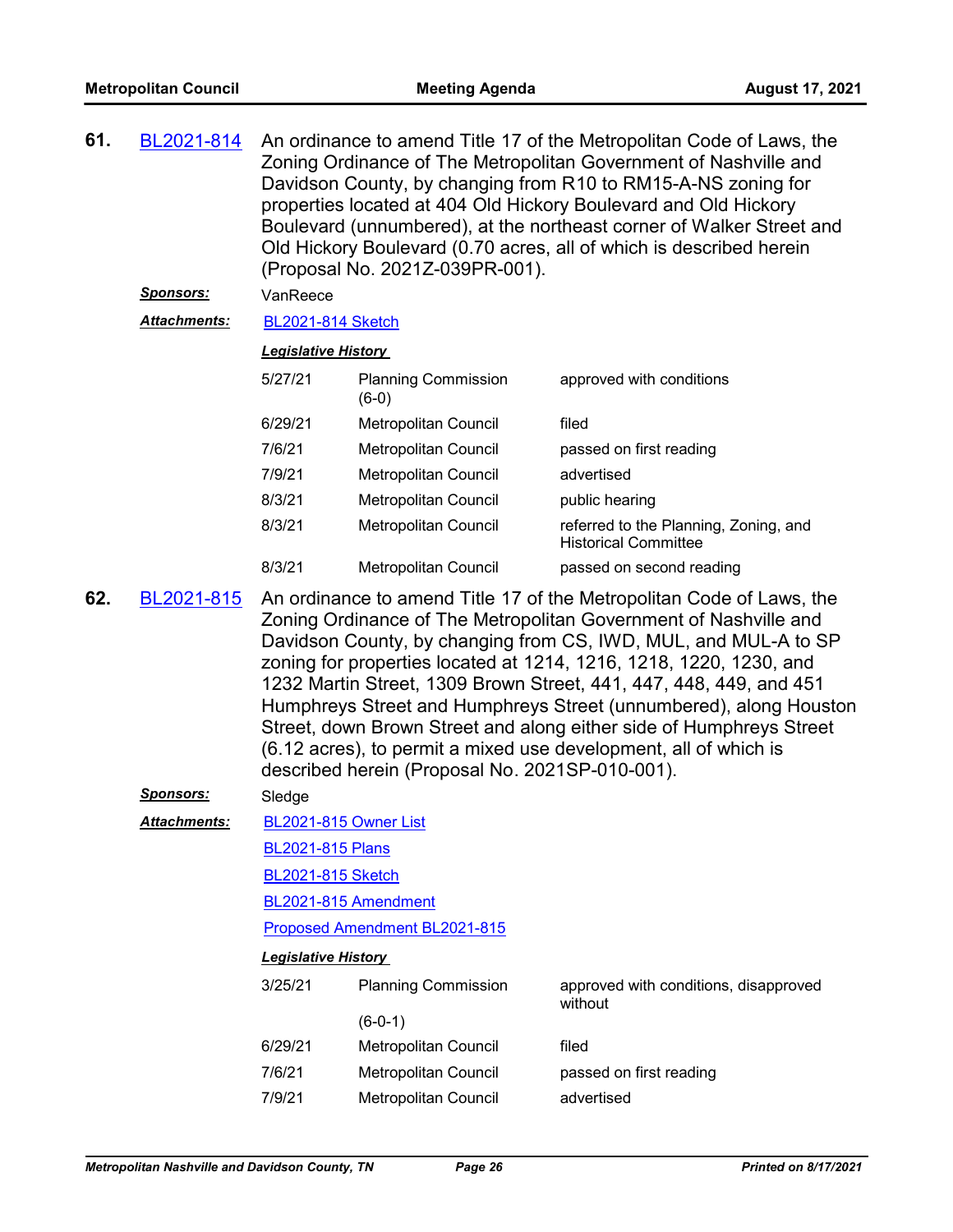| <b>Metropolitan Council</b>                                                                                                                                                                                                                                                                                                                                                                                                                                                                  |              |                                                                                                                                                                                                                                                                                                                                                                                                                                             | <b>Meeting Agenda</b>                        | <b>August 17, 2021</b>                                               |
|----------------------------------------------------------------------------------------------------------------------------------------------------------------------------------------------------------------------------------------------------------------------------------------------------------------------------------------------------------------------------------------------------------------------------------------------------------------------------------------------|--------------|---------------------------------------------------------------------------------------------------------------------------------------------------------------------------------------------------------------------------------------------------------------------------------------------------------------------------------------------------------------------------------------------------------------------------------------------|----------------------------------------------|----------------------------------------------------------------------|
|                                                                                                                                                                                                                                                                                                                                                                                                                                                                                              |              | 8/3/21                                                                                                                                                                                                                                                                                                                                                                                                                                      | Metropolitan Council                         | referred to the Planning, Zoning, and<br><b>Historical Committee</b> |
|                                                                                                                                                                                                                                                                                                                                                                                                                                                                                              |              | 8/3/21                                                                                                                                                                                                                                                                                                                                                                                                                                      | Metropolitan Council                         | public hearing                                                       |
|                                                                                                                                                                                                                                                                                                                                                                                                                                                                                              |              | 8/3/21                                                                                                                                                                                                                                                                                                                                                                                                                                      | Metropolitan Council                         | amended                                                              |
|                                                                                                                                                                                                                                                                                                                                                                                                                                                                                              |              | 8/3/21                                                                                                                                                                                                                                                                                                                                                                                                                                      | Metropolitan Council                         | passed on second reading as amended                                  |
| 63.<br>An ordinance to amend Title 17 of the Metropolitan Code of Laws, the<br>BL2021-816<br>Zoning Ordinance of The Metropolitan Government of Nashville and<br>Davidson County, by changing from RS7.5 to R8-A zoning for properties<br>located at 460, 464 and 468 Radnor Street, approximately 170 feet west<br>of Nolensville Pike (0.78 acres), all of which is described herein<br>(Proposal No. 2021Z-053PR-001).<br>Sponsors:<br>Welsch<br>Attachments:<br><b>BL2021-816 Sketch</b> |              |                                                                                                                                                                                                                                                                                                                                                                                                                                             |                                              |                                                                      |
|                                                                                                                                                                                                                                                                                                                                                                                                                                                                                              |              | <b>Legislative History</b>                                                                                                                                                                                                                                                                                                                                                                                                                  |                                              |                                                                      |
|                                                                                                                                                                                                                                                                                                                                                                                                                                                                                              |              | 6/10/21                                                                                                                                                                                                                                                                                                                                                                                                                                     | <b>Planning Commission</b><br>$(6-0)$        | approved                                                             |
|                                                                                                                                                                                                                                                                                                                                                                                                                                                                                              |              | 6/29/21                                                                                                                                                                                                                                                                                                                                                                                                                                     | Metropolitan Council                         | filed                                                                |
|                                                                                                                                                                                                                                                                                                                                                                                                                                                                                              |              | 7/6/21                                                                                                                                                                                                                                                                                                                                                                                                                                      | Metropolitan Council                         | passed on first reading                                              |
|                                                                                                                                                                                                                                                                                                                                                                                                                                                                                              |              | 7/9/21                                                                                                                                                                                                                                                                                                                                                                                                                                      | Metropolitan Council                         | advertised                                                           |
|                                                                                                                                                                                                                                                                                                                                                                                                                                                                                              |              | 8/3/21                                                                                                                                                                                                                                                                                                                                                                                                                                      | Metropolitan Council                         | public hearing                                                       |
|                                                                                                                                                                                                                                                                                                                                                                                                                                                                                              |              | 8/3/21                                                                                                                                                                                                                                                                                                                                                                                                                                      | Metropolitan Council                         | referred to the Planning, Zoning, and<br><b>Historical Committee</b> |
|                                                                                                                                                                                                                                                                                                                                                                                                                                                                                              |              | 8/3/21                                                                                                                                                                                                                                                                                                                                                                                                                                      | Metropolitan Council                         | passed on second reading                                             |
| 64.                                                                                                                                                                                                                                                                                                                                                                                                                                                                                          | BL2021-817   | An ordinance to amend Title 17 of the Metropolitan Code of Laws, the<br>Zoning Ordinance of The Metropolitan Government of Nashville and<br>Davidson County, by changing from R10 to SP zoning for property<br>located at 3051 Stokers Lane, at the northwest corner of Stokers Lane<br>and Buena Vista Pike (10.74 acres), to permit 96 multi-family residential<br>units, all of which is described herein (Proposal No. 2021SP-014-001). |                                              |                                                                      |
|                                                                                                                                                                                                                                                                                                                                                                                                                                                                                              | Sponsors:    | Toombs                                                                                                                                                                                                                                                                                                                                                                                                                                      |                                              |                                                                      |
|                                                                                                                                                                                                                                                                                                                                                                                                                                                                                              | Attachments: | <b>BL2021-817 Plans</b>                                                                                                                                                                                                                                                                                                                                                                                                                     |                                              |                                                                      |
|                                                                                                                                                                                                                                                                                                                                                                                                                                                                                              |              | <b>BL2021-817 Sketch</b>                                                                                                                                                                                                                                                                                                                                                                                                                    |                                              |                                                                      |
|                                                                                                                                                                                                                                                                                                                                                                                                                                                                                              |              |                                                                                                                                                                                                                                                                                                                                                                                                                                             | Proposed Amendment BL2021-817                |                                                                      |
|                                                                                                                                                                                                                                                                                                                                                                                                                                                                                              |              | <b>Legislative History</b>                                                                                                                                                                                                                                                                                                                                                                                                                  |                                              |                                                                      |
|                                                                                                                                                                                                                                                                                                                                                                                                                                                                                              |              | 5/27/21                                                                                                                                                                                                                                                                                                                                                                                                                                     | <b>Planning Commission</b>                   | approved with conditions, disapproved<br>without                     |
|                                                                                                                                                                                                                                                                                                                                                                                                                                                                                              |              |                                                                                                                                                                                                                                                                                                                                                                                                                                             | $(6-0)$                                      |                                                                      |
|                                                                                                                                                                                                                                                                                                                                                                                                                                                                                              |              | 6/29/21                                                                                                                                                                                                                                                                                                                                                                                                                                     | Metropolitan Council                         | filed                                                                |
|                                                                                                                                                                                                                                                                                                                                                                                                                                                                                              |              | 7/6/21                                                                                                                                                                                                                                                                                                                                                                                                                                      | Metropolitan Council                         | passed on first reading<br>advertised                                |
|                                                                                                                                                                                                                                                                                                                                                                                                                                                                                              |              | 7/9/21<br>8/3/21                                                                                                                                                                                                                                                                                                                                                                                                                            | Metropolitan Council<br>Metropolitan Council | public hearing                                                       |
|                                                                                                                                                                                                                                                                                                                                                                                                                                                                                              |              |                                                                                                                                                                                                                                                                                                                                                                                                                                             |                                              |                                                                      |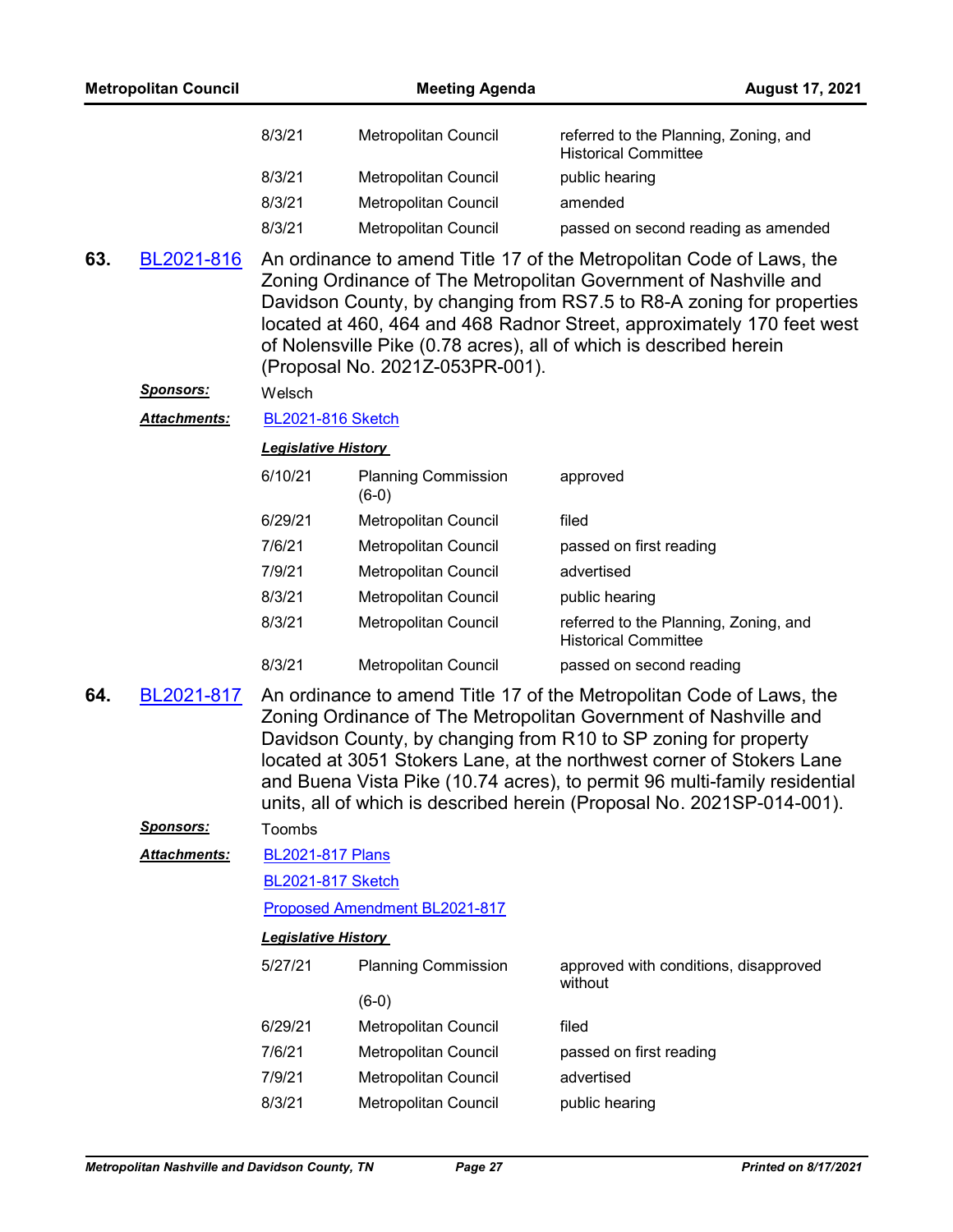| <b>Metropolitan Council</b> |                     |                            | <b>Meeting Agenda</b><br><b>August 17, 2021</b> |                                                                                                                                                                                                                                                                                                                                                                   |  |  |  |
|-----------------------------|---------------------|----------------------------|-------------------------------------------------|-------------------------------------------------------------------------------------------------------------------------------------------------------------------------------------------------------------------------------------------------------------------------------------------------------------------------------------------------------------------|--|--|--|
|                             |                     | 8/3/21                     | Metropolitan Council                            | referred to the Planning, Zoning, and<br><b>Historical Committee</b>                                                                                                                                                                                                                                                                                              |  |  |  |
|                             |                     | 8/3/21                     | Metropolitan Council                            | passed on second reading                                                                                                                                                                                                                                                                                                                                          |  |  |  |
| 65.                         | BL2021-818          |                            | (Proposal No. 2021Z-067PR-001).                 | An ordinance to amend Title 17 of the Metropolitan Code of Laws, the<br>Zoning Ordinance of The Metropolitan Government of Nashville and<br>Davidson County, by changing from R8 to ORI zoning for properties<br>located at 610, 628, 634, and 640 Ermac Drive, approximately 330 feet<br>south of Sims Branch Way (3.62 acres), all of which is described herein |  |  |  |
|                             | Sponsors:           | Syracuse                   |                                                 |                                                                                                                                                                                                                                                                                                                                                                   |  |  |  |
|                             | <b>Attachments:</b> |                            | <b>BL2021-818 Sketch</b>                        |                                                                                                                                                                                                                                                                                                                                                                   |  |  |  |
| <b>Legislative History</b>  |                     |                            |                                                 |                                                                                                                                                                                                                                                                                                                                                                   |  |  |  |
|                             |                     | 6/29/21                    | Metropolitan Council                            | filed                                                                                                                                                                                                                                                                                                                                                             |  |  |  |
|                             |                     | 7/6/21                     | <b>Metropolitan Council</b>                     | passed on first reading                                                                                                                                                                                                                                                                                                                                           |  |  |  |
|                             |                     | 7/9/21                     | Metropolitan Council                            | advertised                                                                                                                                                                                                                                                                                                                                                        |  |  |  |
|                             |                     | 7/22/21                    | <b>Planning Commission</b><br>$(7-0)$           | approved                                                                                                                                                                                                                                                                                                                                                          |  |  |  |
|                             |                     | 8/3/21                     | Metropolitan Council                            | public hearing                                                                                                                                                                                                                                                                                                                                                    |  |  |  |
|                             |                     | 8/3/21                     | Metropolitan Council                            | referred to the Planning, Zoning, and<br><b>Historical Committee</b>                                                                                                                                                                                                                                                                                              |  |  |  |
|                             |                     | 8/3/21                     | Metropolitan Council                            | passed on second reading                                                                                                                                                                                                                                                                                                                                          |  |  |  |
| 66.                         | BL2021-819          |                            | described herein (Proposal No. 177-74P-006).    | An ordinance to amend Title 17 of the Metropolitan Code of Laws, the<br>Zoning Ordinance of The Metropolitan Government of Nashville and<br>Davidson County, by cancelling a portion of a Planned Unit<br>Development Overlay District for properties located at 646, 700, 704,<br>706, 708 and 712 Ermac Drive, zoned ORI (5.59 acres), all of which is          |  |  |  |
|                             | <u>Sponsors:</u>    | Syracuse                   |                                                 |                                                                                                                                                                                                                                                                                                                                                                   |  |  |  |
|                             | <u>Attachments:</u> | <b>BL2021-819 Sketch</b>   |                                                 |                                                                                                                                                                                                                                                                                                                                                                   |  |  |  |
|                             |                     | <b>Legislative History</b> |                                                 |                                                                                                                                                                                                                                                                                                                                                                   |  |  |  |
|                             |                     | 6/29/21                    | Metropolitan Council                            | filed                                                                                                                                                                                                                                                                                                                                                             |  |  |  |
|                             |                     | 7/6/21                     | Metropolitan Council                            | passed on first reading                                                                                                                                                                                                                                                                                                                                           |  |  |  |
|                             |                     | 7/9/21                     | Metropolitan Council                            | advertised                                                                                                                                                                                                                                                                                                                                                        |  |  |  |
|                             |                     | 7/22/21                    | <b>Planning Commission</b><br>$(7-0)$           | approved                                                                                                                                                                                                                                                                                                                                                          |  |  |  |
|                             |                     | 8/3/21                     | Metropolitan Council                            | public hearing                                                                                                                                                                                                                                                                                                                                                    |  |  |  |
|                             |                     | 8/3/21                     | Metropolitan Council                            | referred to the Planning, Zoning, and<br><b>Historical Committee</b>                                                                                                                                                                                                                                                                                              |  |  |  |
|                             |                     | 8/3/21                     | Metropolitan Council                            | passed on second reading                                                                                                                                                                                                                                                                                                                                          |  |  |  |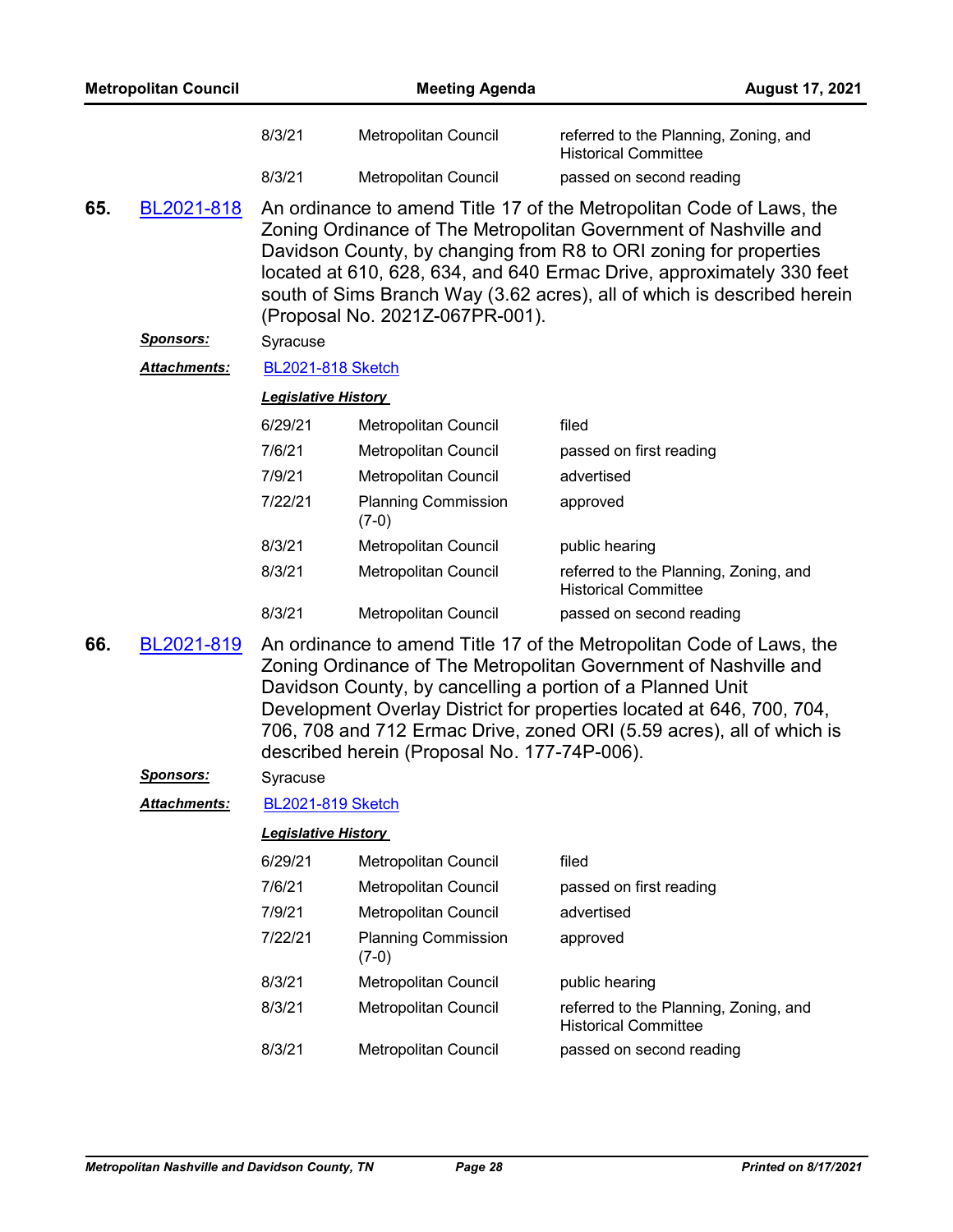| 67. | BL2021-820          | An ordinance to amend Title 17 of the Metropolitan Code of Laws, the<br>Zoning Ordinance of The Metropolitan Government of Nashville and<br>Davidson County, by amending the 111 N 1st Street Specific Plan to<br>include property located at 151 N 1st Street, approximately 900 feet<br>north of James Robertson Parkway, zoned IR (1.42 acres), to increase<br>the Specific Plan boundary to a total of 17.94 acres for a mixed use<br>development, all of which is described herein (Proposal No.<br>2020SP-047-002). |                                  |                                                                        |  |  |
|-----|---------------------|---------------------------------------------------------------------------------------------------------------------------------------------------------------------------------------------------------------------------------------------------------------------------------------------------------------------------------------------------------------------------------------------------------------------------------------------------------------------------------------------------------------------------|----------------------------------|------------------------------------------------------------------------|--|--|
|     | Sponsors:           | Parker                                                                                                                                                                                                                                                                                                                                                                                                                                                                                                                    |                                  |                                                                        |  |  |
|     | <b>Attachments:</b> | <b>BL2021-820 Plans</b>                                                                                                                                                                                                                                                                                                                                                                                                                                                                                                   |                                  |                                                                        |  |  |
|     |                     | <b>BL2021-820 Sketch</b>                                                                                                                                                                                                                                                                                                                                                                                                                                                                                                  |                                  |                                                                        |  |  |
|     |                     | <b>Legislative History</b>                                                                                                                                                                                                                                                                                                                                                                                                                                                                                                |                                  |                                                                        |  |  |
|     |                     | 5/27/21                                                                                                                                                                                                                                                                                                                                                                                                                                                                                                                   | <b>Planning Commission</b>       | approved with conditions, disapproved<br>without                       |  |  |
|     |                     |                                                                                                                                                                                                                                                                                                                                                                                                                                                                                                                           | $(6-0)$                          |                                                                        |  |  |
|     |                     | 6/29/21                                                                                                                                                                                                                                                                                                                                                                                                                                                                                                                   | Metropolitan Council             | filed                                                                  |  |  |
|     |                     | 7/6/21                                                                                                                                                                                                                                                                                                                                                                                                                                                                                                                    | Metropolitan Council             | passed on first reading                                                |  |  |
|     |                     | 7/9/21                                                                                                                                                                                                                                                                                                                                                                                                                                                                                                                    | Metropolitan Council             | advertised                                                             |  |  |
|     |                     | 8/3/21                                                                                                                                                                                                                                                                                                                                                                                                                                                                                                                    | Metropolitan Council             | public hearing                                                         |  |  |
|     |                     | 8/3/21                                                                                                                                                                                                                                                                                                                                                                                                                                                                                                                    | Metropolitan Council             | referred to the Planning, Zoning, and<br><b>Historical Committee</b>   |  |  |
|     |                     | 8/3/21                                                                                                                                                                                                                                                                                                                                                                                                                                                                                                                    | Metropolitan Council             | passed on second reading                                               |  |  |
| 68. | BL2021-821          | An ordinance to amend Title 17 of the Metropolitan Code of Laws, the<br>Zoning Ordinance of The Metropolitan Government of Nashville and<br>Davidson County, by changing from R10 to RS10 zoning for various<br>properties located north of Highland View Drive, from Juneau Drive to<br>Baton Rouge Drive, northward to Trenton Drive and eastward to<br>Concord Drive (111 acres), all of which is described herein (Proposal<br>No. 2021Z-066PR-001).                                                                  |                                  |                                                                        |  |  |
|     | Sponsors:           | Hagar and Evans                                                                                                                                                                                                                                                                                                                                                                                                                                                                                                           |                                  |                                                                        |  |  |
|     | <b>Attachments:</b> | BL2021-821 Owners List                                                                                                                                                                                                                                                                                                                                                                                                                                                                                                    |                                  |                                                                        |  |  |
|     |                     | <b>BL2021-821 Sketch</b>                                                                                                                                                                                                                                                                                                                                                                                                                                                                                                  |                                  |                                                                        |  |  |
|     |                     | Substitute BL2021-821                                                                                                                                                                                                                                                                                                                                                                                                                                                                                                     |                                  |                                                                        |  |  |
|     |                     |                                                                                                                                                                                                                                                                                                                                                                                                                                                                                                                           | Substitute BL2021-821 Owner List |                                                                        |  |  |
|     |                     |                                                                                                                                                                                                                                                                                                                                                                                                                                                                                                                           | Substitute BL2021-821 Sketch     |                                                                        |  |  |
|     |                     | <b>Legislative History</b>                                                                                                                                                                                                                                                                                                                                                                                                                                                                                                |                                  |                                                                        |  |  |
|     |                     | 6/29/21                                                                                                                                                                                                                                                                                                                                                                                                                                                                                                                   | Metropolitan Council             | filed                                                                  |  |  |
|     |                     | 7/6/21                                                                                                                                                                                                                                                                                                                                                                                                                                                                                                                    | Metropolitan Council             | passed on first reading                                                |  |  |
|     |                     | 7/9/21                                                                                                                                                                                                                                                                                                                                                                                                                                                                                                                    | Metropolitan Council             | advertised                                                             |  |  |
|     |                     | 7/22/21                                                                                                                                                                                                                                                                                                                                                                                                                                                                                                                   | <b>Planning Commission</b>       | approved<br>disapproved as submitted; approved with a substitute (7-0) |  |  |

8/3/21 Metropolitan Council public hearing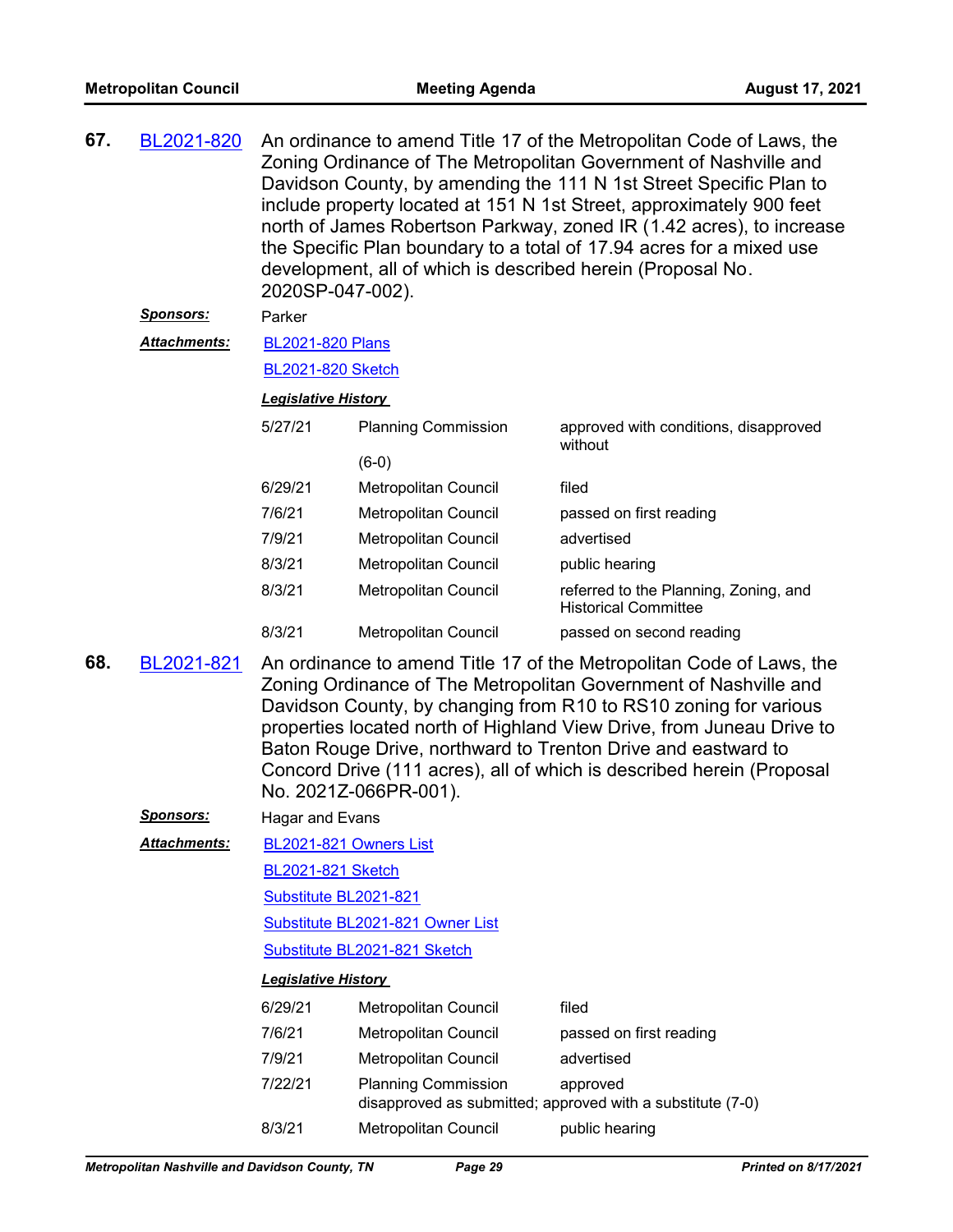| <b>Metropolitan Council</b> |                      |                                                                                                                                                                                                                                                                                                                                                                                                                                                                              | <b>Meeting Agenda</b><br><b>August 17, 2021</b> |                                                                      |  |  |
|-----------------------------|----------------------|------------------------------------------------------------------------------------------------------------------------------------------------------------------------------------------------------------------------------------------------------------------------------------------------------------------------------------------------------------------------------------------------------------------------------------------------------------------------------|-------------------------------------------------|----------------------------------------------------------------------|--|--|
|                             |                      | 8/3/21                                                                                                                                                                                                                                                                                                                                                                                                                                                                       | Metropolitan Council                            | referred to the Planning, Zoning, and<br><b>Historical Committee</b> |  |  |
|                             |                      | 8/3/21                                                                                                                                                                                                                                                                                                                                                                                                                                                                       | Metropolitan Council                            | substituted                                                          |  |  |
|                             |                      | 8/3/21                                                                                                                                                                                                                                                                                                                                                                                                                                                                       | Metropolitan Council                            | passed on second reading                                             |  |  |
| 69.                         | BL2021-822           | An ordinance to amend Title 17 of the Metropolitan Code of Laws, the<br>Zoning Ordinance of The Metropolitan Government of Nashville and<br>Davidson County, by applying a Contextual Overlay District for various<br>properties located north of Highland View Drive, from Juneau Drive to<br>Baton Rouge Drive, northward to Trenton Drive and eastward to<br>Concord Drive, zoned R10 (133.28 acres), all of which is described<br>herein (Proposal No. 2021COD-002-001). |                                                 |                                                                      |  |  |
|                             | <b>Sponsors:</b>     | <b>Hagar and Evans</b>                                                                                                                                                                                                                                                                                                                                                                                                                                                       |                                                 |                                                                      |  |  |
|                             | Attachments:         |                                                                                                                                                                                                                                                                                                                                                                                                                                                                              | BL2021-822 Owners List                          |                                                                      |  |  |
|                             |                      | <b>BL2021-822 Sketch</b>                                                                                                                                                                                                                                                                                                                                                                                                                                                     |                                                 |                                                                      |  |  |
|                             |                      | <b>Legislative History</b>                                                                                                                                                                                                                                                                                                                                                                                                                                                   |                                                 |                                                                      |  |  |
|                             |                      | 6/29/21                                                                                                                                                                                                                                                                                                                                                                                                                                                                      | Metropolitan Council                            | filed                                                                |  |  |
|                             |                      | 7/6/21                                                                                                                                                                                                                                                                                                                                                                                                                                                                       | Metropolitan Council                            | passed on first reading                                              |  |  |
|                             |                      | 7/9/21                                                                                                                                                                                                                                                                                                                                                                                                                                                                       | Metropolitan Council                            | advertised                                                           |  |  |
|                             |                      | 7/22/21                                                                                                                                                                                                                                                                                                                                                                                                                                                                      | <b>Planning Commission</b><br>$(7-0)$           | approved                                                             |  |  |
|                             |                      | 8/3/21                                                                                                                                                                                                                                                                                                                                                                                                                                                                       | Metropolitan Council                            | public hearing                                                       |  |  |
|                             |                      | 8/3/21                                                                                                                                                                                                                                                                                                                                                                                                                                                                       | Metropolitan Council                            | referred to the Planning, Zoning, and<br><b>Historical Committee</b> |  |  |
|                             |                      | 8/3/21                                                                                                                                                                                                                                                                                                                                                                                                                                                                       | <b>Metropolitan Council</b>                     | passed on second reading                                             |  |  |
| 70.                         | BL2021-823           | An ordinance to amend Title 17 of the Metropolitan Code of Laws, the<br>Zoning Ordinance of The Metropolitan Government of Nashville and<br>Davidson County, by changing from IR to SP zoning for property located<br>at 1227 3rd Avenue North, at the southwest corner of Monroe Street<br>and 3rd Avenue North (0.62 acres), to permit a mixed use development,                                                                                                            |                                                 | all of which is described herein (Proposal No. 2021SP-018-001).      |  |  |
|                             | <u>Sponsors:</u>     | OConnell                                                                                                                                                                                                                                                                                                                                                                                                                                                                     |                                                 |                                                                      |  |  |
|                             | <u> Attachments:</u> | <b>BL2021-823 Plans</b>                                                                                                                                                                                                                                                                                                                                                                                                                                                      |                                                 |                                                                      |  |  |
|                             |                      | <b>BL2021-823 Sketch</b>                                                                                                                                                                                                                                                                                                                                                                                                                                                     |                                                 |                                                                      |  |  |
|                             |                      | <b>Legislative History</b>                                                                                                                                                                                                                                                                                                                                                                                                                                                   |                                                 |                                                                      |  |  |
|                             |                      | 6/10/21                                                                                                                                                                                                                                                                                                                                                                                                                                                                      | <b>Planning Commission</b>                      | approved with conditions, disapproved<br>without                     |  |  |
|                             |                      |                                                                                                                                                                                                                                                                                                                                                                                                                                                                              | $(6-0)$                                         |                                                                      |  |  |
|                             |                      | 6/29/21                                                                                                                                                                                                                                                                                                                                                                                                                                                                      | Metropolitan Council                            | filed                                                                |  |  |
|                             |                      | 7/6/21                                                                                                                                                                                                                                                                                                                                                                                                                                                                       | Metropolitan Council                            | passed on first reading                                              |  |  |
|                             |                      | 7/9/21                                                                                                                                                                                                                                                                                                                                                                                                                                                                       | Metropolitan Council                            | advertised                                                           |  |  |
|                             |                      | 8/3/21                                                                                                                                                                                                                                                                                                                                                                                                                                                                       | Metropolitan Council                            | public hearing                                                       |  |  |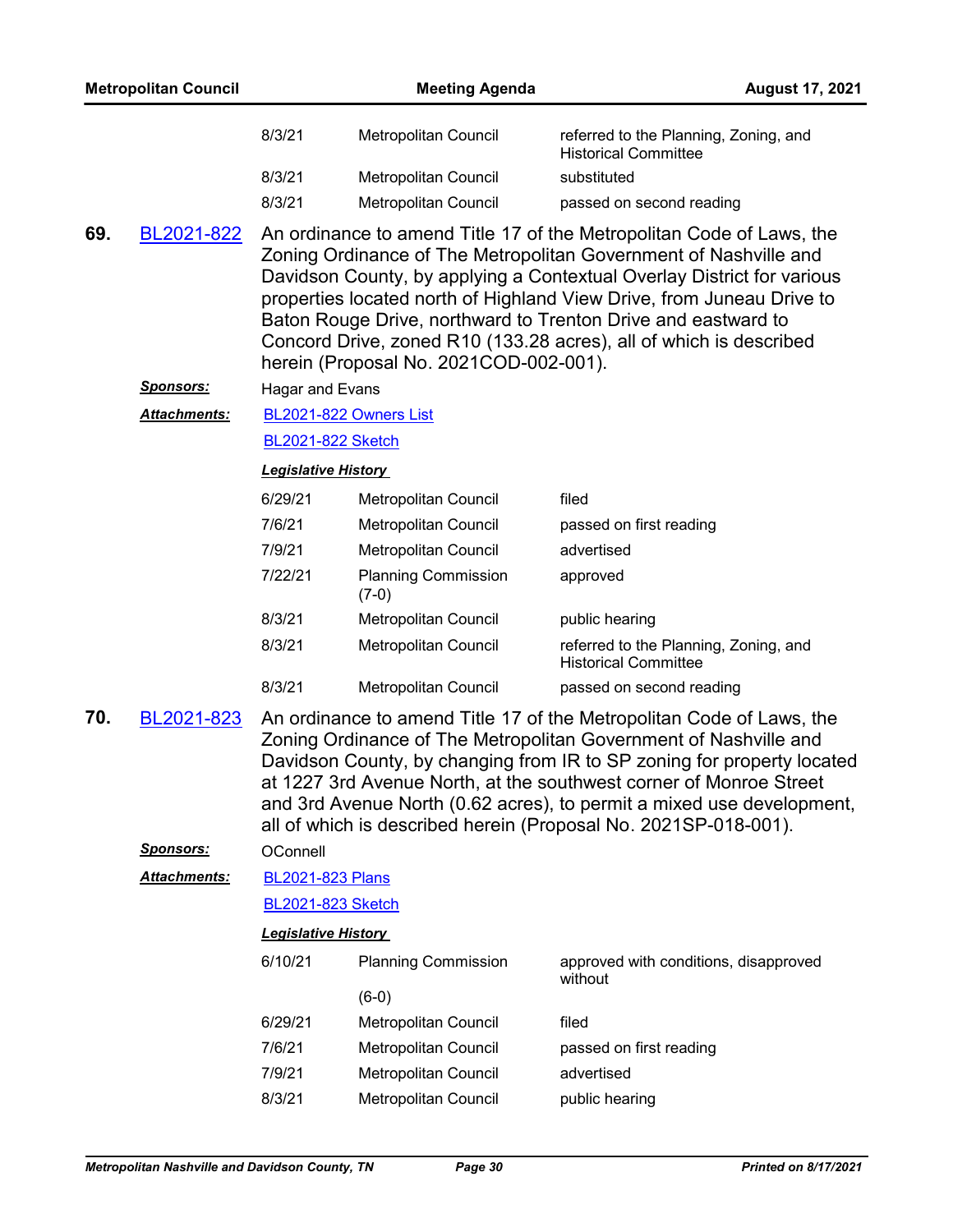| <b>Metropolitan Council</b>                                                                                                                                                                                                                                                                                                                                                                                                 |                     |                            | <b>Meeting Agenda</b><br><b>August 17, 2021</b> |                                                                                                                                                                                                                                                                                                                                                                                                                                                                                            |  |
|-----------------------------------------------------------------------------------------------------------------------------------------------------------------------------------------------------------------------------------------------------------------------------------------------------------------------------------------------------------------------------------------------------------------------------|---------------------|----------------------------|-------------------------------------------------|--------------------------------------------------------------------------------------------------------------------------------------------------------------------------------------------------------------------------------------------------------------------------------------------------------------------------------------------------------------------------------------------------------------------------------------------------------------------------------------------|--|
|                                                                                                                                                                                                                                                                                                                                                                                                                             |                     | 8/3/21                     | Metropolitan Council                            | referred to the Planning, Zoning, and<br><b>Historical Committee</b>                                                                                                                                                                                                                                                                                                                                                                                                                       |  |
|                                                                                                                                                                                                                                                                                                                                                                                                                             |                     | 8/3/21                     | Metropolitan Council                            | passed on second reading                                                                                                                                                                                                                                                                                                                                                                                                                                                                   |  |
| 71.                                                                                                                                                                                                                                                                                                                                                                                                                         | BL2021-824          |                            |                                                 | An ordinance to amend Title 17 of the Metropolitan Code of Laws, the<br>Zoning Ordinance of The Metropolitan Government of Nashville and<br>Davidson County, by changing from R8 to SP zoning for properties<br>located at 4033, 4039, 4085 Central Pike and Central Pike<br>(unnumbered), at the northwest corner of Tulip Grove Road and Central<br>Pike (23.43 acres), to permit 208 multi-family residential units, all of<br>which is described herein (Proposal No. 2021SP-030-001). |  |
|                                                                                                                                                                                                                                                                                                                                                                                                                             | <u>Sponsors:</u>    | Evans                      |                                                 |                                                                                                                                                                                                                                                                                                                                                                                                                                                                                            |  |
|                                                                                                                                                                                                                                                                                                                                                                                                                             | Attachments:        | <b>BL2021-824 Plans</b>    |                                                 |                                                                                                                                                                                                                                                                                                                                                                                                                                                                                            |  |
| <b>BL2021-824 Sketch</b>                                                                                                                                                                                                                                                                                                                                                                                                    |                     |                            |                                                 |                                                                                                                                                                                                                                                                                                                                                                                                                                                                                            |  |
|                                                                                                                                                                                                                                                                                                                                                                                                                             |                     | <b>Legislative History</b> |                                                 |                                                                                                                                                                                                                                                                                                                                                                                                                                                                                            |  |
|                                                                                                                                                                                                                                                                                                                                                                                                                             |                     | 6/10/21                    | <b>Planning Commission</b>                      | approved with conditions, disapproved<br>without                                                                                                                                                                                                                                                                                                                                                                                                                                           |  |
|                                                                                                                                                                                                                                                                                                                                                                                                                             |                     |                            | $(6-0)$                                         |                                                                                                                                                                                                                                                                                                                                                                                                                                                                                            |  |
|                                                                                                                                                                                                                                                                                                                                                                                                                             |                     | 6/29/21                    | Metropolitan Council                            | filed                                                                                                                                                                                                                                                                                                                                                                                                                                                                                      |  |
|                                                                                                                                                                                                                                                                                                                                                                                                                             |                     | 7/6/21                     | Metropolitan Council                            | passed on first reading                                                                                                                                                                                                                                                                                                                                                                                                                                                                    |  |
|                                                                                                                                                                                                                                                                                                                                                                                                                             |                     | 7/9/21                     | Metropolitan Council                            | advertised                                                                                                                                                                                                                                                                                                                                                                                                                                                                                 |  |
|                                                                                                                                                                                                                                                                                                                                                                                                                             |                     | 8/3/21                     | Metropolitan Council                            | public hearing                                                                                                                                                                                                                                                                                                                                                                                                                                                                             |  |
|                                                                                                                                                                                                                                                                                                                                                                                                                             |                     | 8/3/21                     | Metropolitan Council                            | referred to the Planning, Zoning, and<br><b>Historical Committee</b>                                                                                                                                                                                                                                                                                                                                                                                                                       |  |
|                                                                                                                                                                                                                                                                                                                                                                                                                             |                     | 8/3/21                     | Metropolitan Council                            | passed on second reading                                                                                                                                                                                                                                                                                                                                                                                                                                                                   |  |
| 72.<br>BL2021-825<br>An ordinance to amend Title 17 of the Metropolitan Code of Laws, the<br>Zoning Ordinance of The Metropolitan Government of Nashville and<br>Davidson County, by changing from R20 to SP zoning for property<br>located at 2871 Ned Shelton Road, approximately 635 feet south of Bell<br>Road, (18.0 acres), to permit uses of IWD, all of which is described<br>herein (Proposal No. 2021SP-042-001). |                     |                            |                                                 |                                                                                                                                                                                                                                                                                                                                                                                                                                                                                            |  |
|                                                                                                                                                                                                                                                                                                                                                                                                                             | <u>Sponsors:</u>    | Porterfield                |                                                 |                                                                                                                                                                                                                                                                                                                                                                                                                                                                                            |  |
|                                                                                                                                                                                                                                                                                                                                                                                                                             | <b>Attachments:</b> | <b>BL2021-825 Plans</b>    |                                                 |                                                                                                                                                                                                                                                                                                                                                                                                                                                                                            |  |
|                                                                                                                                                                                                                                                                                                                                                                                                                             |                     | <b>BL2021-825 Sketch</b>   |                                                 |                                                                                                                                                                                                                                                                                                                                                                                                                                                                                            |  |
|                                                                                                                                                                                                                                                                                                                                                                                                                             |                     | <b>Legislative History</b> |                                                 |                                                                                                                                                                                                                                                                                                                                                                                                                                                                                            |  |
|                                                                                                                                                                                                                                                                                                                                                                                                                             |                     | 6/10/21                    | <b>Planning Commission</b>                      | approved with conditions, disapproved<br>without                                                                                                                                                                                                                                                                                                                                                                                                                                           |  |
|                                                                                                                                                                                                                                                                                                                                                                                                                             |                     |                            | $(6-0)$                                         |                                                                                                                                                                                                                                                                                                                                                                                                                                                                                            |  |
|                                                                                                                                                                                                                                                                                                                                                                                                                             |                     | 6/29/21                    | Metropolitan Council                            | filed                                                                                                                                                                                                                                                                                                                                                                                                                                                                                      |  |
|                                                                                                                                                                                                                                                                                                                                                                                                                             |                     | 7/6/21                     | Metropolitan Council                            | passed on first reading                                                                                                                                                                                                                                                                                                                                                                                                                                                                    |  |
|                                                                                                                                                                                                                                                                                                                                                                                                                             |                     | 7/9/21                     | Metropolitan Council                            | advertised                                                                                                                                                                                                                                                                                                                                                                                                                                                                                 |  |
|                                                                                                                                                                                                                                                                                                                                                                                                                             |                     | 8/3/21                     | Metropolitan Council                            | public hearing                                                                                                                                                                                                                                                                                                                                                                                                                                                                             |  |
|                                                                                                                                                                                                                                                                                                                                                                                                                             |                     | 8/3/21                     | Metropolitan Council                            | referred to the Planning, Zoning, and<br><b>Historical Committee</b>                                                                                                                                                                                                                                                                                                                                                                                                                       |  |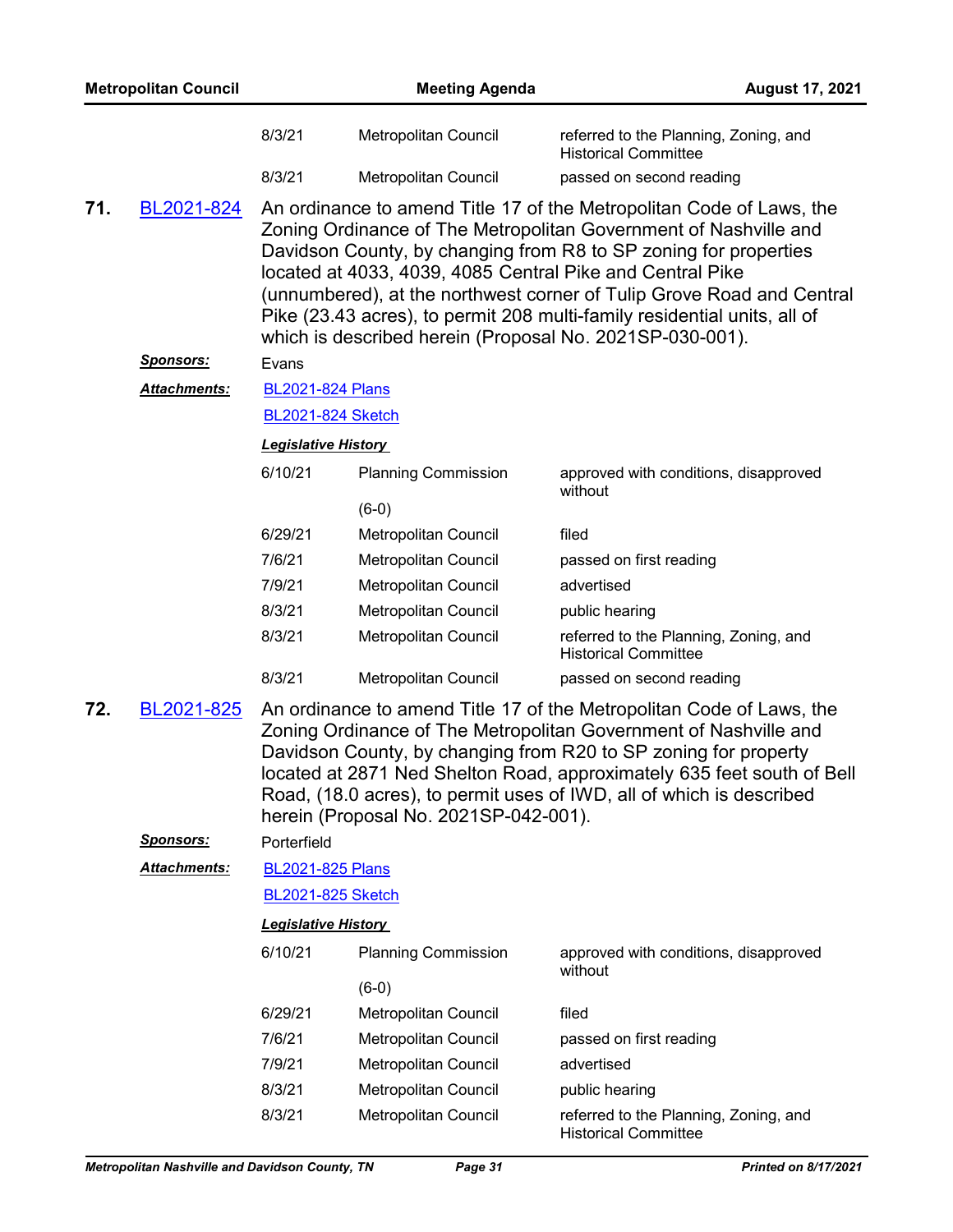|     |                     | 8/3/21                                                                                                                                                                                                                                                                                                                                                                                                                                    | <b>Metropolitan Council</b>                                                                                                                                                                                                                                                                                                                                                                                                                                                                                                                                                                                                                            | passed on second reading                                             |  |  |  |
|-----|---------------------|-------------------------------------------------------------------------------------------------------------------------------------------------------------------------------------------------------------------------------------------------------------------------------------------------------------------------------------------------------------------------------------------------------------------------------------------|--------------------------------------------------------------------------------------------------------------------------------------------------------------------------------------------------------------------------------------------------------------------------------------------------------------------------------------------------------------------------------------------------------------------------------------------------------------------------------------------------------------------------------------------------------------------------------------------------------------------------------------------------------|----------------------------------------------------------------------|--|--|--|
| 73. | BL2021-826          | An ordinance to amend Title 17 of the Metropolitan Code of Laws, the<br>Zoning Ordinance of The Metropolitan Government of Nashville and<br>Davidson County, by changing from OG to MUL-A zoning for properties<br>located at 321 Larkin Springs Road and 601 Medical Park Drive, at the<br>southeast corner of Manzano Road and Larkin Springs Road (5.26<br>acres), all of which is described herein (Proposal No.<br>2021Z-037PR-001). |                                                                                                                                                                                                                                                                                                                                                                                                                                                                                                                                                                                                                                                        |                                                                      |  |  |  |
|     | <u>Sponsors:</u>    | Hancock                                                                                                                                                                                                                                                                                                                                                                                                                                   |                                                                                                                                                                                                                                                                                                                                                                                                                                                                                                                                                                                                                                                        |                                                                      |  |  |  |
|     | <b>Attachments:</b> | <b>BL2021-826 Sketch</b>                                                                                                                                                                                                                                                                                                                                                                                                                  |                                                                                                                                                                                                                                                                                                                                                                                                                                                                                                                                                                                                                                                        |                                                                      |  |  |  |
|     |                     | <b>Legislative History</b>                                                                                                                                                                                                                                                                                                                                                                                                                |                                                                                                                                                                                                                                                                                                                                                                                                                                                                                                                                                                                                                                                        |                                                                      |  |  |  |
|     |                     | 5/27/21                                                                                                                                                                                                                                                                                                                                                                                                                                   | <b>Planning Commission</b><br>$(6-0)$                                                                                                                                                                                                                                                                                                                                                                                                                                                                                                                                                                                                                  | approved                                                             |  |  |  |
|     |                     | 6/29/21                                                                                                                                                                                                                                                                                                                                                                                                                                   | Metropolitan Council                                                                                                                                                                                                                                                                                                                                                                                                                                                                                                                                                                                                                                   | filed                                                                |  |  |  |
|     |                     | 7/6/21                                                                                                                                                                                                                                                                                                                                                                                                                                    | <b>Metropolitan Council</b>                                                                                                                                                                                                                                                                                                                                                                                                                                                                                                                                                                                                                            | passed on first reading                                              |  |  |  |
|     |                     | 7/9/21                                                                                                                                                                                                                                                                                                                                                                                                                                    | Metropolitan Council                                                                                                                                                                                                                                                                                                                                                                                                                                                                                                                                                                                                                                   | advertised                                                           |  |  |  |
|     |                     | 8/3/21                                                                                                                                                                                                                                                                                                                                                                                                                                    | Metropolitan Council                                                                                                                                                                                                                                                                                                                                                                                                                                                                                                                                                                                                                                   | public hearing                                                       |  |  |  |
|     |                     | 8/3/21                                                                                                                                                                                                                                                                                                                                                                                                                                    | <b>Metropolitan Council</b>                                                                                                                                                                                                                                                                                                                                                                                                                                                                                                                                                                                                                            | referred to the Planning, Zoning, and<br><b>Historical Committee</b> |  |  |  |
|     |                     | 8/3/21                                                                                                                                                                                                                                                                                                                                                                                                                                    | Metropolitan Council                                                                                                                                                                                                                                                                                                                                                                                                                                                                                                                                                                                                                                   | passed on second reading                                             |  |  |  |
| 74. | BL2021-828          | 2005UD-009-012).                                                                                                                                                                                                                                                                                                                                                                                                                          | An ordinance to amend Title 17 of the Metropolitan Code of Laws, the<br>Zoning Ordinance of The Metropolitan Government of Nashville and<br>Davidson County, by amending the Hillsboro Village Urban Design<br>Overlay District for various properties located on 19th Avenue South,<br>20th Avenue South, 21st Avenue South, Acklen Avenue, Belcourt<br>Avenue, Blakemore Avenue, Fairfax Avenue, Magnolia Boulevard and<br>Wedgewood Avenue (26.91 acres), to clarify where ground-level parking<br>shall be lined with office or commercial uses on select street frontages<br>for all subdistricts, all of which is described herein (Proposal No. |                                                                      |  |  |  |
|     | <u>Sponsors:</u>    | Cash and Sledge                                                                                                                                                                                                                                                                                                                                                                                                                           |                                                                                                                                                                                                                                                                                                                                                                                                                                                                                                                                                                                                                                                        |                                                                      |  |  |  |
|     | Attachments:        | <b>BL2021-828 Plans</b>                                                                                                                                                                                                                                                                                                                                                                                                                   |                                                                                                                                                                                                                                                                                                                                                                                                                                                                                                                                                                                                                                                        |                                                                      |  |  |  |
|     |                     | <b>BL2021-828 Sketch</b>                                                                                                                                                                                                                                                                                                                                                                                                                  |                                                                                                                                                                                                                                                                                                                                                                                                                                                                                                                                                                                                                                                        |                                                                      |  |  |  |
|     |                     | <b>Legislative History</b>                                                                                                                                                                                                                                                                                                                                                                                                                |                                                                                                                                                                                                                                                                                                                                                                                                                                                                                                                                                                                                                                                        |                                                                      |  |  |  |
|     |                     | 6/29/21                                                                                                                                                                                                                                                                                                                                                                                                                                   | Metropolitan Council                                                                                                                                                                                                                                                                                                                                                                                                                                                                                                                                                                                                                                   | filed                                                                |  |  |  |
|     |                     | 7/6/21                                                                                                                                                                                                                                                                                                                                                                                                                                    | <b>Metropolitan Council</b>                                                                                                                                                                                                                                                                                                                                                                                                                                                                                                                                                                                                                            | passed on first reading                                              |  |  |  |
|     |                     | 7/9/21                                                                                                                                                                                                                                                                                                                                                                                                                                    | Metropolitan Council                                                                                                                                                                                                                                                                                                                                                                                                                                                                                                                                                                                                                                   | advertised                                                           |  |  |  |
|     |                     | 7/22/21                                                                                                                                                                                                                                                                                                                                                                                                                                   | <b>Planning Commission</b><br>$(7-0)$                                                                                                                                                                                                                                                                                                                                                                                                                                                                                                                                                                                                                  | approved                                                             |  |  |  |
|     |                     | 8/3/21                                                                                                                                                                                                                                                                                                                                                                                                                                    | Metropolitan Council                                                                                                                                                                                                                                                                                                                                                                                                                                                                                                                                                                                                                                   | referred to the Planning, Zoning, and<br><b>Historical Committee</b> |  |  |  |

8/3/21 Metropolitan Council public hearing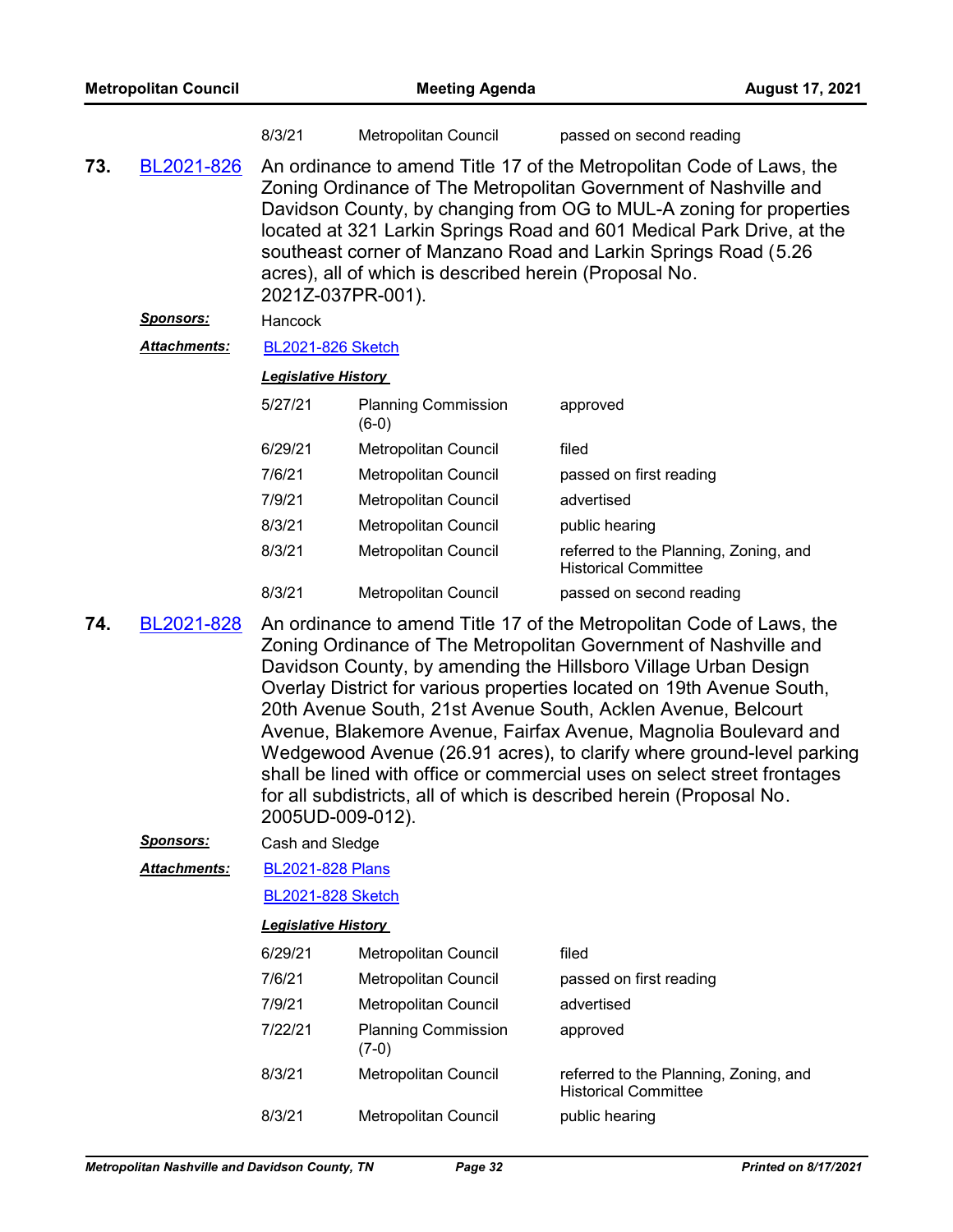| <b>Metropolitan Council</b> |                     |                                                                                                                                                                                                             | <b>August 17, 2021</b>                                                          |                                                                          |  |  |  |
|-----------------------------|---------------------|-------------------------------------------------------------------------------------------------------------------------------------------------------------------------------------------------------------|---------------------------------------------------------------------------------|--------------------------------------------------------------------------|--|--|--|
|                             |                     | 8/3/21                                                                                                                                                                                                      | <b>Metropolitan Council</b>                                                     | passed on second reading                                                 |  |  |  |
| 75.                         | BL2021-829          | An ordinance establishing tree protection and replacement procedures<br>for trees on the properties of certain Metro Departments.                                                                           |                                                                                 |                                                                          |  |  |  |
|                             | <u>Sponsors:</u>    | Syracuse, Bradford, Roberts, Hancock and Porterfield                                                                                                                                                        |                                                                                 |                                                                          |  |  |  |
|                             | <b>Attachments:</b> | BL2021-829                                                                                                                                                                                                  |                                                                                 |                                                                          |  |  |  |
|                             |                     | <b>Legislative History</b>                                                                                                                                                                                  |                                                                                 |                                                                          |  |  |  |
|                             |                     | 7/13/21                                                                                                                                                                                                     | Metropolitan Council                                                            | filed                                                                    |  |  |  |
|                             |                     | 7/20/21                                                                                                                                                                                                     | Metropolitan Council                                                            | passed on first reading                                                  |  |  |  |
|                             |                     | 8/3/21                                                                                                                                                                                                      | Codes, Fair, and Farmers<br><b>Market Committee</b>                             | approved                                                                 |  |  |  |
|                             |                     | 8/3/21                                                                                                                                                                                                      | Parks, Library, and Arts<br>Committee                                           | approved                                                                 |  |  |  |
|                             |                     | 8/3/21                                                                                                                                                                                                      | <b>Public Works Committee</b>                                                   | approved                                                                 |  |  |  |
|                             |                     | 8/3/21                                                                                                                                                                                                      | Metropolitan Council                                                            | passed on second reading                                                 |  |  |  |
| 76.                         | BL2021-830          | An ordinance amending Title 3 of the Metropolitan Code to delete<br>obsolete provisions and add certain Department of Emergency<br>Communications employees to the Fire and Police Service Pension<br>Plan. |                                                                                 |                                                                          |  |  |  |
|                             | Sponsors:           |                                                                                                                                                                                                             |                                                                                 | Hurt, Toombs, Rutherford, Gamble, Hancock, Suara, Porterfield and Taylor |  |  |  |
|                             | Attachments:        | BL2021-830 Attachment                                                                                                                                                                                       |                                                                                 |                                                                          |  |  |  |
|                             |                     | BL2021-830 bill with attachment                                                                                                                                                                             |                                                                                 |                                                                          |  |  |  |
|                             |                     | <b>Legislative History</b>                                                                                                                                                                                  |                                                                                 |                                                                          |  |  |  |
|                             |                     | 7/20/21                                                                                                                                                                                                     | Metropolitan Council                                                            | passed on first reading                                                  |  |  |  |
|                             |                     | 8/2/21                                                                                                                                                                                                      | <b>Budget and Finance</b><br>Committee                                          | approved                                                                 |  |  |  |
|                             |                     | 8/3/21                                                                                                                                                                                                      | Personnel, Public<br>Information, Human<br>Relations, and Veterans<br>Committee | approved                                                                 |  |  |  |
|                             |                     | 8/3/21                                                                                                                                                                                                      | Public Safety, Beer, and<br><b>Regulated Beverages</b><br>Committee             | approved                                                                 |  |  |  |
|                             |                     | 8/3/21                                                                                                                                                                                                      | Metropolitan Council                                                            | passed on second reading                                                 |  |  |  |
| 77.                         | BL2021-833          | An ordinance approving the Fourth Amendment to an agreement<br>between The Metropolitan Government of Nashville and Davidson<br>County and Adkisson & Associates Architects, Inc.                           |                                                                                 |                                                                          |  |  |  |
|                             | <u>Sponsors:</u>    | Sledge, Toombs and Cash                                                                                                                                                                                     |                                                                                 |                                                                          |  |  |  |
|                             | <b>Attachments:</b> | BL2021-833 Attachments                                                                                                                                                                                      |                                                                                 |                                                                          |  |  |  |
|                             |                     | <b>Legislative History</b>                                                                                                                                                                                  |                                                                                 |                                                                          |  |  |  |
|                             |                     | 7/20/21                                                                                                                                                                                                     | Metropolitan Council                                                            | passed on first reading                                                  |  |  |  |
|                             |                     | 8/2/21                                                                                                                                                                                                      | <b>Budget and Finance</b><br>Committee                                          | approved                                                                 |  |  |  |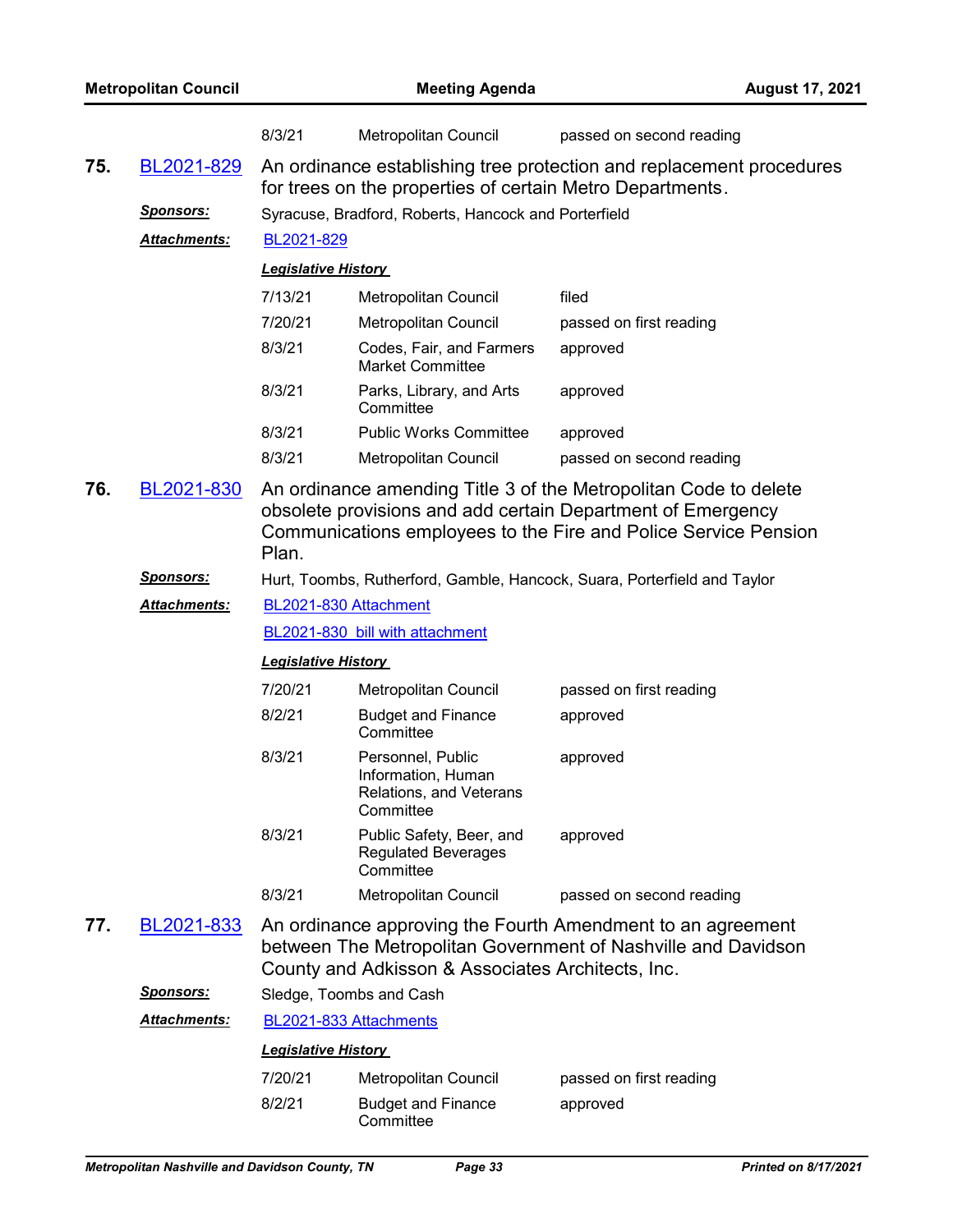| <b>Metropolitan Council</b> |                                |                                                                                                                                                                                                                                                                                                                                                                                                                                      | <b>August 17, 2021</b>                                              |                                     |  |  |
|-----------------------------|--------------------------------|--------------------------------------------------------------------------------------------------------------------------------------------------------------------------------------------------------------------------------------------------------------------------------------------------------------------------------------------------------------------------------------------------------------------------------------|---------------------------------------------------------------------|-------------------------------------|--|--|
|                             |                                | 8/3/21                                                                                                                                                                                                                                                                                                                                                                                                                               | Codes, Fair, and Farmers<br><b>Market Committee</b>                 | approved                            |  |  |
|                             |                                | 8/3/21                                                                                                                                                                                                                                                                                                                                                                                                                               | <b>Metropolitan Council</b>                                         | passed on second reading            |  |  |
| 78.                         | BL2021-834                     | An ordinance approving an agreement between the Mental Health<br>Cooperative ("MHC"), and the Metropolitan Government of Nashville<br>and Davidson County, by and through the Metropolitan Nashville Police<br>Department ("MNPD"), for the purpose of ensuring the provision,<br>integration and coordination of behavioral health services for individuals<br>who are mutually served by both organizations.                       |                                                                     |                                     |  |  |
|                             | <u>Sponsors:</u>               |                                                                                                                                                                                                                                                                                                                                                                                                                                      | Taylor, Gamble, Suara, Hurt, Welsch and Porterfield                 |                                     |  |  |
|                             | Attachments:                   |                                                                                                                                                                                                                                                                                                                                                                                                                                      | BL2021-834 Agreement                                                |                                     |  |  |
|                             |                                | <b>Legislative History</b>                                                                                                                                                                                                                                                                                                                                                                                                           |                                                                     |                                     |  |  |
|                             |                                | 7/20/21                                                                                                                                                                                                                                                                                                                                                                                                                              | Metropolitan Council                                                | passed on first reading             |  |  |
|                             |                                | 8/3/21                                                                                                                                                                                                                                                                                                                                                                                                                               | Health, Hospitals, and<br><b>Social Services Committee</b>          | approved                            |  |  |
|                             |                                | 8/3/21                                                                                                                                                                                                                                                                                                                                                                                                                               | Public Safety, Beer, and<br><b>Regulated Beverages</b><br>Committee | approved                            |  |  |
|                             |                                | 8/3/21                                                                                                                                                                                                                                                                                                                                                                                                                               | Metropolitan Council                                                | passed on second reading            |  |  |
| 79.                         | BL2021-836<br><u>Sponsors:</u> | An ordinance authorizing The Metropolitan Government of Nashville and<br>Davidson County to accept new sanitary sewer and water main, sanitary<br>sewer manholes, fire hydrant assemblies and easements, for three<br>properties located on Brick Church Pike and Dickerson Pike, also known<br>as Mulberry Downs Phase 3 (MWS Project Nos. 20-SL-215 and<br>20-WL-109 and Proposal No. 2021M-057ES-001).<br>Gamble, Murphy and Nash |                                                                     |                                     |  |  |
|                             | Attachments:                   |                                                                                                                                                                                                                                                                                                                                                                                                                                      |                                                                     |                                     |  |  |
|                             |                                | BL2021-836 Attachments<br><b>Legislative History</b>                                                                                                                                                                                                                                                                                                                                                                                 |                                                                     |                                     |  |  |
|                             |                                | 6/28/21                                                                                                                                                                                                                                                                                                                                                                                                                              |                                                                     |                                     |  |  |
|                             |                                | 7/20/21                                                                                                                                                                                                                                                                                                                                                                                                                              | <b>Planning Commission</b><br>Metropolitan Council                  | approved<br>passed on first reading |  |  |
|                             |                                | 8/2/21                                                                                                                                                                                                                                                                                                                                                                                                                               | Planning, Zoning, and<br><b>Historical Committee</b>                | approved                            |  |  |
|                             |                                | 8/3/21                                                                                                                                                                                                                                                                                                                                                                                                                               | <b>Public Works Committee</b>                                       | approved                            |  |  |
|                             |                                | 8/3/21                                                                                                                                                                                                                                                                                                                                                                                                                               | Metropolitan Council                                                | passed on second reading            |  |  |
| 80.                         | BL2021-837                     | An ordinance authorizing The Metropolitan Government of Nashville and<br>Davidson County to accept a new public water main and a fire hydrant<br>assembly, for property located at 3634 Central Pike (MWS Project No.<br>21-WL-58 and Proposal No. 2021M-054ES-001).                                                                                                                                                                 |                                                                     |                                     |  |  |
|                             | <b>Sponsors:</b>               |                                                                                                                                                                                                                                                                                                                                                                                                                                      |                                                                     |                                     |  |  |
|                             |                                |                                                                                                                                                                                                                                                                                                                                                                                                                                      |                                                                     |                                     |  |  |
|                             |                                |                                                                                                                                                                                                                                                                                                                                                                                                                                      |                                                                     |                                     |  |  |
|                             |                                | 6/28/21                                                                                                                                                                                                                                                                                                                                                                                                                              | <b>Planning Commission</b>                                          | approved                            |  |  |